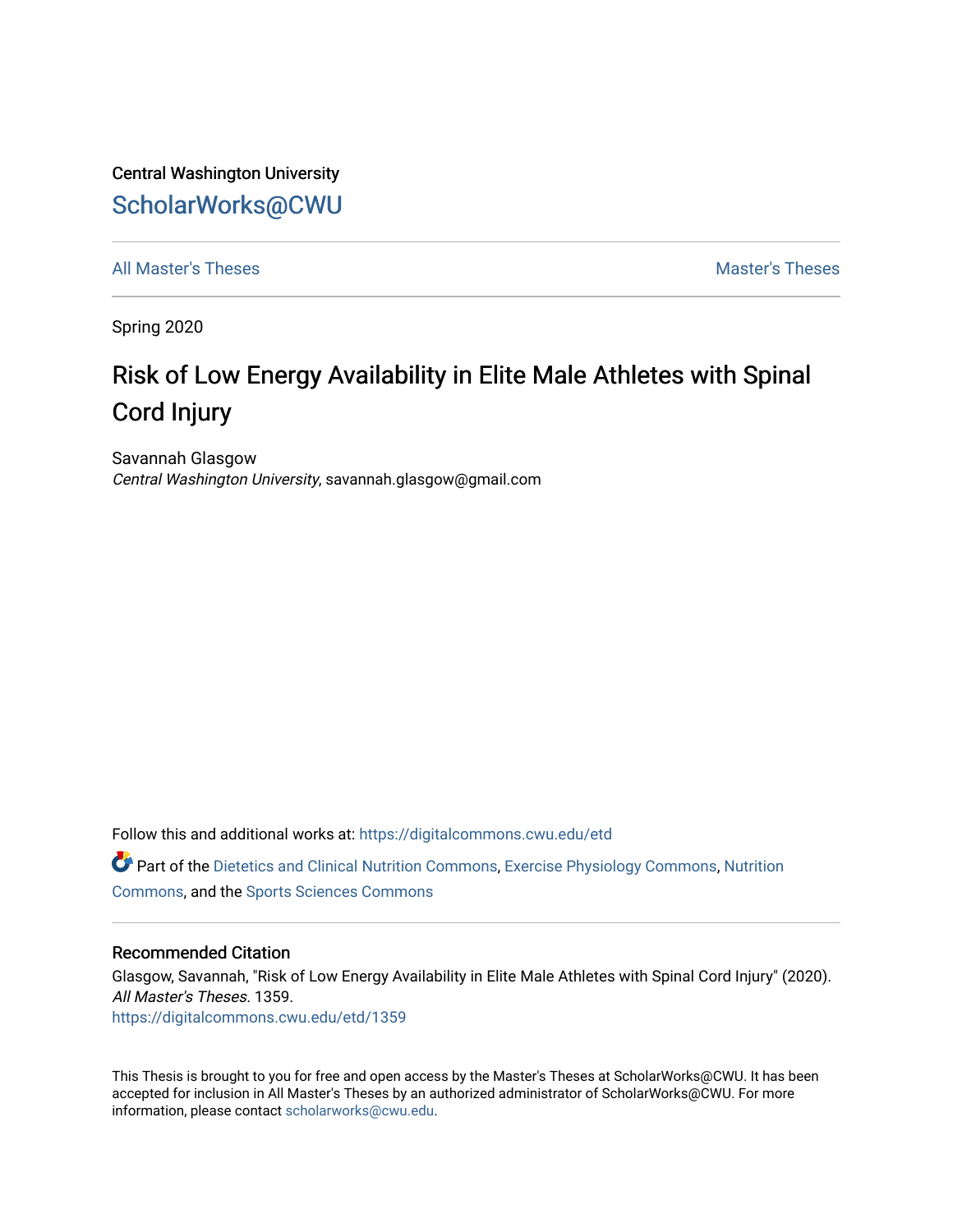# RISK OF LOW ENERGY AVAILABILITY IN ELITE MALE ATHLETES WITH SPINAL CORD INJURY

A Thesis

Presented to

The Graduate Faculty

Central Washington University

In Partial Fulfillment

of the Requirements for the Degree

Master of Science

Nutrition

by

Savannah Jane Glasgow

June 2020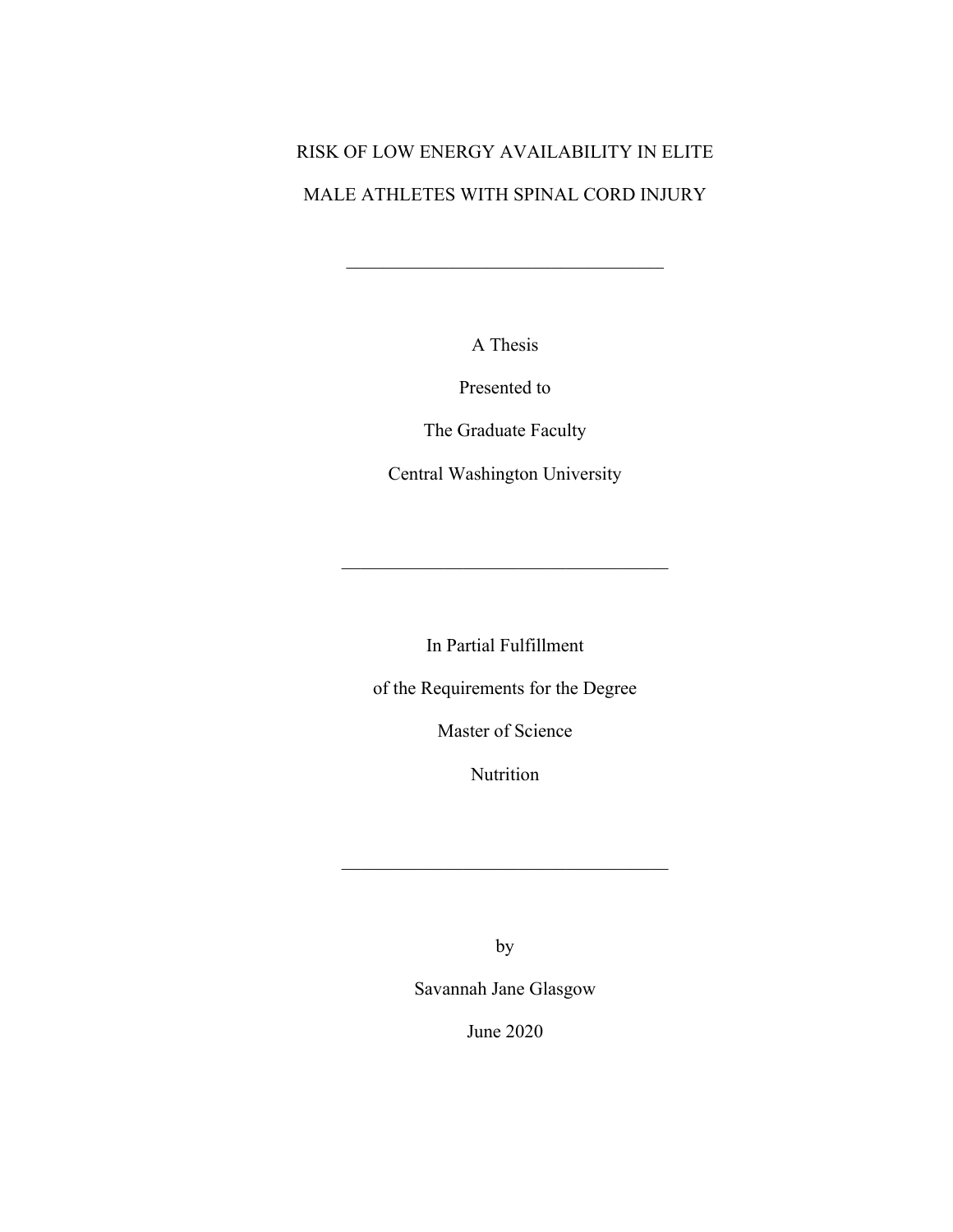# CENTRAL WASHINGTON UNIVERSITY

# Graduate Studies

We hereby approve the thesis of

Savannah Jane Glasgow

Candidate for the degree of Master of Science

# APPROVED FOR THE GRADUATE FACULTY

Dr. Kelly Pritchett, Committee Chair

Dr. Robert Pritchett

\_\_\_\_\_\_\_\_\_\_\_\_\_\_ \_\_\_\_\_\_\_\_\_\_\_\_\_\_\_\_\_\_\_\_\_\_\_\_\_\_\_\_\_\_\_\_\_\_\_\_\_\_\_\_\_ Dana Ogan

Dean of Graduate Studies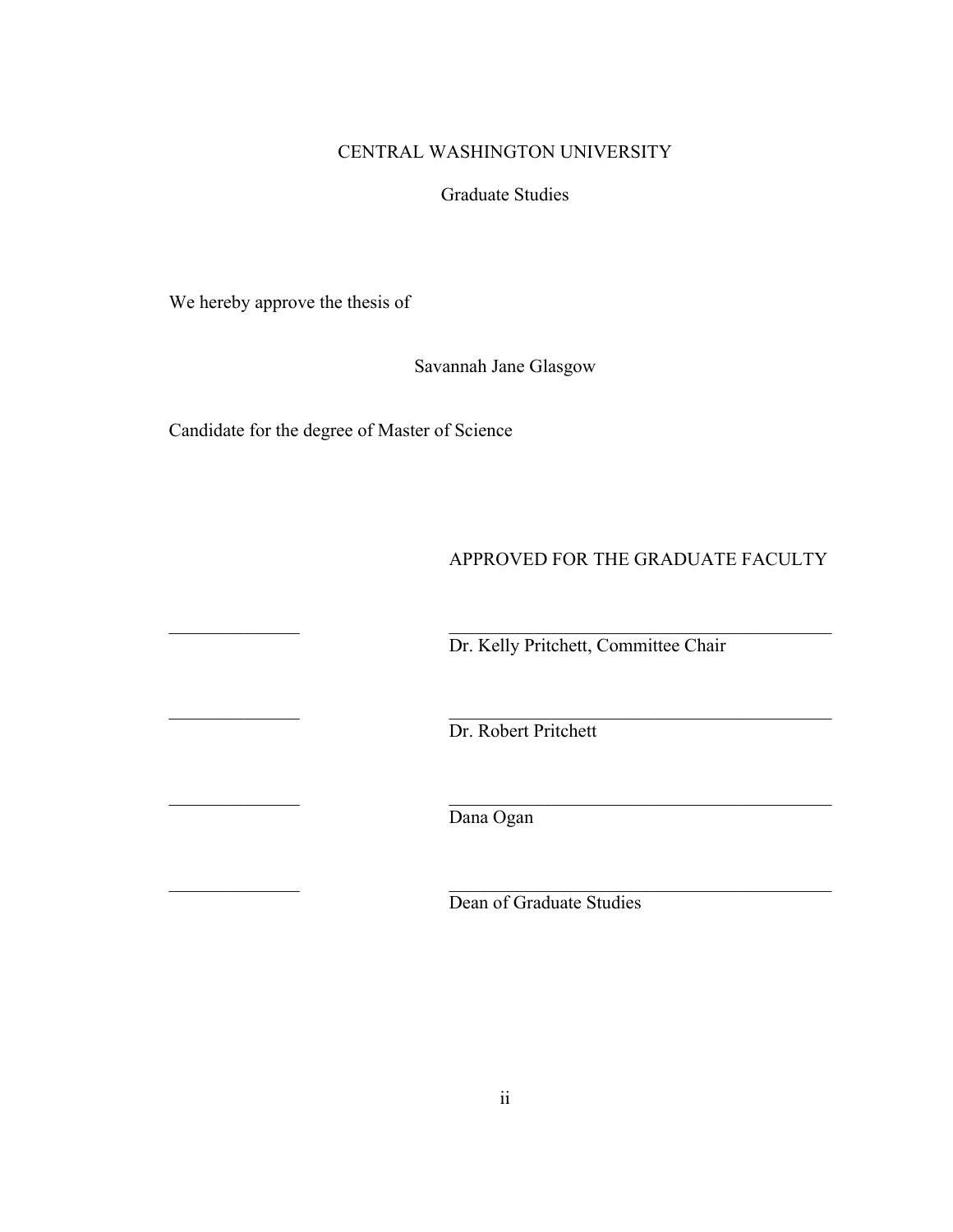### ABSTRACT

# RISK OF LOW ENERGY AVAILABILITY IN ELITE MALE ATHLETES WITH SPINAL CORD INJURY

by

Savannah Jane Glasgow

June 2020

Recent research examining male able-bodied athletes has suggested that males are at risk for low energy availability (LEA); however, there is a paucity of research pertaining to prevalence amongst male athletes with an impairment. Therefore, the purpose of this study was to examine the risk of LEA and prevalence of symptoms related to Relative Energy Deficiency in Sport (RED-S), including risk of disordered eating, hormonal profiles, and bone mineral density (BMD) scans, in male wheelchair para athletes. Collegiate- and national-level male athletes  $(n = 9)$  with spinal cord injury (SCI) completed 7-day concurrent diet and training logs, Eating Disorder Examination Questionnaire (EDE-Q), Dual Energy X-Ray Absorptiometry (DXA) scans, and hormonal blood spot testing. Zero (0) athletes were considered "at-risk" for LEA via EDE-Q score. Useable data to calculate energy availability (EA) was only available for 4 athletes, none of which presented with LEA (using a threshold of  $\leq$  25 kcal·kg FFM-<sup>1</sup> $\cdot$ day<sup>-1</sup>). Testosterone was low in 100% of athletes (mean: 7.9  $\pm$  2.3 nmol/L). 25% of subjects had clinically low hip Z-scores (Z-score  $\le$  -2), and 63% of subjects were at an increased risk for fracture (Z-score < -1). Based on the EDE-Q and calculated EA, the risk for LEA appears to be low; however, the risk for LEA appears to be high based on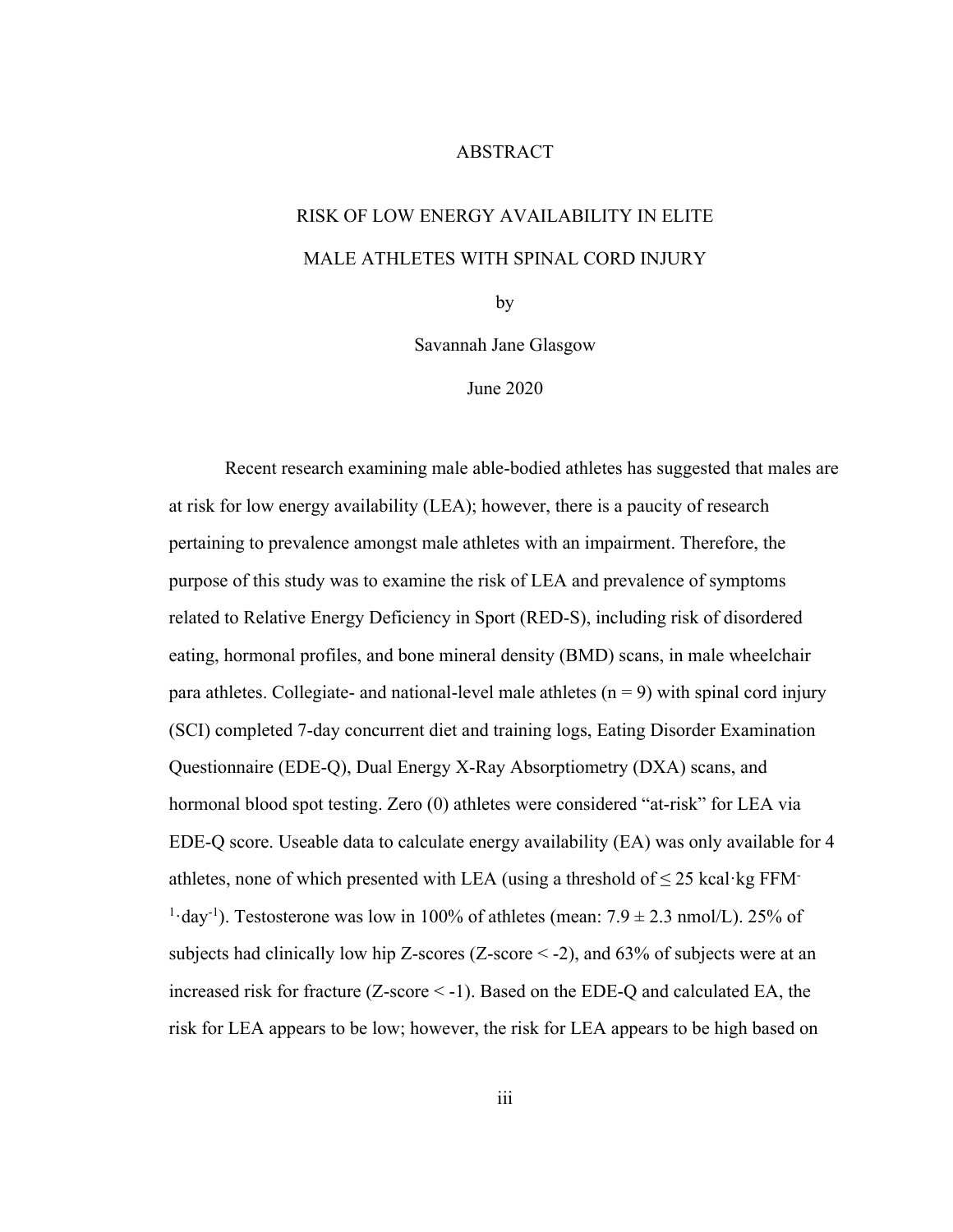DXA scans and hormonal profiles. These results are consistent with literature examining LEA in able-bodied athletes, which shows calculated EA to be a poor field assessment tool for LEA. These results also underscore the need for additional research to establish para athlete-specific thresholds for LEA, assessments for disordered eating, and normal clinical hormone ranges.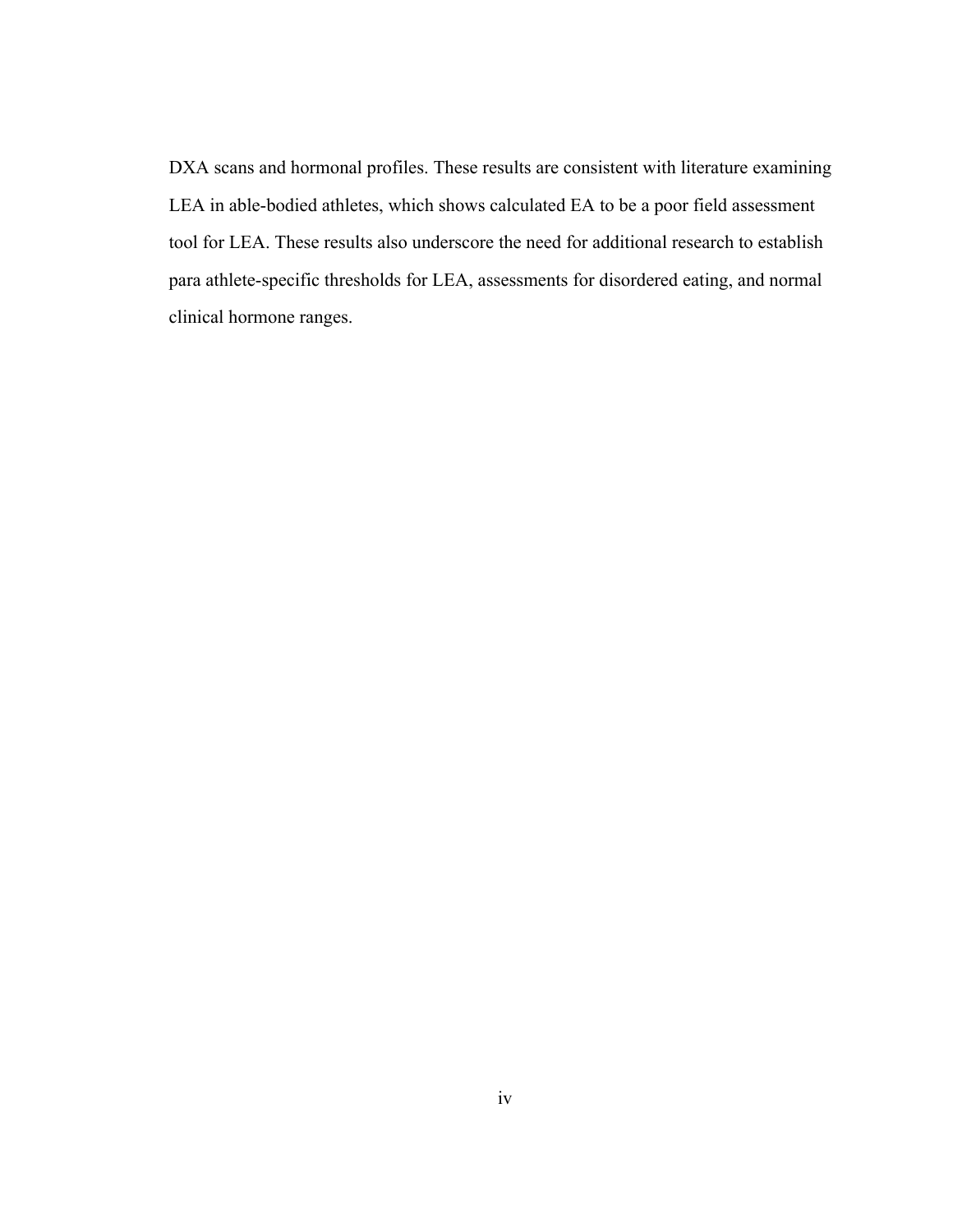#### ACKNOWLEDGMENTS

I would like to take this moment to thank my fantastic committee chair Dr. Kelly Pritchett for her support, guidance, and encouragement throughout this whole project. Even with the unusual circumstances of a virtual last quarter, she was always ready to problem solve and adapt to help me find success. I would like to thank my committee members: Dr. Robert Pritchett, for his helpful feedback and thoughtful discussions; and Dana Ogan, for her time and mentorship over the past four years. I would also like to express my appreciation for the rest of the Nutrition faculty at CWU; thank you for making my time in school memorable, engaging, and worthwhile. Finally, I would like to thank my friends and family, especially my husband Tim Clendaniel, for supporting my goals and always cheering me on. Thank you everyone!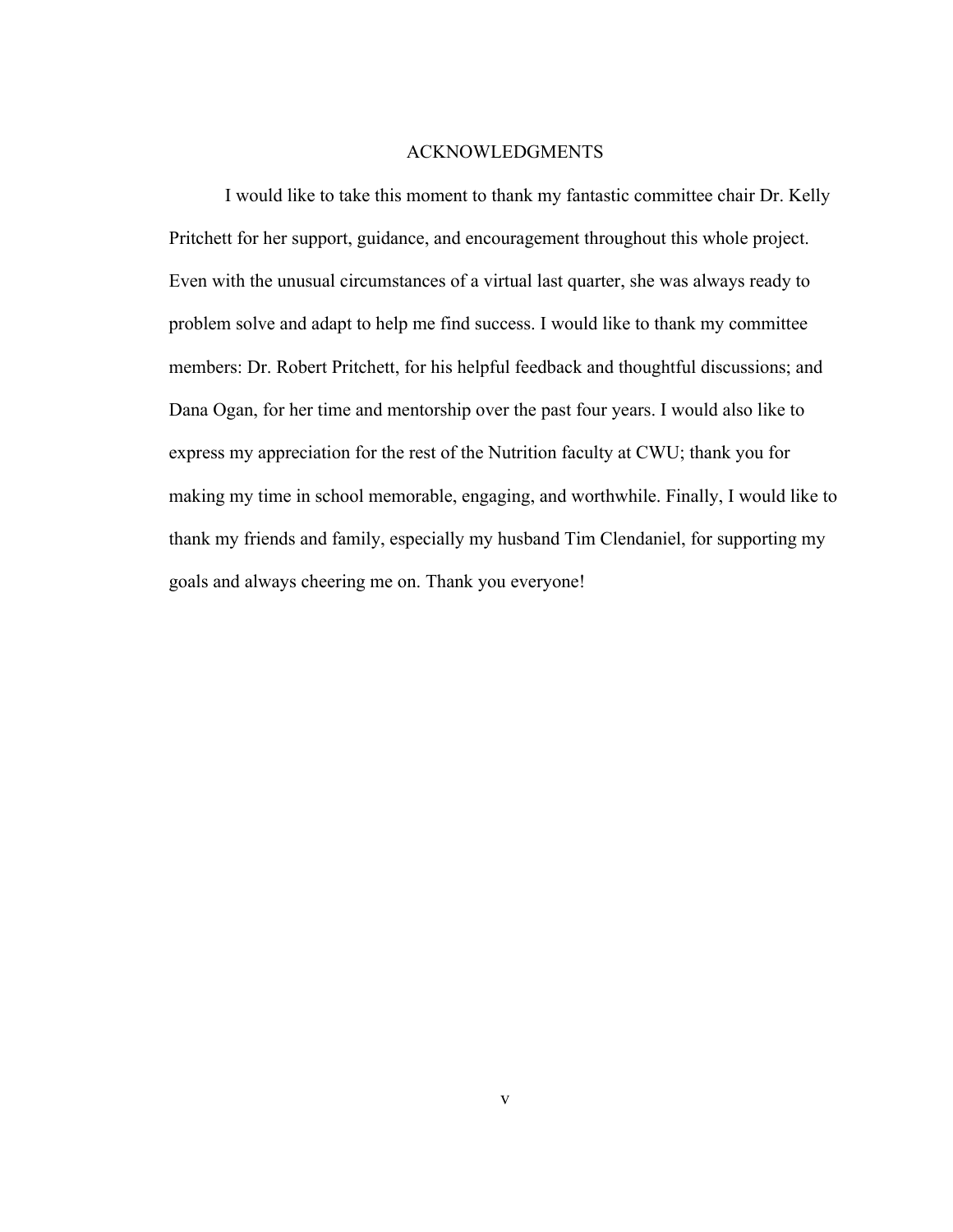# TABLE OF CONTENTS

| Chapter      | Page |
|--------------|------|
| I            |      |
| $\mathbf{I}$ |      |
| III          |      |
| IV           |      |
| V            |      |
| VI           |      |
|              |      |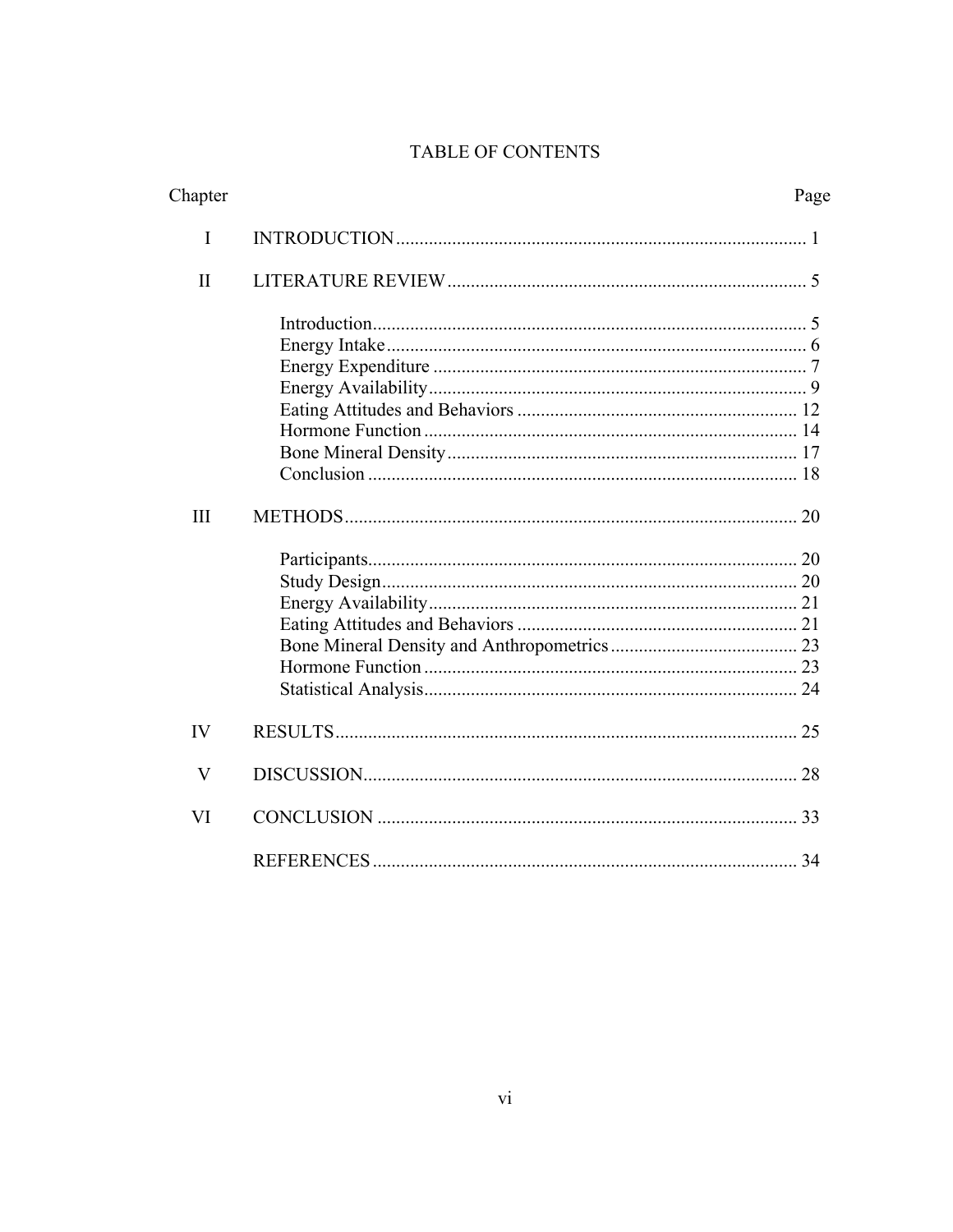# LIST OF TABLES

| Table | Page |
|-------|------|
|       |      |
|       |      |
| 3     |      |
| 4     |      |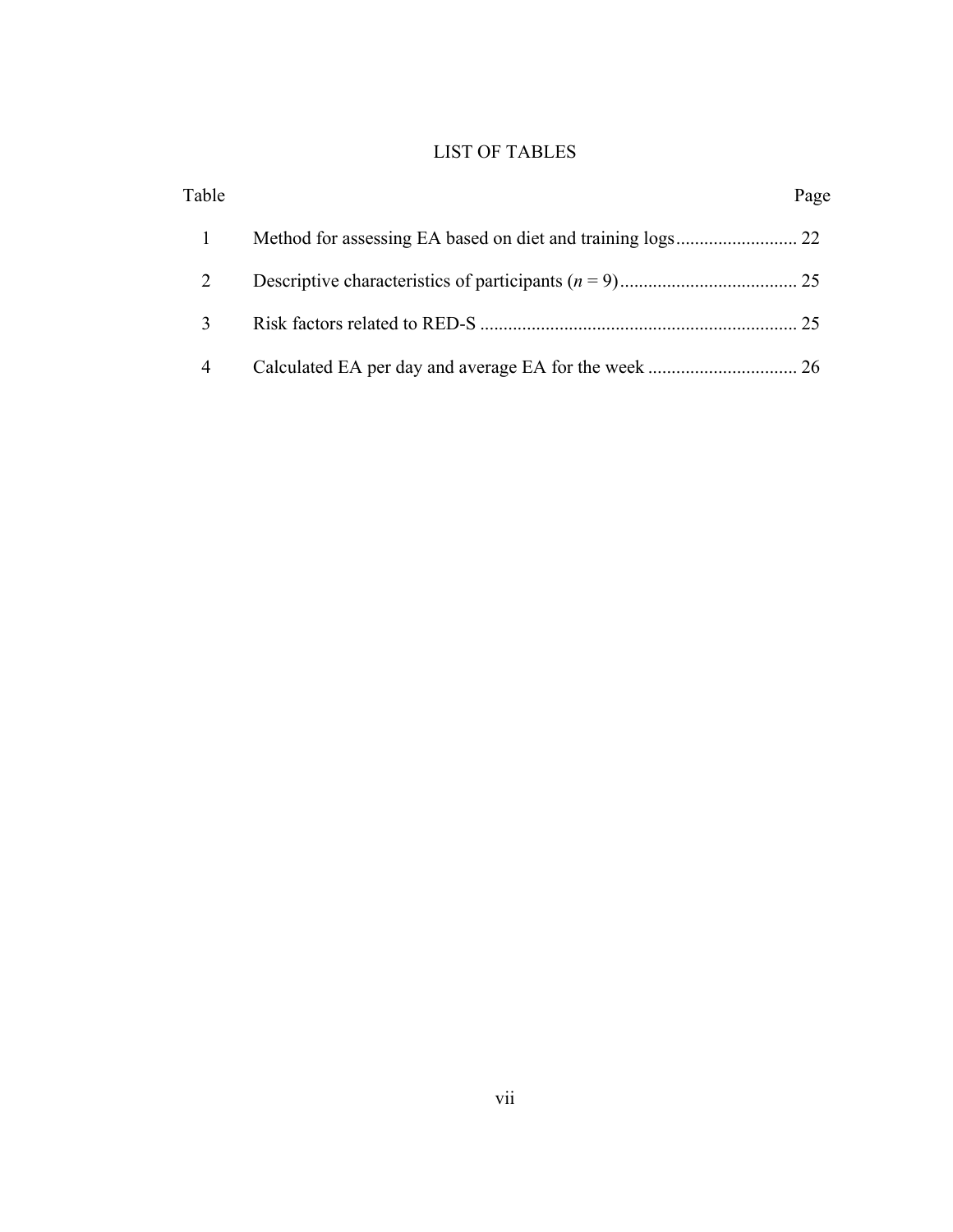#### INTRODUCTION

Until recently, research examining the prevalence of low energy availability (LEA) has focused extensively on females via the *Female Athlete Triad* (Triad). [1] As the body of research on the Triad grew, it became clear that the three conditions of the Triad, menstrual dysfunction, impaired bone health, and LEA, do not occur independently from one another. Rather, chronic LEA is the underlying etiology of the other two conditions, and also leads to several other physiological health impairments. [2] In addition, recent research suggests male athletes also experience negative health effects due to LEA. [3] Following these recent advances in the literature, the International Olympic Committee published a consensus statement which expanded the Triad into the more comprehensive syndrome known as *Relative Energy Deficiency in Sport* (RED-S). [2] RED-S is a collection of ten physiological impairments that stem from LEA, including disrupted endocrine function, immune function, metabolism, and cardiovascular health, among others. [4]

Energy availability (EA) represents the amount of energy available for normal health and physiological function (e.g. regular menses, endocrine production, bone remodeling, etc.) after energy expended during exercise is accounted for. [4] To determine whether or not an athlete has LEA, EA is calculated by subtracting the energy expended during exercise (EEE) from the athlete's total energy intake (EI). This is then divided by the athlete's fat free mass (FFM) in kilograms (kg). [4]

I.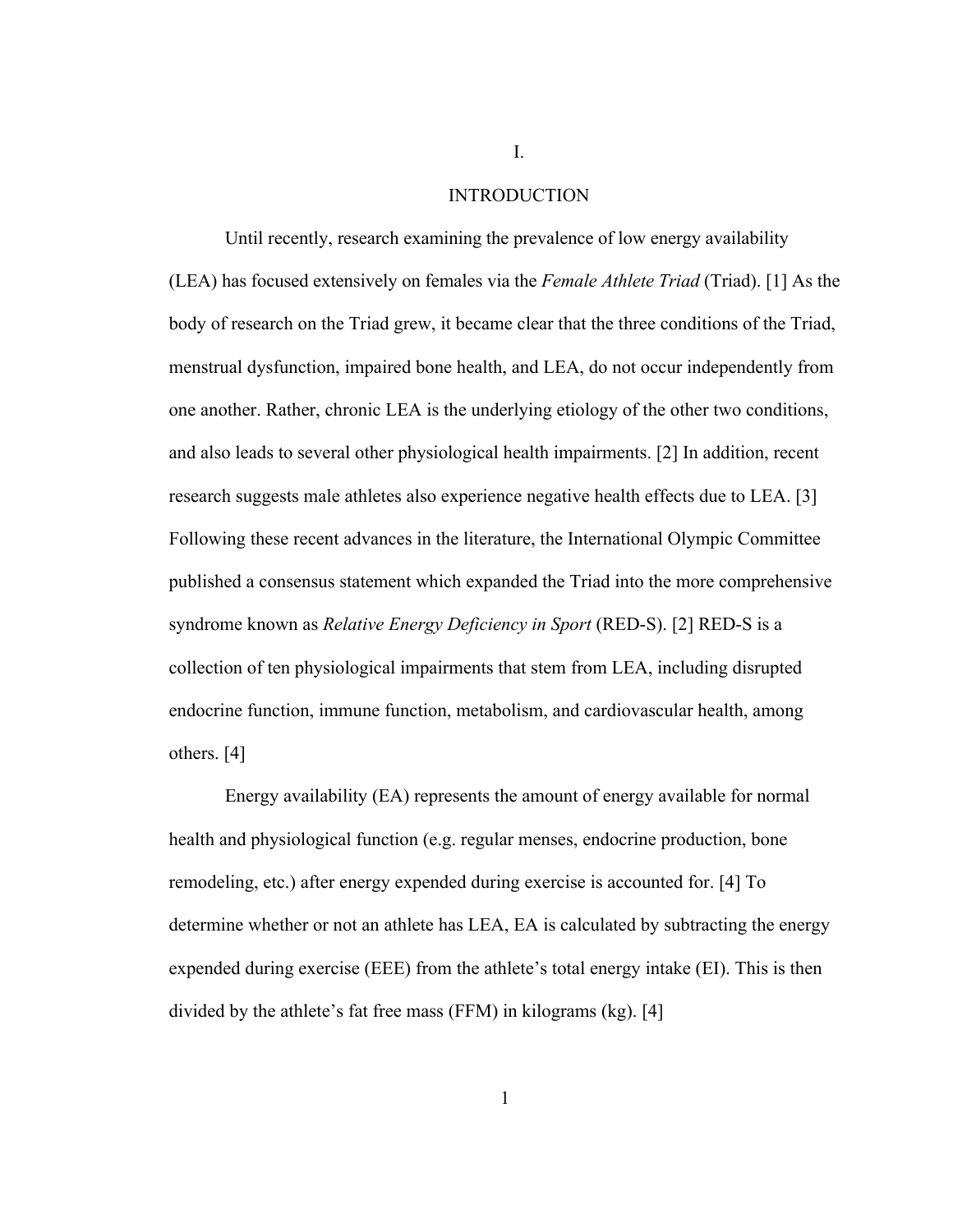# $EA = (EI) (kcal) - (EEE) (kcal)$

# (FFM) (kg)

Literature suggests a minimum EA of 45 kcal·kg  $FFM^{-1}$ ·day<sup>-1</sup> is required for optimal health in able-bodied female athletes, with LEA defined as 30 kcal·kg FFM<sup>-1</sup>·day<sup>-1</sup> or less [5-8]; these values should be applied to all populations with caution, as there can be significant variability and discrepancy when assessing an individual's energy intake and expenditure. [9] A threshold for which LEA occurs in male able-bodied athletes has yet to be established, although some research suggests the threshold may be closer to 20-25 kcal·kg FFM<sup>-1</sup>·day<sup>-1</sup>. [3,10] Similarly, there is not an established LEA threshold for para athletes of either sex, in part due to the significant discrepancies in energy expenditure between individual para athletes related to the nature of their impairment. [11,12] LEA may impair sport performance, but more importantly the body will not have sufficient energy to carry out normal physiological functions. [4,6,13] Health impairments such as decreased levels of testosterone (TES) and insulin-like growth factor-1 (IGF-1) associated with LEA have subsequently been linked to impaired bone health in male endurance athletes. [3,6,13,14]

Para athletes display variability in body composition, mobility, bone health, and metabolic and neurological function, all which can significantly impact the athlete's energy requirements. [11,12] The heterogenous nature of this population makes it difficult to determine a generalized LEA threshold, but these differences (*between* ablebodied and para-athletes, and *within* the para-athlete population due to injury-related factors) underscore the importance of this research in order to provide safe and effective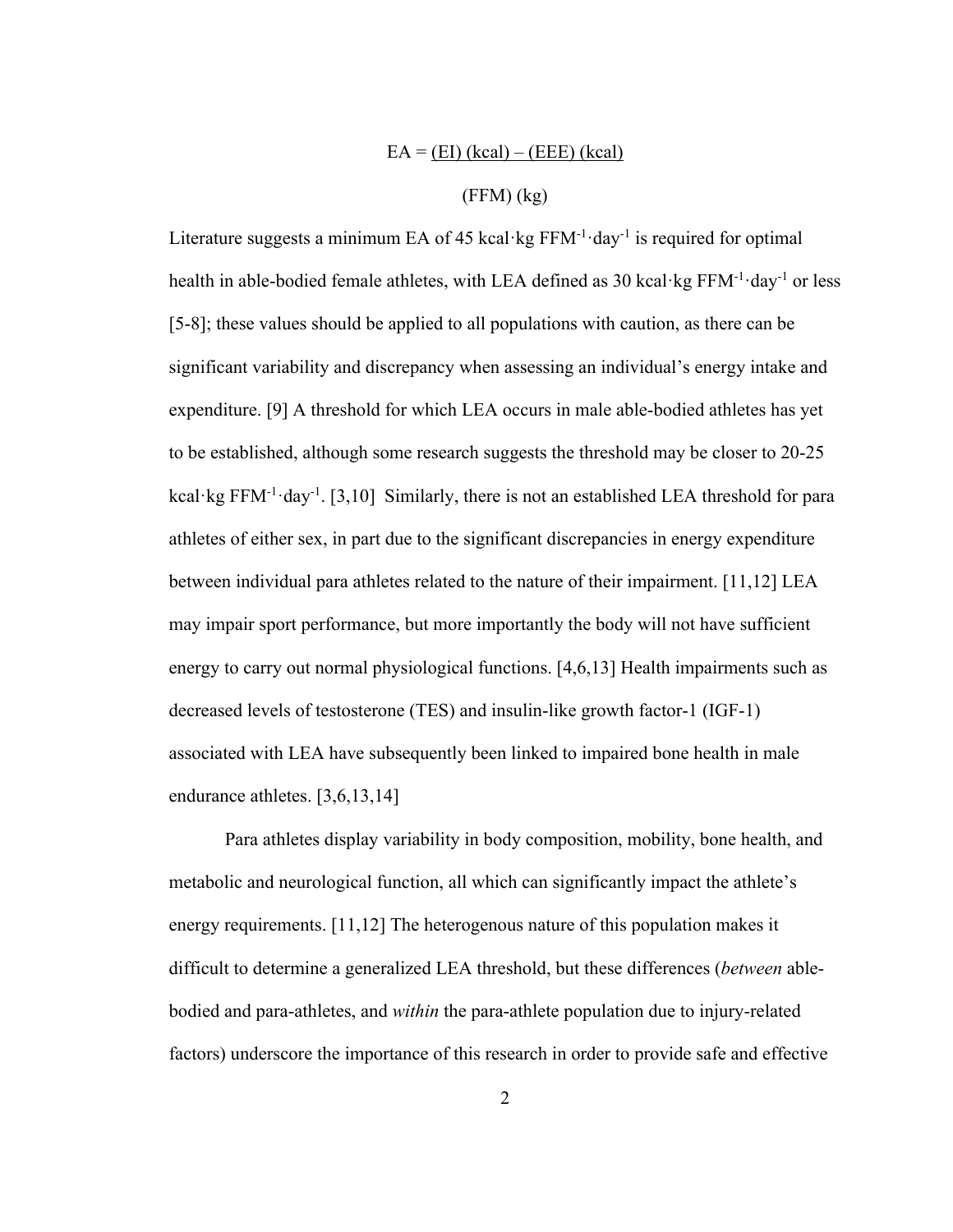nutrition recommendations unique to the para athlete. [11,12,15] Athletes with spinal cord injury (SCI) generally expend 25-75% less energy than that of an able-bodied athlete, depending on the level of lesion and functional level of the SCI athlete. [11] The decreased energy expenditure can, in part, be explained by muscle atrophy below the lesion of injury related to decreased sympathetic nervous system function and/or impaired motor function. [16,17] A consequence of this overall decrease in energy expenditure is athletes with SCI are at a greater risk for developing overweight or obesity compared to able-bodied athletes, [16] so it is not uncommon for elite-level athletes with SCI to restrict their energy intake in order to control body weight. [12,18] Athletes with SCI may restrict eating around training to limit gastrointestinal (GI) discomfort during activity related to impaired gastric emptying or pressure related to position in their wheelchair; they may also have chewing or swallowing difficulties or food aversions related to their SCI. [11,19] These deliberate and unintentional restrictions of energy intake may put athletes with SCI at an increased risk for LEA. [19] Additionally, while para athletes exhibit better bone health than their sedentary counterparts, [20] individuals with SCI display a greater risk for fracture than able-bodied individuals, [21] in part due to decreased skeletal loading. [11,17] Therefore, LEA in athletes with SCI could further increase their risk of bone injury.

While early research has shown the potential of LEA to negatively impact hormone balance and bone mineral density in male athletes with SCI, there is a lack of research pertaining to the prevalence of LEA risk factors among this athlete population. [11] There has been a growing participation and public interest in elite-level para sports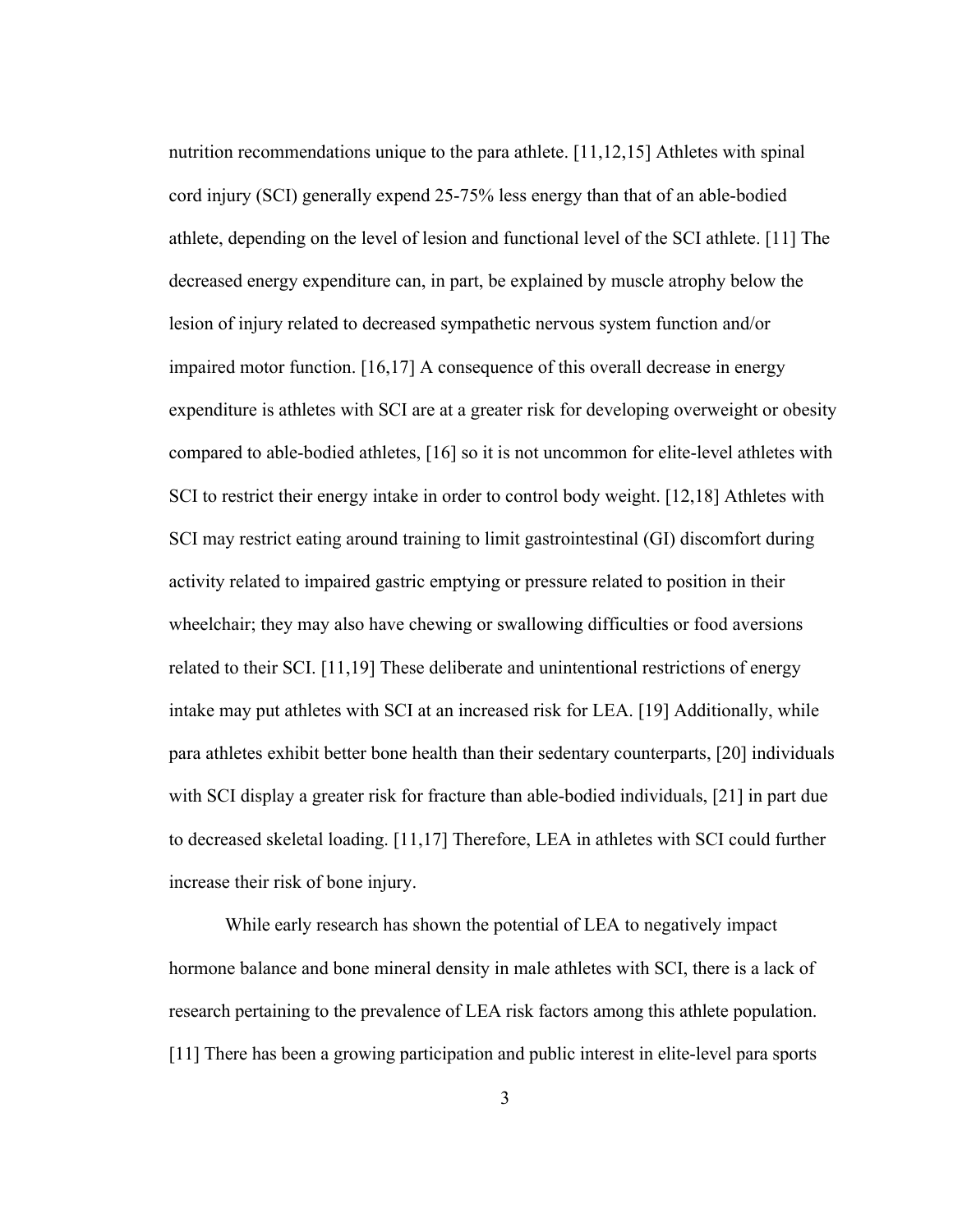over the last decade, [22] and this increased participation in sport warrants this research in order to develop appropriate assessment and treatment protocols specific to this population. [11] Therefore, the purpose of this study was to examine the prevalence of symptoms related to RED-S in collegiate and national-level male para-athletes, including risk of LEA, hormonal profiles, and bone mineral density (BMD) scans.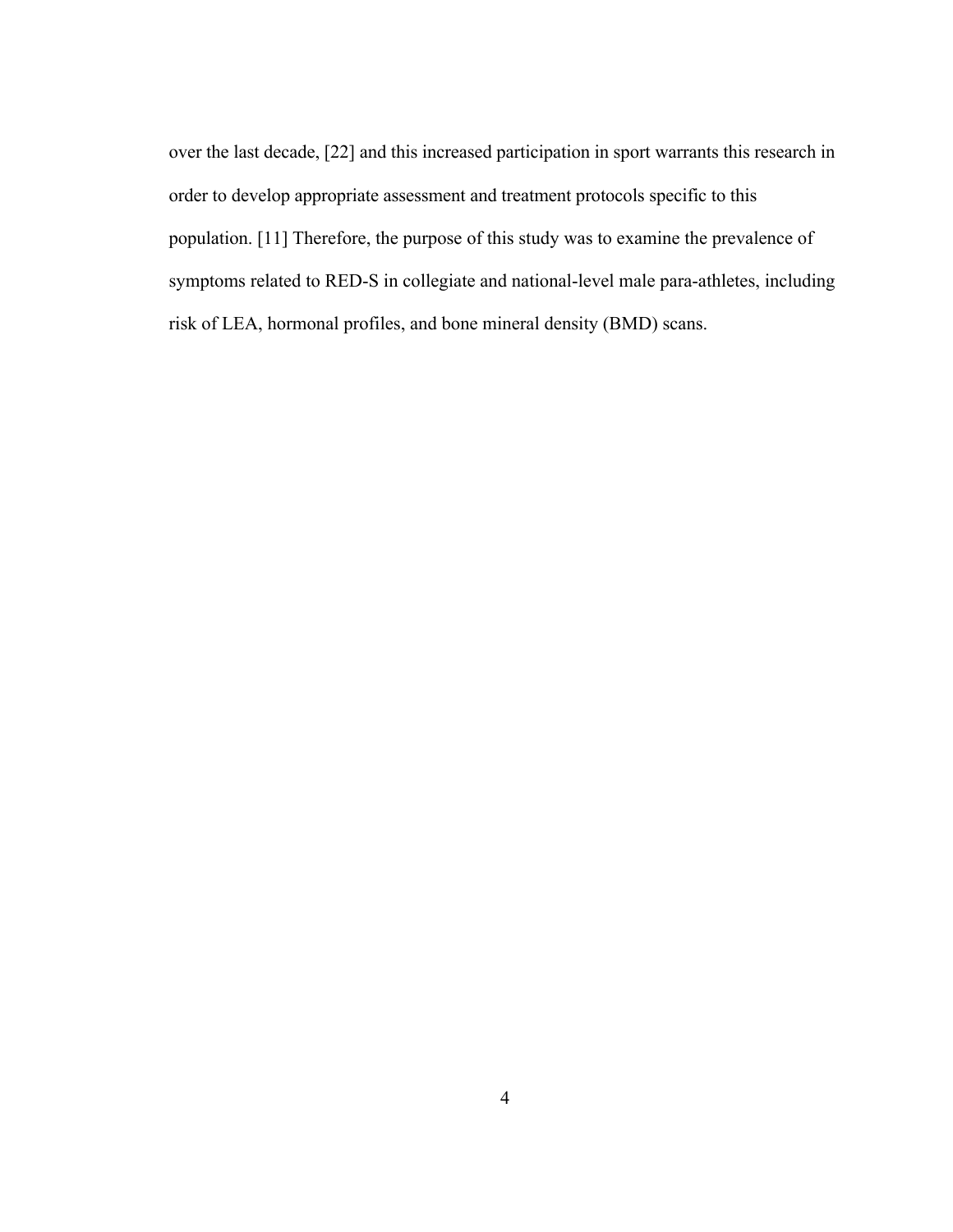#### LITERATURE REVIEW

#### *Introduction*

In 2014, the International Olympic Committee published a consensus statement introducing the syndrome *Relative Energy Deficiency in Sport* (RED-S). [2] RED-S, an expansion of the previously defined *Female Athlete Triad* (Triad), [1,2] is a collection of ten health consequences that stem from chronic low energy availability (LEA). These health consequences include impaired bone health, altered endocrine function, poor immune function, compromised gastrointestinal (GI) health, and irregular menstrual function in female athletes, among others. RED-S was developed as a more comprehensive and inclusive condition to describe the collection of negative health outcomes seen in all types of athletes who experience chronic LEA; its introduction highlighted a lack of research for several groups of athletes, such as male athletes and para athletes, regarding the consequences of under fueling. [4]

Over the last decade, there has been a growing participation and public interest in elite-level para sports. The Rio 2016 Paralympic Games hosted over 4,300 athletes in 22 different sports, the most in Paralympic Games history; the upcoming Tokyo 2020 Paralympic Games will also feature 22 sports, and has already had record-breaking interest in tickets for the Games. [22] With this increased participation in sport comes a need for sports nutrition recommendations specific to individuals with spinal cord injury (SCI). As it stands, research on proper nutrition practices for para athletes has not kept up with the growth of participation in sport. There is currently very little primary research

5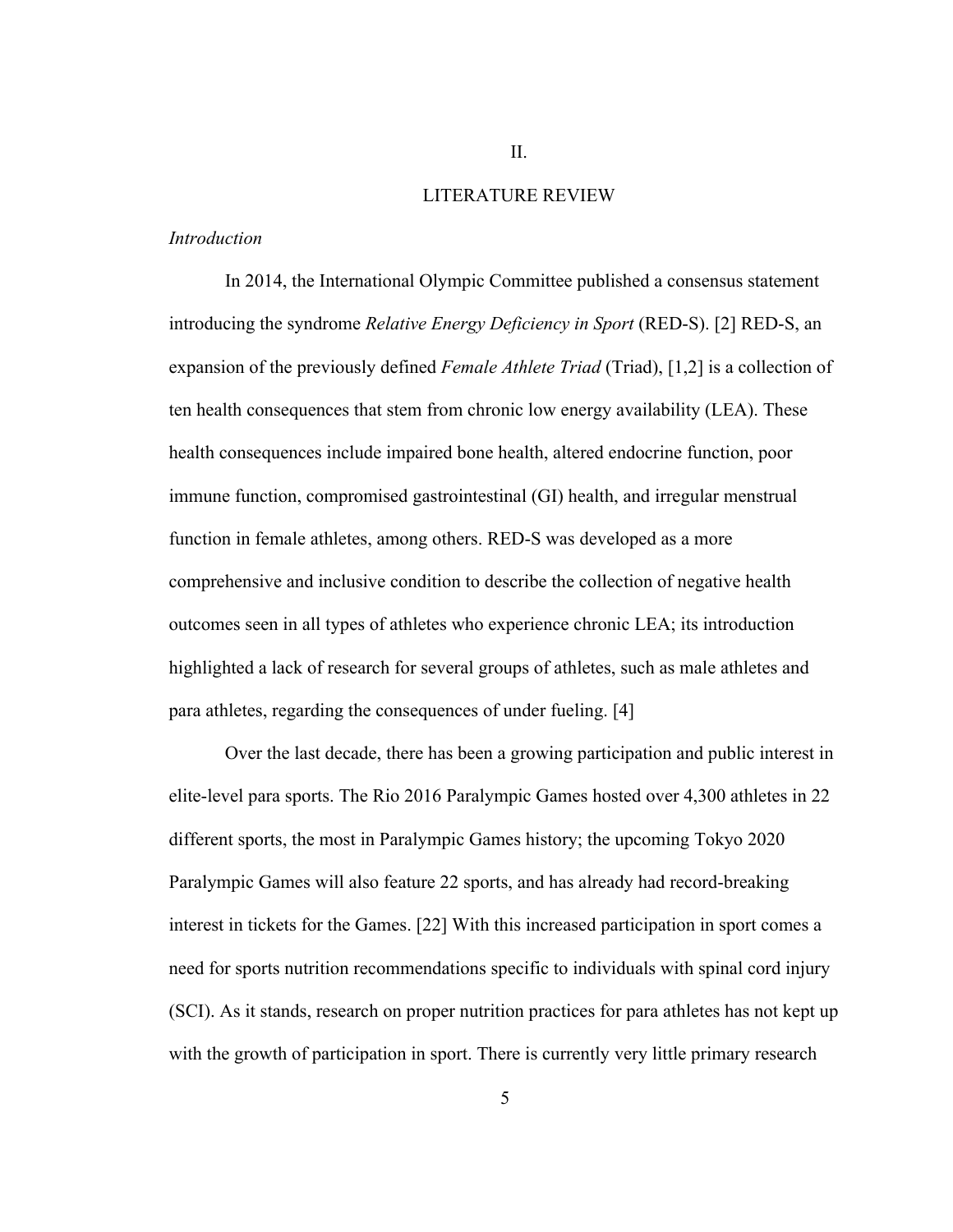related to LEA in male athletes with SCI. A review of literature was conducted between March and May of 2020. Terms used to search *PubMed* included RED-S, LEA, energy availability (EA), para athlete, SCI, bone mineral density (BMD), Paralympic athlete, and energy intake (EI). Due to the limited number of articles on male para athletes specifically, some studies and reviews on female para athletes, able bodied athletes of both sexes, and non-athlete individuals with SCI were also included.

### *Energy Intake*

In order to assess EA, daily EI must first be determined. There are many difficulties associated with accurately assessing EI. A common method for estimating EI in free-living athletes is through self-reported, prospective diet logs. [9,23-26] Diet logs are inexpensive to use and require minimal equipment. They may be kept during formal training camps or during the athlete's normal home environment. While training camps can introduce dietary behaviors that deviate from an athlete's normal routine, research has suggested this difference is minimal. [23] In one study, researchers analyzed selfreported diet logs kept by 32 elite Canadian para athletes. [23] The athletes recorded their diets for 3 consecutive days while at a training camp, followed by 3 consecutive days in their normal home environment. The researchers found no significant difference between diets reported at the training camp compared to diets at home.

There are tradeoffs for the simple design of prospective diet logs. Self-reported logs place a significant burden on the athlete to complete, and the records often fail to provide an accurate portrayal of an athlete's true long-term energy intake. [9] Users may underreport their intake, inaccurately measure portions, or deviate from their normal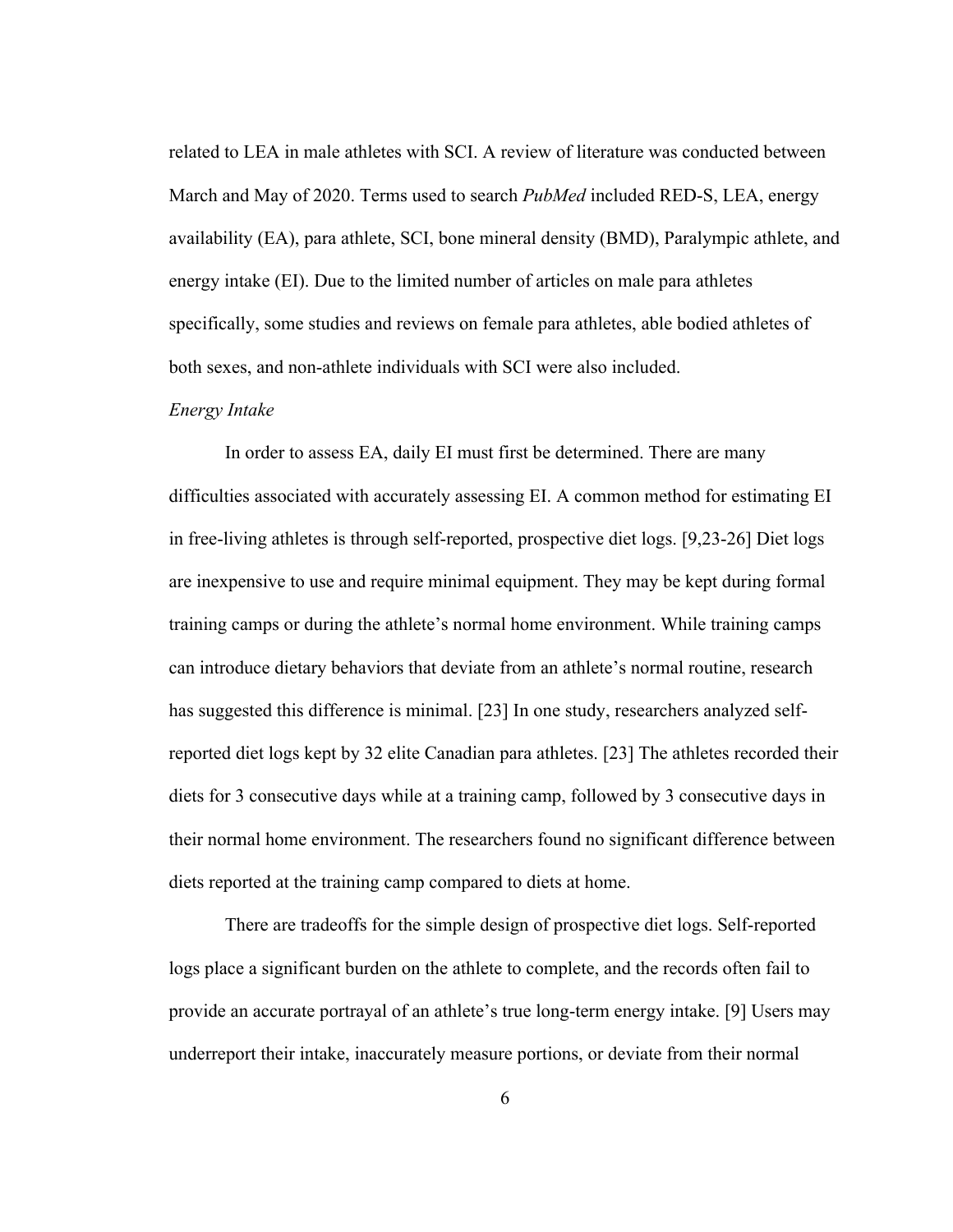behavior as a result of the awareness that tracking brings. Errors may also be introduced during the analysis of the diet, which can depend on the analysis software used and the researcher's interpretation of the logs. [9]

#### *Energy Expenditure*

Energy expenditure must also be assessed to evaluate EA. It has been reported that basal metabolic rate (BMR), the largest contributor to total daily energy expenditure (TDEE), is 14-27% lower in individuals with SCI compared to matched, able-bodied individuals. [15,16,27] This is primarily related to a decrease in activity from the sympathetic nervous system, which causes a loss of muscle mass below the level of lesion. [12,28] Athletes with SCI do have a greater energy expenditure compared to sedentary counterparts as a result of increased physical activity, but studies have suggested para athletes still expend 25-75% less energy than matched, able-bodied athletes. [12,28] Some research, however, has reported similar resting energy expenditure (REE) between para athletes and able-bodied athletes. Pelly et al. [29] compared REE between 7 male athletes with SCI and 7 athletic able-bodied controls, matched for age, body mass, and stature. The researchers reported no significant difference in REE between the para athletes and controls. This demonstrates the potential for sport participation to attenuate the expected decrease in energy expenditure seen in individuals following SCI.

Several studies have evaluated the accuracy of using prediction equations to estimate energy expenditure in individuals with SCI. [27,29-32] Chun et al. [30] used a regression equation to attempt to develop a prediction equation specifically for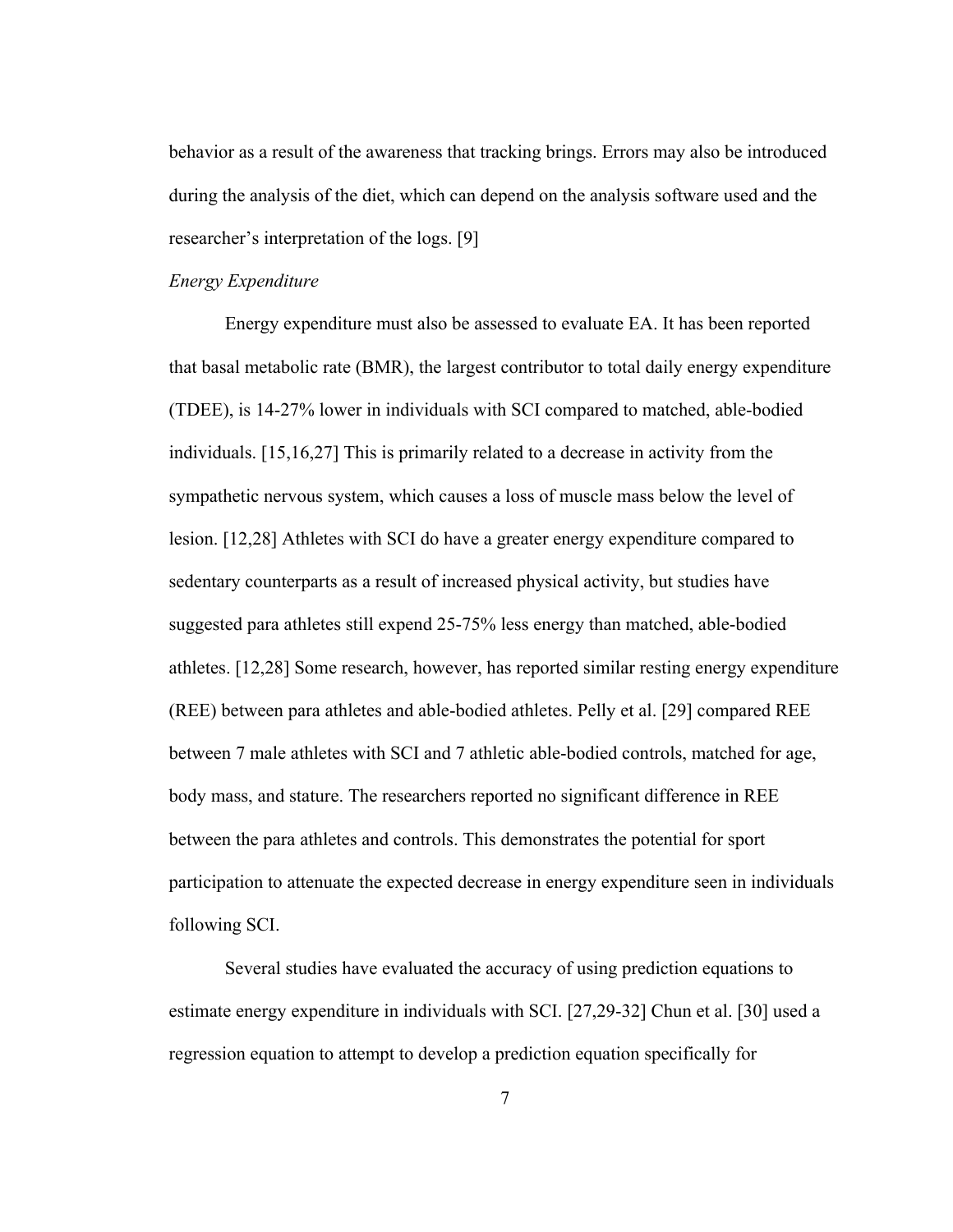individuals with SCI, however this equation has not been validated and has not been widely used in subsequent research. These researchers concluded the Cunningham prediction equation [33] provided the most accurate estimation of BMR when compared to BMR measured via indirect calorimetry. [30] Another study looking at 30 male nonathletes with chronic motor complete SCI found similar results. [31] Broad et al. [32] demonstrated the Cunningham equation is also the most accurate prediction equation for estimating REE in athletes. In a sample of 14 male wheelchair rugby athletes, no significant difference was found between measured REE and estimated REE. [32] Similar results were reported in a study comparing 7 male athletes with SCI against 7 matched, able-bodied controls. [29]

There are several methods available for assessing exercise energy expenditure (EEE) (i.e. energy expended during deliberate physical activity) in individuals with SCI, including questionnaires, heart rate monitors, accelerometers, indirect calorimetry, and doubly labelled water (DLW), but there are limitations to each of these methods including, but not limited to, high cost, limited access to equipment, and recall bias. [12,27,34] DLW and indirect calorimetry often serve as the reference standards in research, but these methods are usually limited to research settings and therefore are not practical field methods of assessment. In free-living athletes, self-reported training logs are a low-cost method for assessing EEE. [3,34] Athletes record training activity, duration, and intensity for a period of time. In able-bodied athletes, those activities can be converted into energy expended in calories (kcal) using metabolic equivalents (METs). METs are not appropriate to use with individuals with SCI, as the equivalents were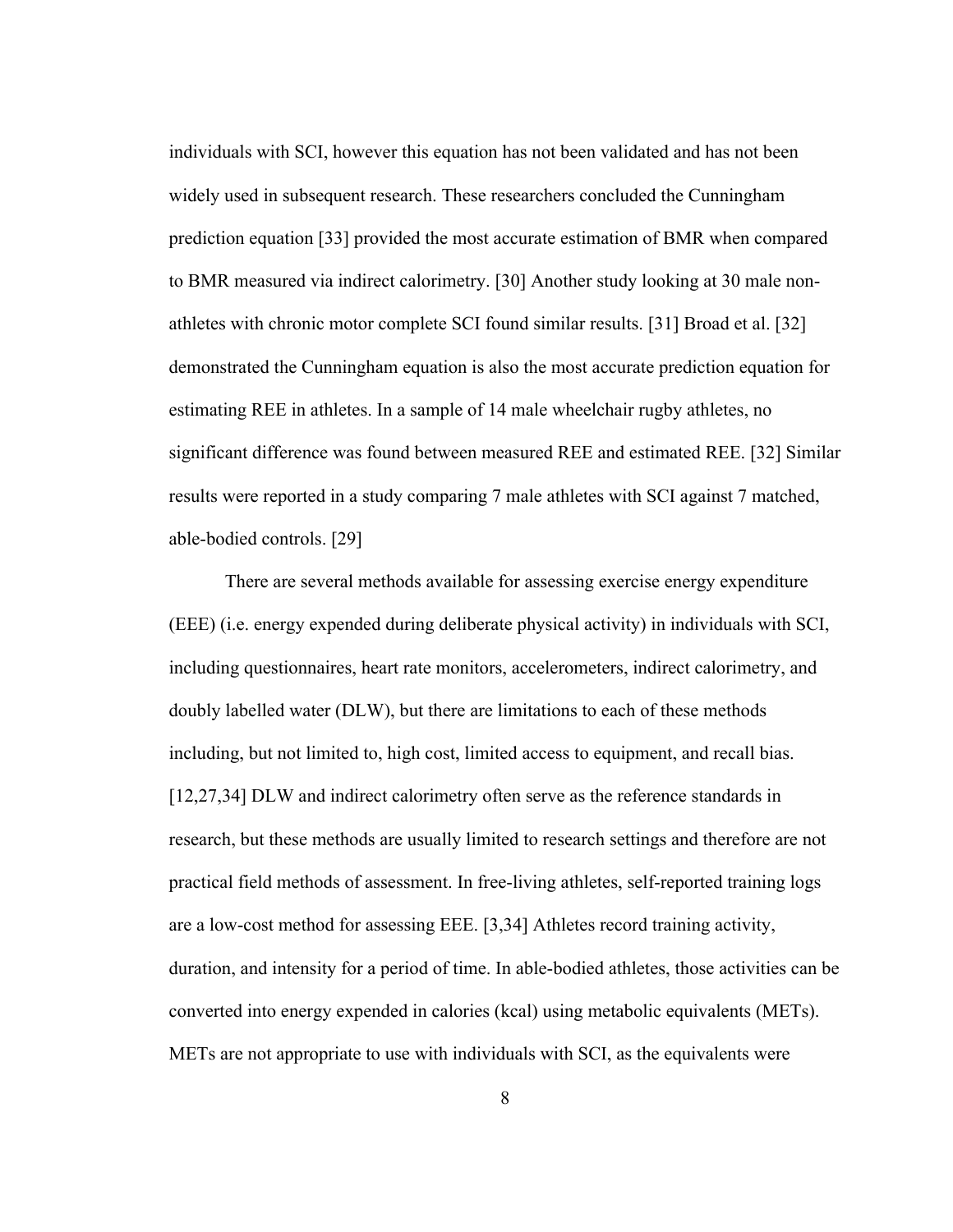established using able-bodied subjects. [34] Instead, energy expenditure can be calculated using a compendium of energy values for physical activities of wheelchair users, [28,35] but the compendiums currently available provide only limited lists of activities and are based on relatively small sample sizes, so caution must be taken in generalizing the results. Significant variability in energy expenditure exists between individual para athletes, and is influenced by the level of lesion, the degree of completeness of the lesion, and the energy demands of the sport in which the athlete competes. [8,11,16] This significant variability within the population presents a challenge in accurately assessing an individual's EEE.

#### *Energy Availability*

Energy availability is calculated by subtracting EEE from the athlete's total EI, and then dividing by the athlete's fat free mass (FFM) in kilograms (kg). [4] In order to calculate EA, all 3 components (EI, EEE, and FFM) must be assessed. As discussed above, there are many barriers to accurately assessing EI and EEE. FFM is usually assessed with dual energy x-ray absorptiometry (DXA) scans in research settings, and limitations in using this method as a field assessment tool are acknowledged.

The threshold for LEA in able-bodied females is defined as  $\leq$  30 kcal·kg FFM-<sup>1</sup>·day<sup>-1</sup> and optimal EA as > 45 kcal·kg FFM<sup>-1</sup>·day<sup>-1</sup>. [4,5] The LEA threshold has not yet been established for able-bodied males, but preliminary research suggests the threshold may be closer to 20-25 kcal·kg  $FFM^{-1}$ ·day<sup>-1</sup>. [3,10] The LEA threshold for athletes with SCI athletes is also unknown, and may depend on level of impairment and completeness of the spinal cord lesion. [8,11] Applying the threshold(s) established using able-bodied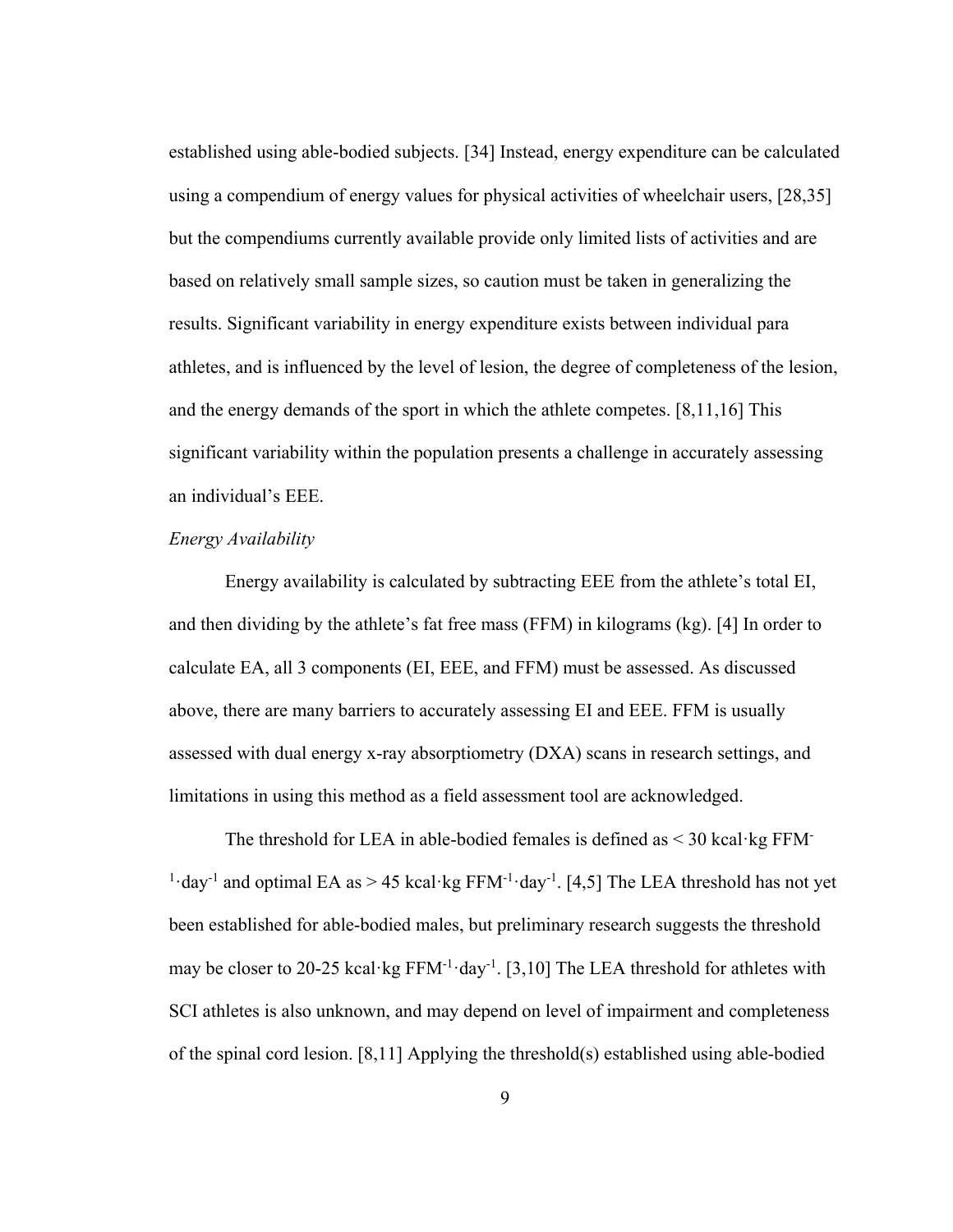individuals to athletes with SCI may not accurately represent the risk of LEA in this population.

The body of literature suggesting able-bodied male athletes are at risk for LEA is growing. [3,4,10,13,36,37] Generally, athletes that compete in sports emphasizing leanness, such as horse racing, endurance sports like running and cycling, and makeweight sports like wrestling and body building, are at a greater risk for LEA. Refer to Burke et al. [38] for a more comprehensive review on RED-S in male able-bodied athletes.

It is unclear how long an athlete must experience LEA before negative health outcomes are observed. Some research suggests male athletes appear to be more resilient to short term disruptions in EA than female athletes. [13,39,40] A study by Papageorgiou et al. [39] did not observe a change in hormone levels following energy restriction. In a randomized, crossover design, 11 male and 11 female subjects underwent 2 trials of differing energy availability, each lasting 5 days. The subjects' energy intakes were 45 kcal·kg FFM<sup>-1</sup>·day<sup>-1</sup> in the energy-balanced condition and 15 kcal·kg FFM<sup>-1</sup>·day<sup>-1</sup> in the energy-restricted condition. Following both conditions, the researchers did not find a significant difference in insulin-like growth factor-1 (IGF-1) levels in the male subjects. Interestingly, the researchers observed a significant decrease in IGF-1 levels in the female subjects. [39] In another study with a randomized, cross-over design, 6 men experienced 2 different EA conditions during 4 separate 4-day trials. [40] Energy availability was 15 kcal·kg  $FFM^{-1}$ ·day<sup>-1</sup> during the 2 trials of LEA, and was 40 kcal·kg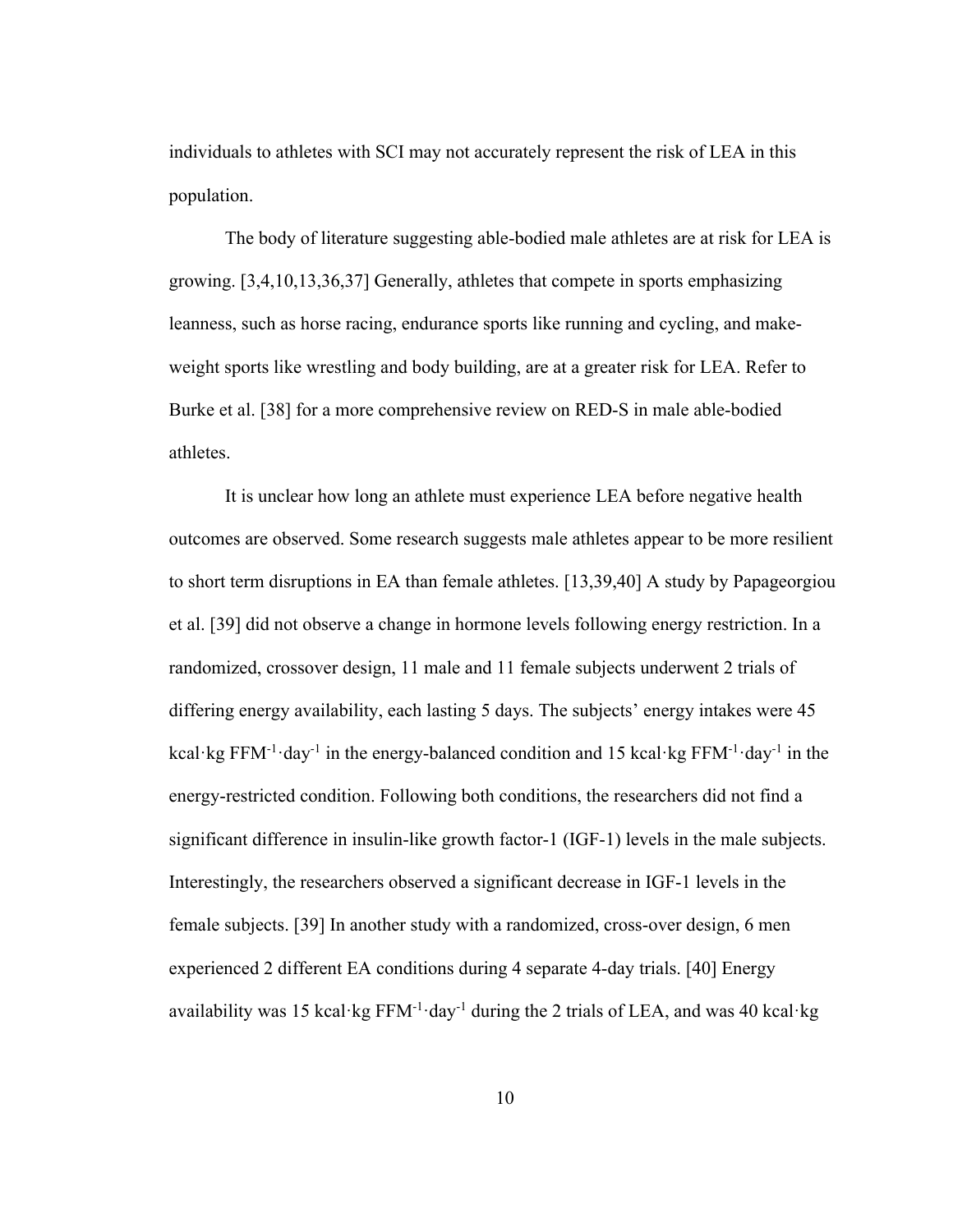$FFM^{-1}$ ·day<sup>-1</sup> during the 2 trials of normal EA. The subjects did not experience significant changes in hormones associated with RED-S during either energy availability condition.

Conversely, other research has suggested even short-term disruptions in EA can impact health. A recent pilot study by Heikura et al. [41] demonstrated that alternating days of optimal EA and LEA had negative effects on hormones. Six (6) cyclists participating in an elite road cycling competition, consisting of 4 days of cycling alternated with 4 days of rest, consumed food *ad libitum* and recorded their intake. On race days, the athletes consumed an average EA of  $14.4 \pm 8.5$  kcal·kg FFM<sup>-1</sup>·day<sup>-1</sup>, and on rest days they consumed an average EA of  $56.9 \pm 9.8$  kcal·kg FFM<sup>-1</sup>·day<sup>-1</sup>. Despite sufficient energy intakes on rest days, the athletes with the lowest EA on race days ( $n =$ 2) exhibited reduced levels of testosterone (TES) and IGF-1, suggesting even short-term extreme LEA may have negative health outcomes. [41] In another study, Zanker et al. [14] subjected 8 experienced male distance runners to 2 different energy intake conditions:  $\sim$ 40 kcal·kg FFM<sup>-1</sup>·day<sup>-1</sup> and  $\sim$ 20 kcal·kg FFM<sup>-1</sup>·day<sup>-1</sup> for 3 days each in a randomized, cross-over design. The researchers observed a significant drop in IGF-1 following the energy-restricted condition, and no significant change following the energy-balanced condition. [14]

An example of long-term, or chronic, LEA is the well-known Minnesota Starvation Study [42] lead by Ancel Keys, which demonstrated many potential and significant negative health effects resulting from LEA. During 6 months of energy restriction, the researchers observed decreased resting heart rate, increased irritability, social withdrawal, a significant drop in libido, and a hyper-fixation on hunger and food,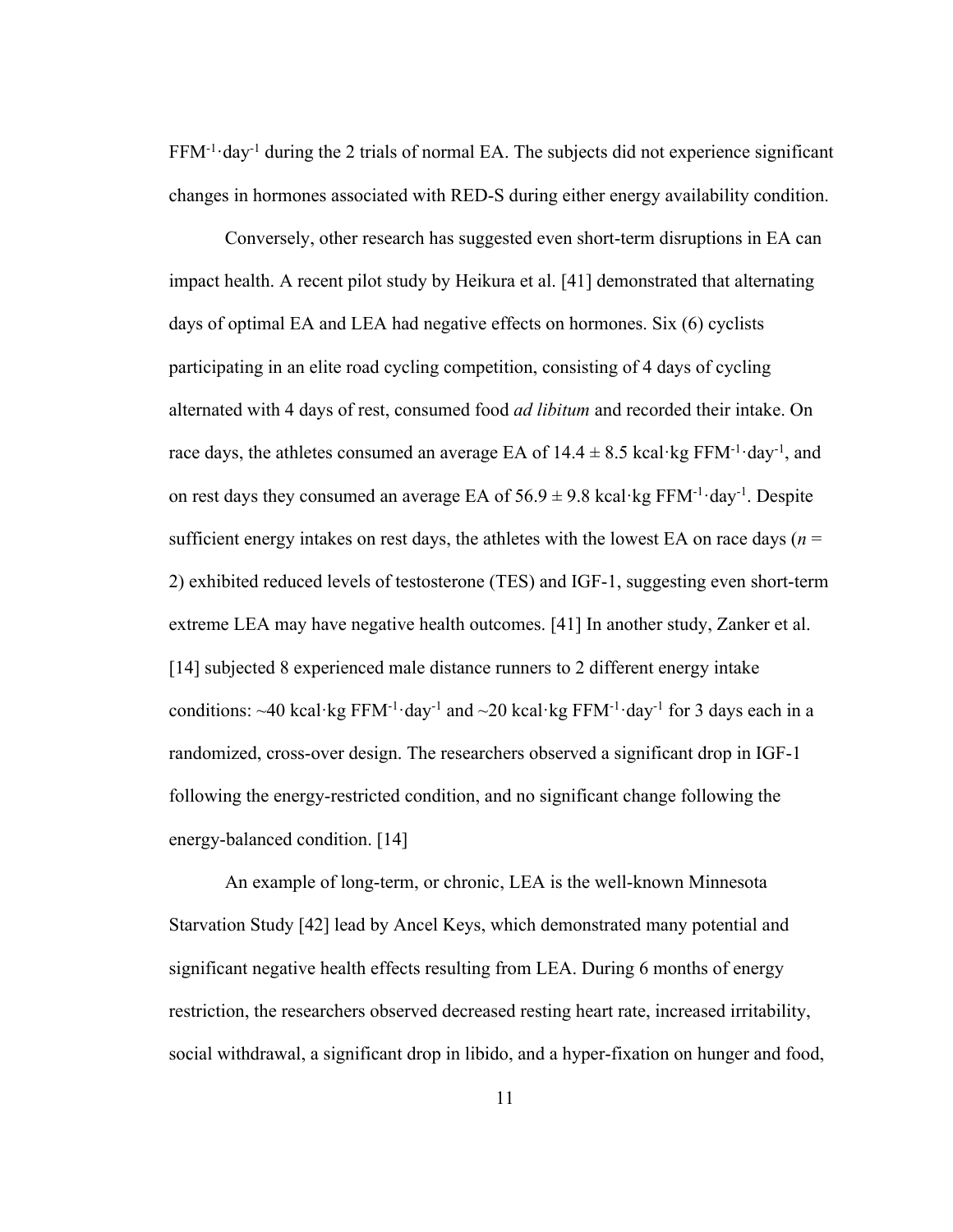among many other symptoms. [42] A recent estimate of the EA for the subjects in Keys' study was  $\sim$ 22 kcal·kg FFM<sup>-1</sup>·day<sup>-1</sup> for 6 months. [10] Further research is warranted to identify the necessary degree and duration of LEA that is required before negative health outcomes are observed, and to establish how long the recovery process could be and what it might need to entail.

While there is a paucity of research examining the prevalence of LEA in male para athletes, several studies suggest male athletes are at an increased risk for LEA. [11,19] This population appears to present with risk factors associated with RED-S, independent from measured LEA, such as increased risk for disordered eating behaviors, low bone mineral density, and altered hormone levels. These risk factors will be discussed individually in subsequent sections.

### *Eating Attitudes and Behaviors*

There are several SCI-associated health issues that indirectly increase risk for LEA by affecting an athlete's dietary behaviors. [12,17,43] Depending on the level of lesion, SCI can alter GI function and cause delayed gastric emptying. As a result, athletes may restrict eating prior to training to avoid the discomfort of exercising on a full stomach, especially if the position in their wheelchair increases intra-abdominal pressure. Athletes may also increase their fiber intake in order to improve GI transit, but the satiating effect of fiber can result in a decreased energy intake. Pain medications and antibiotics often have side effects such as nausea, diarrhea, or constipation, all which can alter food intake. Finally, decreased mobility can make grocery shopping or food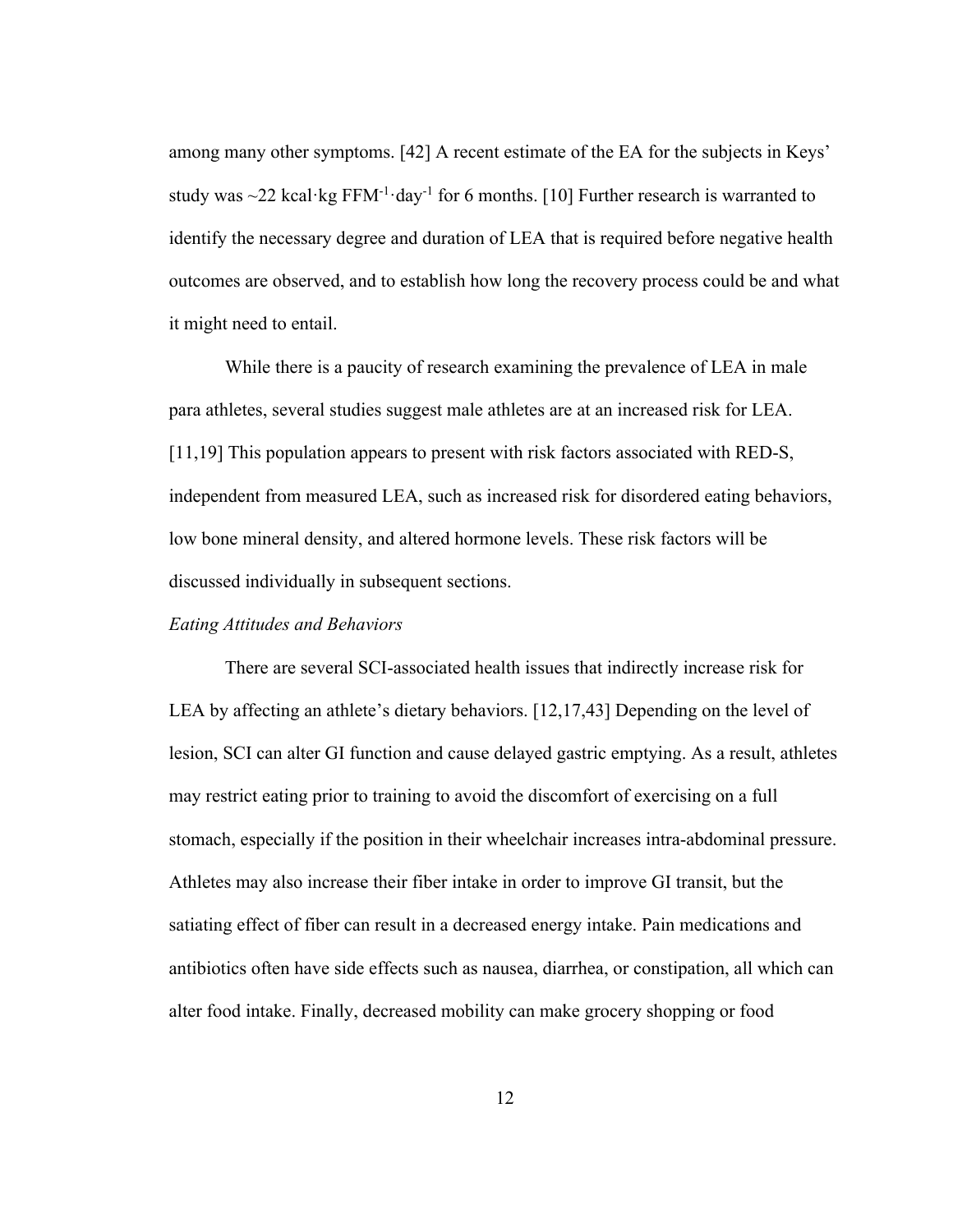preparation more difficult, which may limit the quality or quantity of meals an athlete consumes.

Para athletes also may exhibit eating attitudes and beliefs that may increase risk for LEA. Krempien and Barr [18] reported that male para athletes are more likely to engage in disordered eating behaviors than able-bodied counterparts. In one study looking at elite para athletes, researchers found that the male athletes scored equally as high as the female athletes for cognitive dietary restraint on the Three-Factor Eating Questionnaire (TFEQ), i.e. all the athletes reported deliberate monitoring of energy intake in order to manipulate or control body composition. In able-bodied populations, males historically score significantly lower on this category of the TFEQ. In another study, Brook et al. [8] surveyed 260 male and female elite para athletes regarding risk factors associated with RED-S, including disordered eating behaviors. The researchers found that while only 0.7% of male athletes reported a history of a diagnosed eating disorder, 14% had elevated Eating Disorder Examination Questionnaire (EDE-Q) scores for dietary restraint and 36.7% had scores for pathological behavior. Additionally, 63.3% reported they were actively attempting to alter their body composition specifically for sport performance. There were no significant differences between sexes in any of these measures.

The EDE-Q was developed using females, and thus may not accurately reflect the desires present in males with disordered eating behaviors; it likely under-represents attitudes and beliefs that are specific to male athletes, such as a desire for increased muscularity. [44] A questionnaire similar to the Low Energy Availability in Females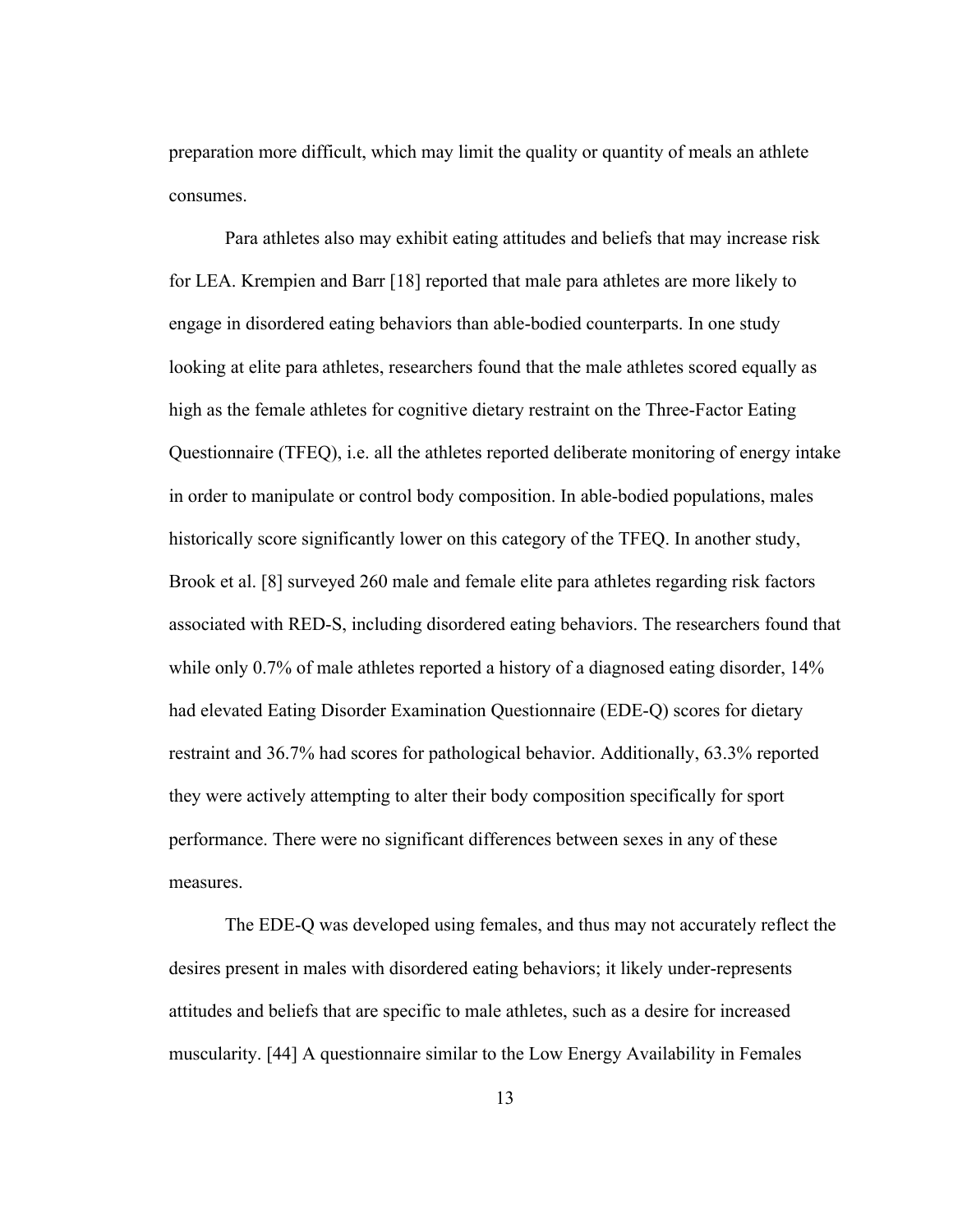Questionnaire (LEAF-Q) is reportedly in development; the Low Energy Availability in Males Questionnaire (LEAM-Q) may be able to better assess male athletes for disordered eating behaviors in the future. [37] Currently, there is no eating disorder questionnaire that is designed for use in the para athlete population specifically, despite expressing unique concerns such as fitting into a racing chair or maintaining the comfortable fit of a prosthesis. This underscores the need for a para athlete-specific addendum or survey to appropriately assess risk of LEA related to eating attitudes and behaviors.

#### *Hormone Function*

Low energy availability has been associated with disrupted hormone function in male able-bodied athletes. [3,4,6,10,13,36,41] Associations between energy deficiency and low levels of IGF-1, specifically, have been inconsistent in male able-bodied athletes. [3,6,14,41] In the previously mentioned studies, IGF-1 decreased by 17% from baseline  $(p = 0.007)$  in 8 male distance runners following an EA of ~15 kcal·kg FFM<sup>-1</sup>·day<sup>-1</sup> for 3 days, [14] and an extreme EA of < 10 kcal·kg  $FFM^{-1}$ ·day<sup>-1</sup> on race days was associated with an overall 25% decrease in IGF-1 from baseline in 2 elite cyclists, even when EA  $was > 46$  kcal·kg FFM<sup>-1</sup>·day<sup>-1</sup> on rest days. [41] However, other studies did not report a significant change in IGF-1 levels following short term  $EA < 15$  kcal·kg FFM<sup>-1</sup>·day<sup>-1</sup>. [39,40] Additionally, Heikura et al. [3] did not find an association between LEA and depressed IGF-1 in elite male distance runners.

The body of research regarding IGF-1 levels in SCI individuals is also mixed. It is common to observe depressed levels of IGF-1 in individuals with SCI. [45,46] However, some studies have reported normal levels. [47,48] At baseline, Bauman et al. [47]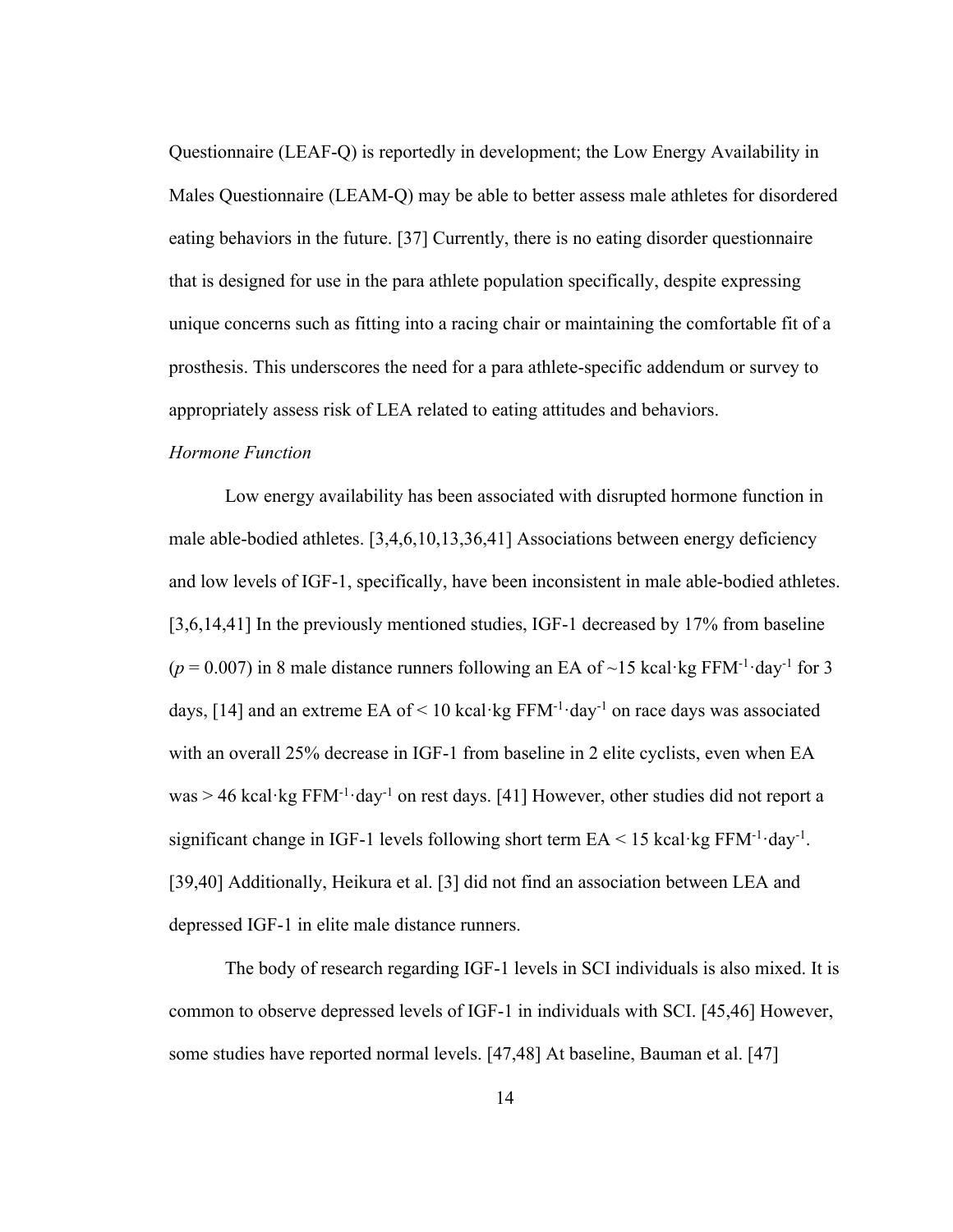compared serum IGF-1 levels in 9 pairs of adult monozygotic twins with SCI against a cohort of matched, able-bodied twins and found that there was no statistical difference in serum IGF-1 levels. Gorgey and Gater [48] demonstrated that IGF-1 is positively associated with higher muscle spasticity in individuals with SCI. The authors hypothesize that this increased muscle activity may promote an increase in extrahepatic IGF-1 synthesis. [48] This idea is supported by a separate research study that documented low IGF-1 levels in individuals with poliomyelitis, where it is more common to see flaccid paralysis (i.e. decreased muscle activity). [49] Currently there is no research examining the relationship between IGF-1 and energy restriction in male para athletes. At this point, it is unclear whether IGF-1 is a useful tool in assessing risk for LEA.

Research has suggested a stronger association between energy restriction and depressed levels of TES in male able-bodied athletes. [3,4,6,10,13,36,41] Athletes competing in sports emphasizing leanness, such as endurance running, cycling, rowing, and combat sports appear to have an increased risk for low TES. [38] Gomez-Merino et al. [50] reported a significant decrease in TES in 26 male soldiers after 3 weeks of physical training followed immediately by a 5-day combat course. During the combat course, soldiers experienced significant energy restriction (a deficit of  $\sim$ 1,800 kcal) and were only allowed to sleep 3-4 hours per 24 hours. From the beginning of the physical training to the end of the combat course, TES dropped from  $15.1 \pm 0.7$  nmol/L to  $9.8 \pm$ 0.6 nmol/L. [50] An observational study found TES was significantly lower in the group with an EA of  $\sim$ 27 kcal·kg FFM<sup>-1</sup>·day<sup>-1</sup> (male distance runners) compared to the group with an EA of  $\sim$ 45 kcal·kg FFM<sup>-1</sup>·day<sup>-1</sup> (healthy, sedentary controls). [51]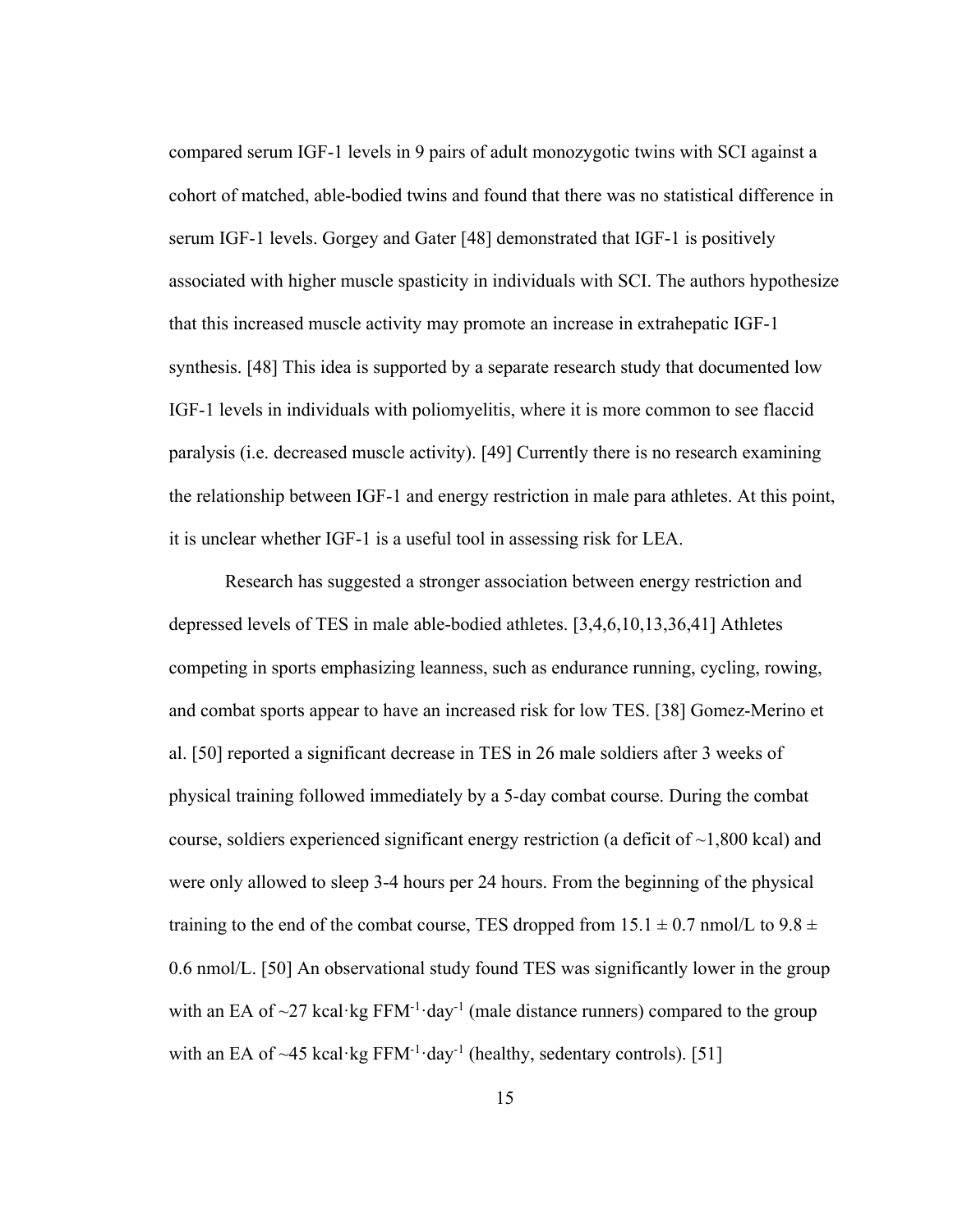It has been suggested that using the clinical threshold  $(< 9 \text{ nmol/L})$  for low TES may not be sensitive enough to identify athletes experiencing LEA. [13] Therefore, some studies have defined "low TES" as within or below the lowest quartile (9-16.5 nmol/L) of the normal clinical range (9-38 nmol/L). [3,52] Using this definition, Heikura et al. [3] reported low TES in 40% of elite male distance athletes (*n* = 24), which was associated with lower EA and significantly lower free triiodothyronine  $(T_3)$  levels. Another study with 53 male endurance athletes reported an average EA of  $37.7 \pm 10.9$  kcal·kg FFM- $<sup>1</sup>$  day<sup>-1</sup> and found TES levels to be above the lowest quartile range, with fT<sub>3</sub> and IGF-1</sup> also within normal ranges. [52]

The relationship between low TES and energy status in male para athletes is unclear. Research suggests that low levels of TES may be a natural consequence of SCI and declining levels are associated with duration of injury. [45,46] Studies looking at non-athletic males with chronic SCI have reported 45-60% of subjects present with hypogonadism, defined as < 10.4 nmol/L. [46,53,54] While the underlying etiology of hypogonadism in males with SCI has not yet been identified, it is suspected that disruption of the hypothalamic-pituitary-gonadal axis (HPG axis) by the SCI may alter TES production. [46,54] To date, there are no published studies assessing the relationship between energy availability and TES in male para athletes.

It is worth noting, the aforementioned studies reporting hormone levels used thresholds and clinical ranges that were established using able-bodied males; therefore, it may be inappropriate to apply these thresholds to individuals with SCI. Altered hormone levels appear to be both a consequence of LEA and a natural outcome of SCI. As such, it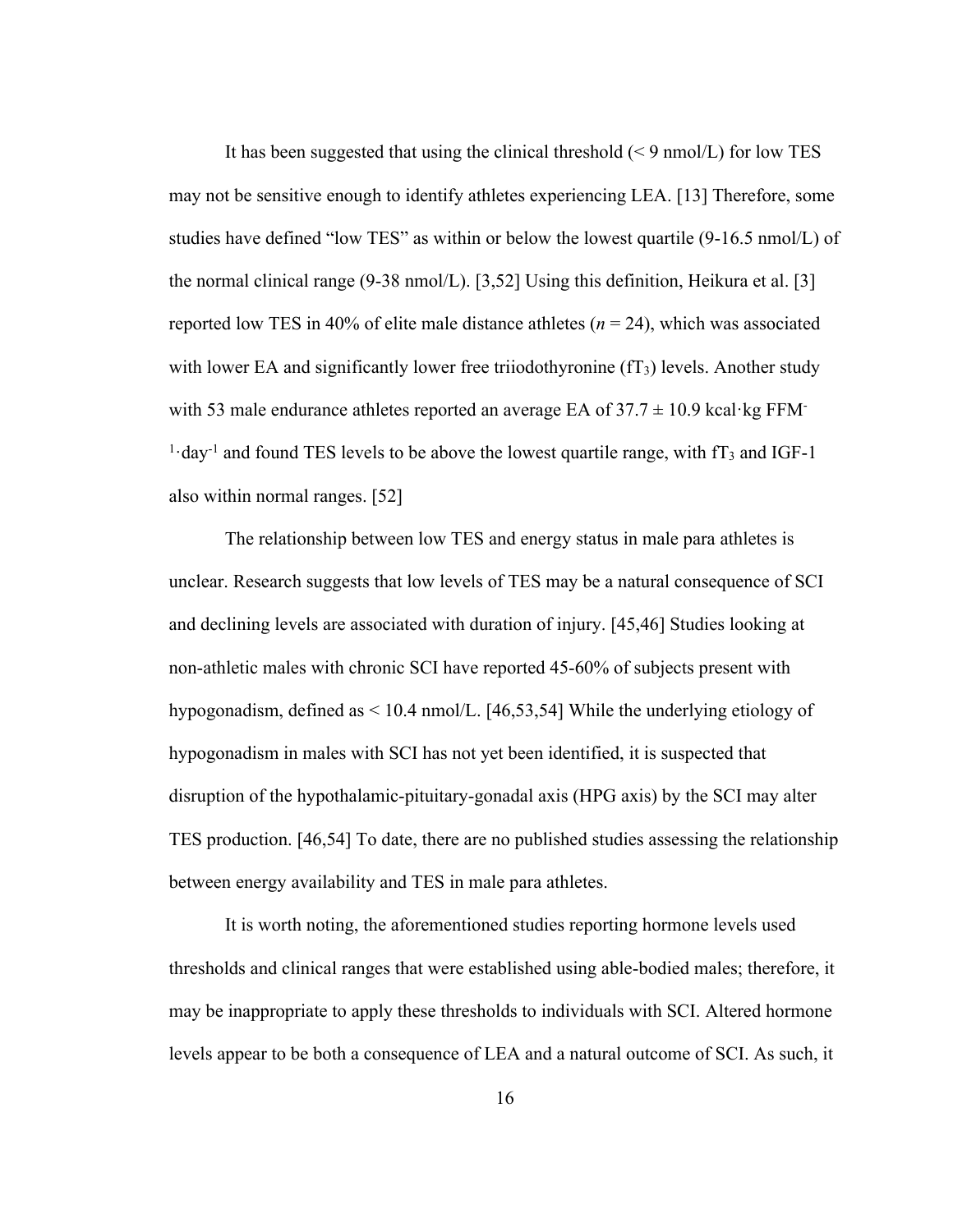is important to establish normal clinical hormone ranges for individuals with SCI so that it will be possible to distinguish between impaired hormone function as a result of SCI and impaired function as a consequence of LEA.

#### *Bone Mineral Density*

Impaired bone health has been associated with LEA in male able-bodied athletes. [3,4,6,13,36] In the previously mentioned study by Zanker et al., [14] a significant reduction in procollagen type 1 N-terminal propeptide (P1NP), a marker for bone formation, was reported in male distance runners following LEA for 3 days. Loss of BMD is also an expected consequence of SCI and is reported in nearly every case. [11,21,55,56] Bone responds to the prevailing forces, i.e. bone is strengthened with increased skeletal loading. Individuals who become wheelchair-bound due to SCI consequently decrease their weight-bearing activities, which increases their risk for osteoporosis and related fractures. Loss of BMD following SCI is most rapid within the first few months of an acquired SCI, and reaches steady-state after roughly 2 years. [21] Some studies report no significant differences in lumbar spine BMD between SCI individuals and able-bodied controls. [56] It was previously hypothesized that this may be due to continued loading of the spine in a seated position, however recent research has challenged this idea, suggesting DXA scans may overestimate lumbar spine BMD due to increased neuropathic calcification at this site. [55]

Research on wheelchair athletes has suggested that participation in sport can attenuate whole-body decreases in BMD. [20,29,57] Goktepe et al. [57] compared the bone densities of 17 male wheelchair basketball players against 17 male sedentary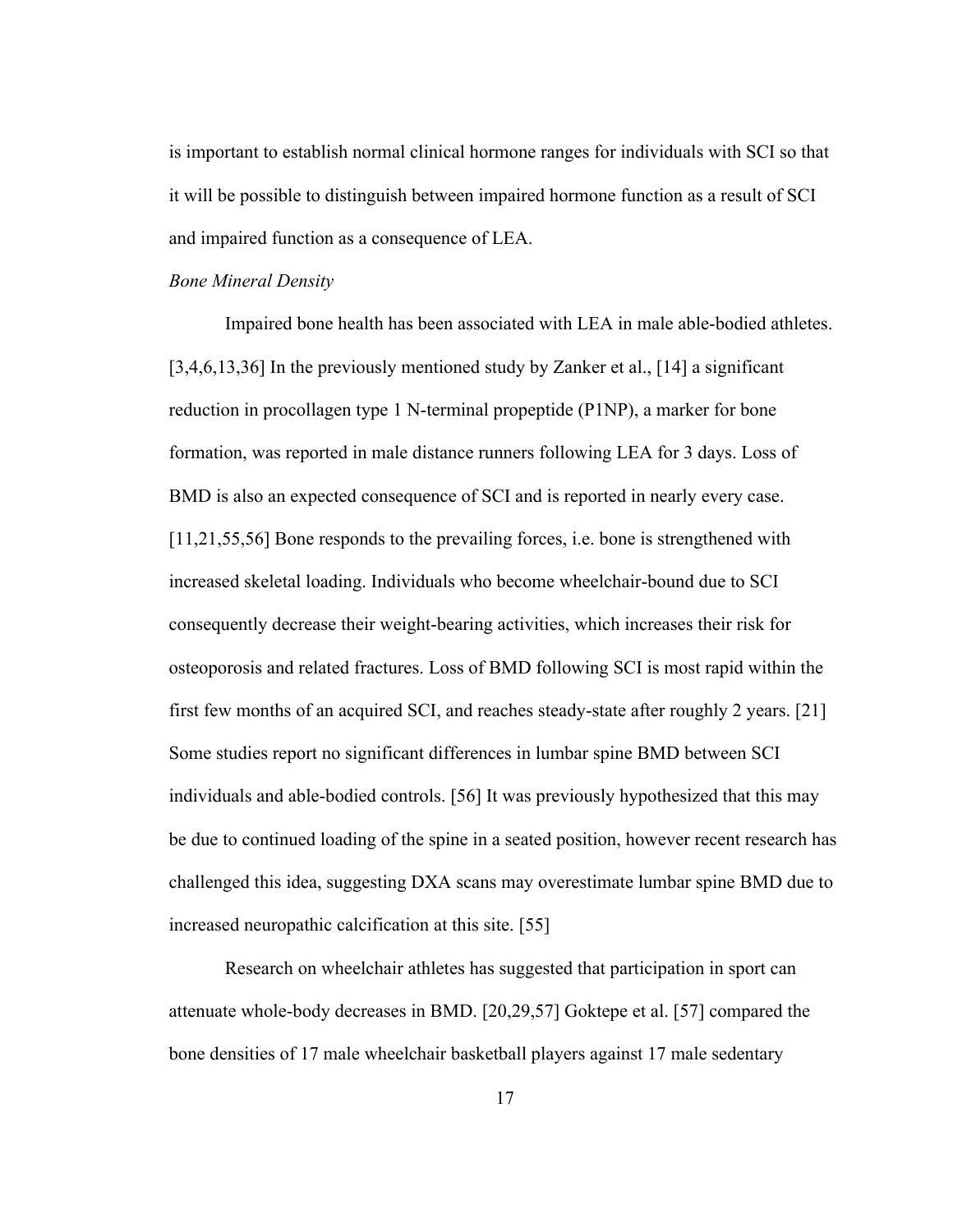paraplegic individuals and found that BMD in the arms of the athletes was significantly higher than in the controls. The athletes also had a greater mean T-score for the distal radius than the control group. Interestingly, there was no difference in BMD below the level of lesion. [57] This finding was supported by Miyahara et al., [20] who compared 28 male wheelchair athletes against 25 active male able-bodied controls and also found that the wheelchair athletes had greater arm BMD than the controls. In another study comparing whole body BMD between 7 wheelchair athletes with SCI and 7 matched, active able-bodied controls, no significant differences were observed between athletes and controls, [29] further supporting the notion that physical activity is beneficial for overall bone health in wheelchair-bound athletes.

Currently, there is no research assessing the relationship between BMD and LEA in male SCI athletes. Low BMD is a natural consequence of SCI and it is also a key risk factor for LEA. Therefore, further research must be done to develop reference standards for BMD in athletes with SCI so that it will be possible to discern whether low BMD is more closely related to SCI or LEA on a case-by-case basis.

## *Conclusion*

In conclusion, there are several areas of research that warrant further investigation. The parallels between symptoms related to SCI and symptoms related to RED-S make it difficult to discern the underlying etiology of certain health concerns in male para athletes, such as altered hormonal profiles and low measures of BMD. There is a need to establish reference standards and clinical thresholds using para athletes in order to more accurately screen for LEA and RED-S in this population. Additional research to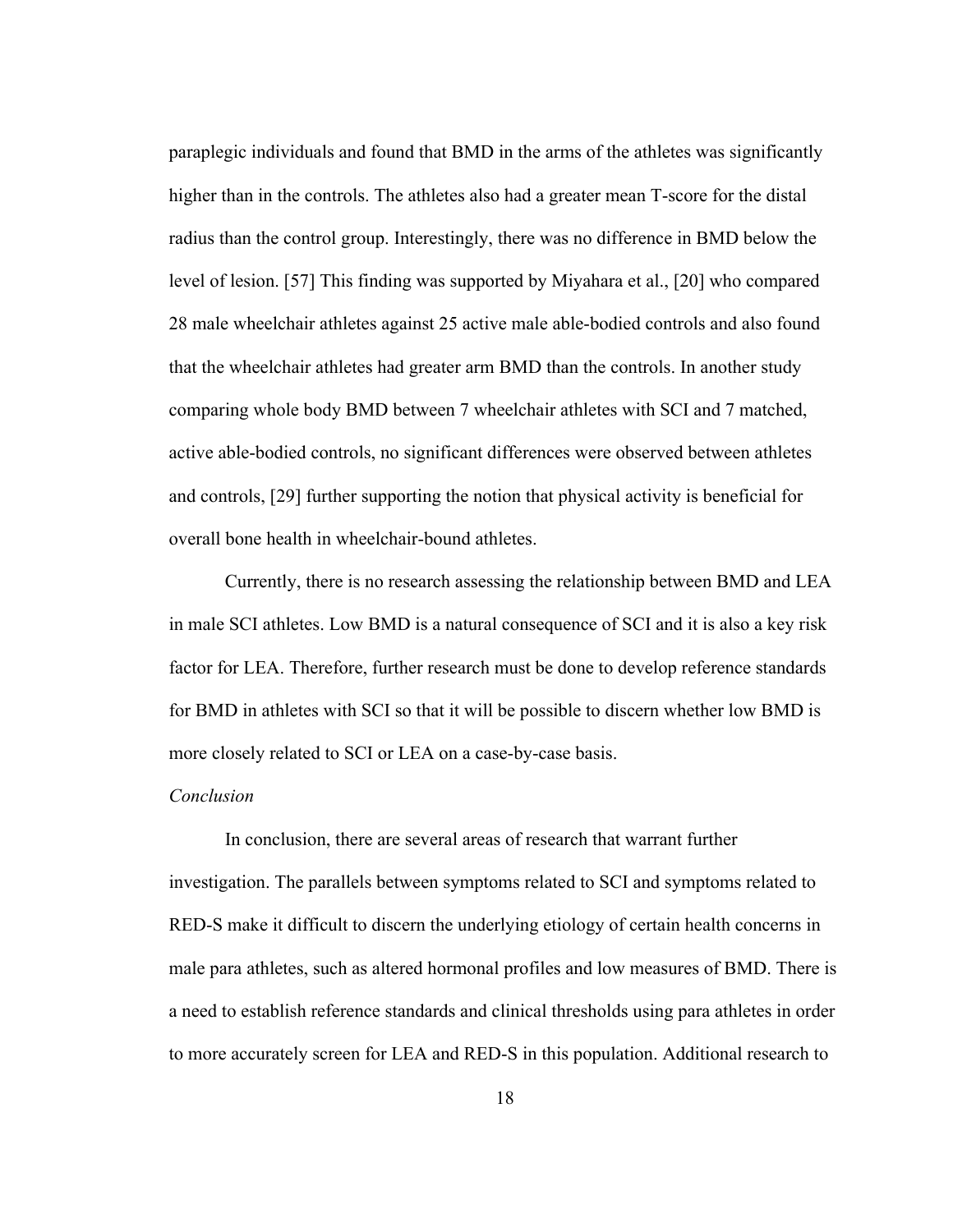develop and validate assessments of eating attitudes and behaviors that address the unique concerns of this population is also needed. Currently, there is insufficient evidence available to assess the risk of LEA in elite male para athletes.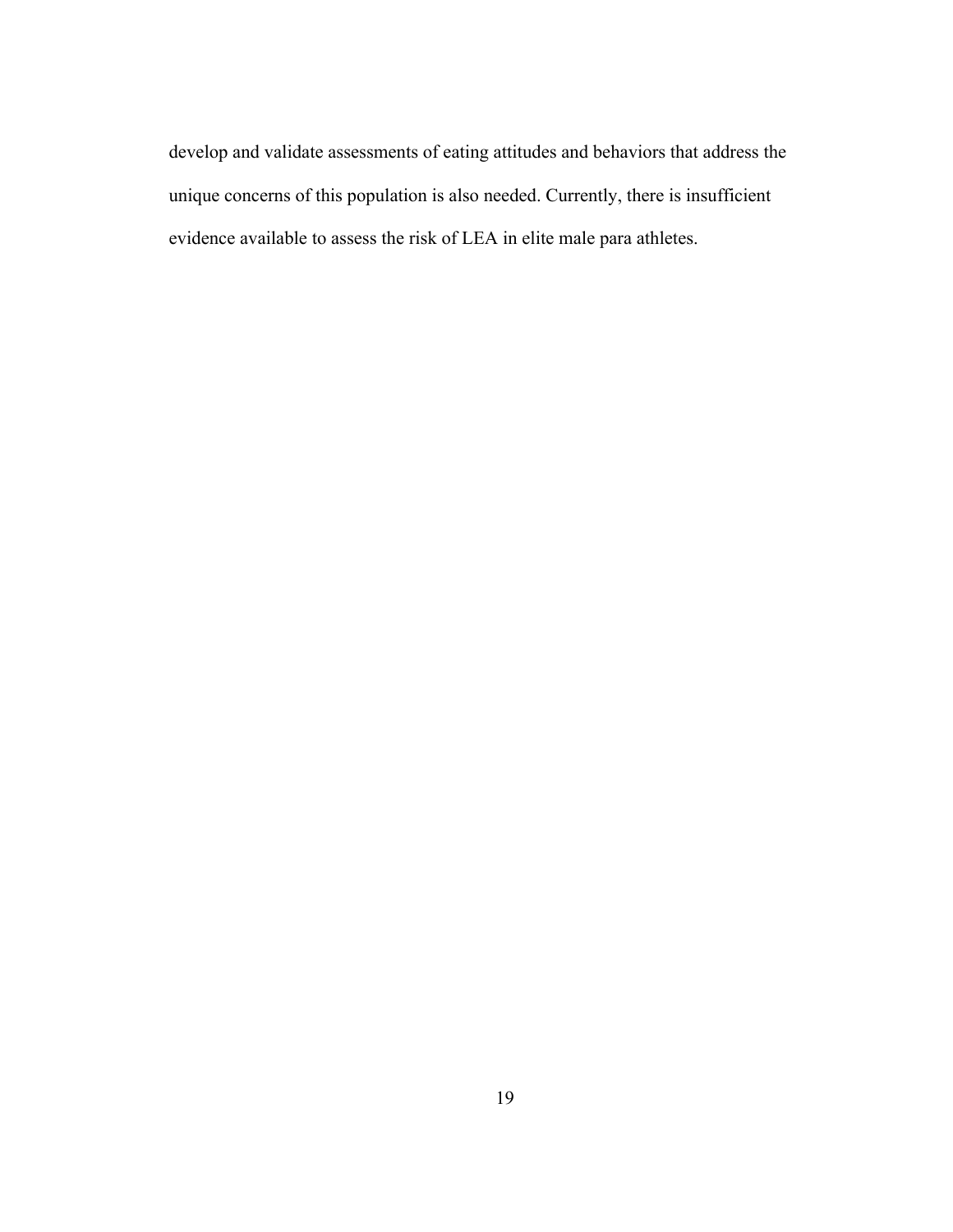# III.

## METHODS

#### *Participants*

Nine (9) male para athletes were recruited from the University of Illinois wheelchair track and field team, and from the United States and Canadian Paralympic teams via word-of-mouth and email. Participants were  $> 19$  years old (mean age 28.6  $\pm$ 7.7 years), had a spinal cord impairment (e.g. an acquired SCI or congenital conditions such as cerebral palsy, or spina bifida), and were restricted to a wheelchair for locomotion. Athletes were excluded from the study if they were not participating in their normal training due to an injury. All participants were informed of and consented to the study design. This study was approved by the Central Washington University Human Subjects Review Committee.

## *Study Design*

A descriptive study, adapted from DiFolco et al., [26] was conducted in January 2019 during a normal training schedule at the University of Illinois Urbana-Champaign (Urbana, IL), and again in May 2019 during a training camp in Daytona Beach, FL. Data collected included anthropometric data such as height, weight, and impairment details; 7 day diet logs with concurrent 7-day training logs; blood spot tests; Dual Energy X-Ray Absorptiometry (DXA) scans; and eating behavior questionnaires. Results and responses were used to evaluate risk of LEA and assess prevalence of symptoms related to RED-S.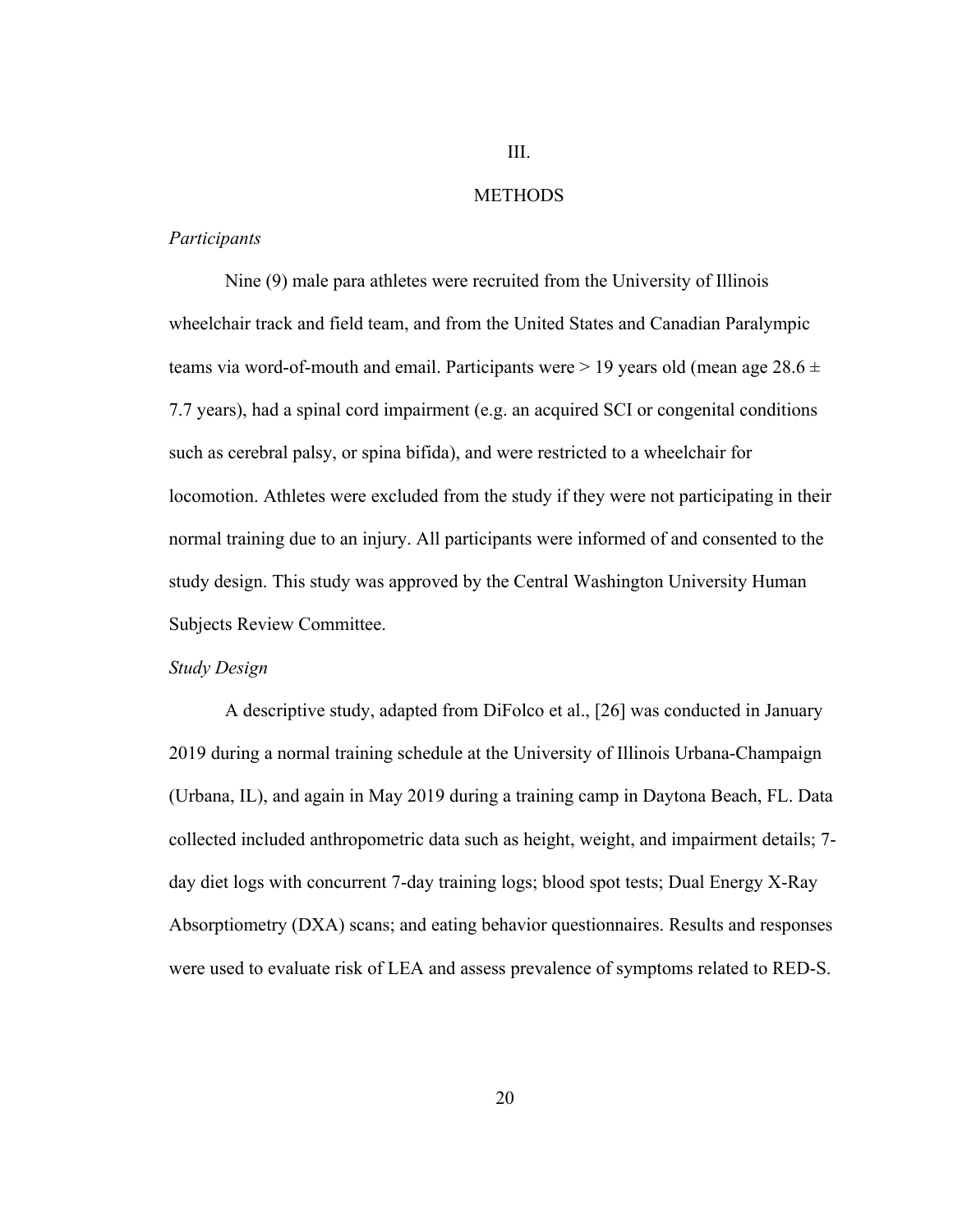## *Energy Availability*

EI and EEE were estimated via the prospective diet and training logs kept by each participant over 7 consecutive days (see Table 1). Before recording, the participants viewed a training video for how to properly complete these logs and were instructed to follow their normal diet and training patterns. Completed diet logs were reviewed by a registered dietitian nutritionist (RDN), who asked the participants follow-up questions as needed to clarify recorded intake. A nutrient analysis program (Elizabeth Stewart Hands and Associates Food Processor, Salem, OR) (ESHA) was used to analyze each participant's EI. Completed training logs were used to estimate EEE (see Table 1). Together, EI and EEE were used to assess EA in participants. LEA was defined as  $\leq 25$ kcal·kg FFM<sup>-1</sup>·day<sup>-1</sup>.

### *Eating Attitudes and Behaviors*

Risk of disordered eating behavior was assessed with the Eating Disorder Examination Questionnaire (EDE-Q, version 6.0). [58] The EDE-Q is a self-report questionnaire used to evaluate behaviors and attitudes associated with disordered eating and eating disorders. The questionnaire includes 22 attitudinal questions that are scored on a 7-point Likert scale  $(0 = no \, days; \, 6 = every \, day)$ , and these questions are distributed within 4 subscales: (i) Restraint, (ii) Eating Concern, (iii) Shape Concern, and (iv) Weight Concern. Six (6) additional questions ask for frequency of occurrence of an eating disorder-related behavior. All questions refer to behaviors that occurred over the last 4 weeks (28 days) only. Each participant's mean global score was calculated by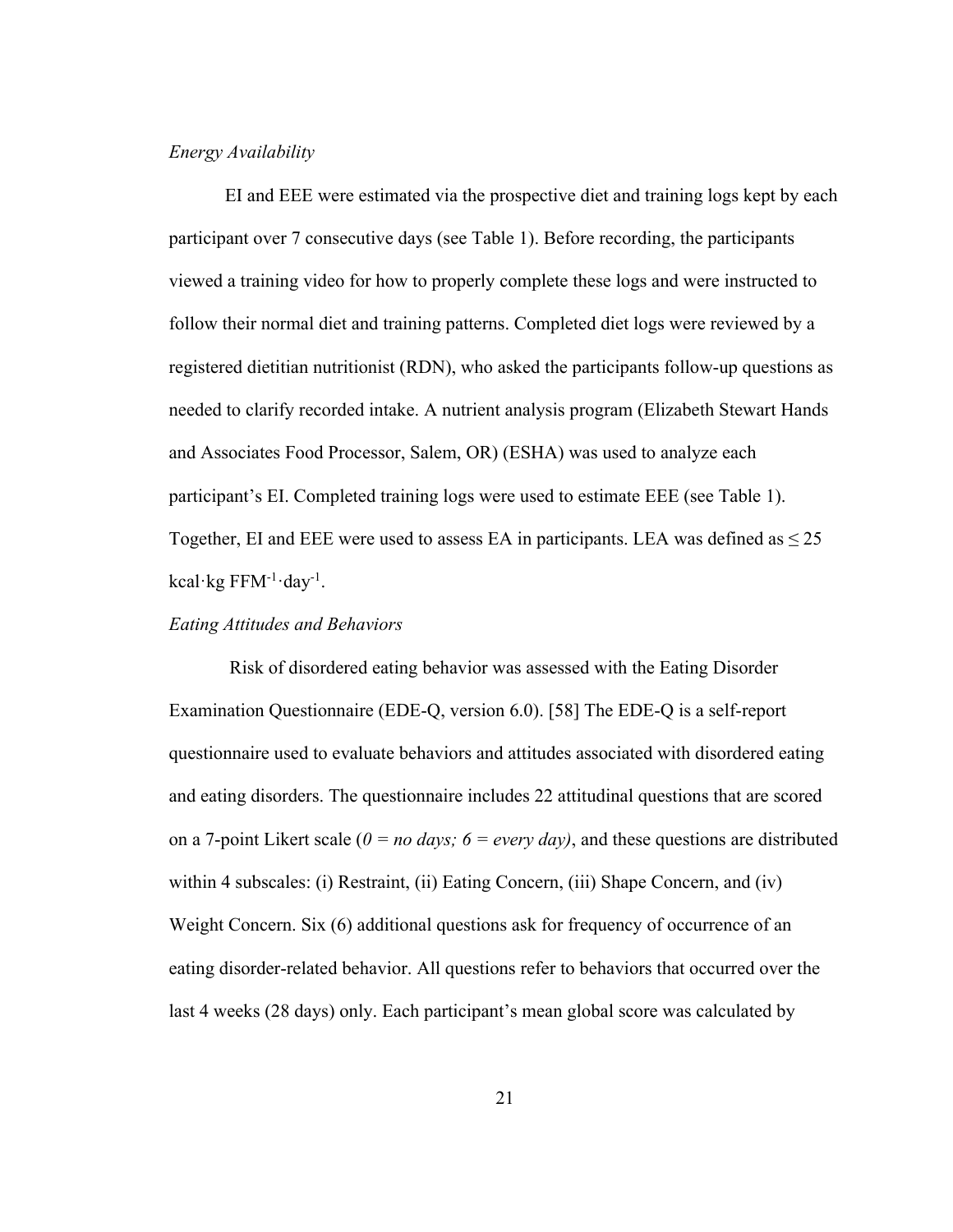| EA                   | $EA = (EI - EEE)/FFM$<br>٠                                                             |
|----------------------|----------------------------------------------------------------------------------------|
| EI                   | EI was assessed via self-reported 7-day diet logs.<br>$\bullet$                        |
|                      | A training video was used to educate athletes on how to properly complete<br>$\bullet$ |
|                      | diet logs (e.g. serving sizes, timing, food description).                              |
|                      | Instructions within diet log further described how to record accurate portion<br>٠     |
|                      | sizes using weights and household measures.                                            |
|                      | RDN analyzed completed diet logs with ESHA nutrient analysis software to               |
|                      | estimate EI.                                                                           |
| EEE                  | EEE was assessed via self-reported, concurrent 7-day training logs. Athletes<br>٠      |
|                      | recorded exercise description, training duration, and intensity.                       |
|                      | Each exercise activity was assigned an energy cost (kcals·kg-1·hr-1)<br>٠              |
|                      | according to intensity and type of activity, using a compendium of activity            |
|                      | energy costs for wheelchair users. [35]                                                |
|                      | tEEE was calculated by multiplying energy cost for each activity by<br>٠               |
|                      | duration of activity and athlete's weight (kg).                                        |
|                      | REE was estimated using the Cunningham prediction equation, [33] then<br>٠             |
|                      | divided by 24 to get hourly REE. Hourly REE was multiplied by duration                 |
|                      | of activity to get REE during activity.                                                |
|                      | REE during activity was subtracted from tEEE to get EEE, so that only the<br>٠         |
|                      | additional energy cost of exercise was included in EEE.                                |
| <b>FFM</b>           | Fat-free mass assessed via DXA scans<br>٠                                              |
| <b>LEA Threshold</b> | Low EA [3]: $\leq$ 25 kcal·kg FFM <sup>-1</sup> ·day <sup>-1</sup><br>٠                |

|  |  | Table 1: Method for assessing EA based on diet and training logs |  |  |  |  |
|--|--|------------------------------------------------------------------|--|--|--|--|
|--|--|------------------------------------------------------------------|--|--|--|--|

*Abbreviations:* EA, energy availability; EI, energy intake; EEE, exercise energy expenditure; FFM, fat-free mass; RDN, registered dietitian nutritionist; ESHA, Elizabeth Stewart Hands and Associates; tEEE, total exercise energy expenditure; REE, resting energy expenditure; DXA, dual energy x-ray absorptiometry; LEA, low energy availability

*Note*: Table reproduced and adapted with permission from DiFolco et al. [26]

summing the scores of the 22 scaled questions, and then dividing that sum by the number of subscales (4); individual subscale scores were calculated by summing scores within the subscale, and then dividing that sum by the number of questions within the subscale. [59] Recent evidence suggests the global score threshold for identifying risk of disordered eating behaviors is lower for males than it is for females [60,61]; therefore, a mean global score of  $\geq 1.68$  indicated the participant was "at risk" for disordered eating behaviors, and a score of < 1.68 indicated the participant was "not at risk." [44] Though the EDE-Q was developed using female subjects, the EDE-Q has demonstrated acceptable test-retest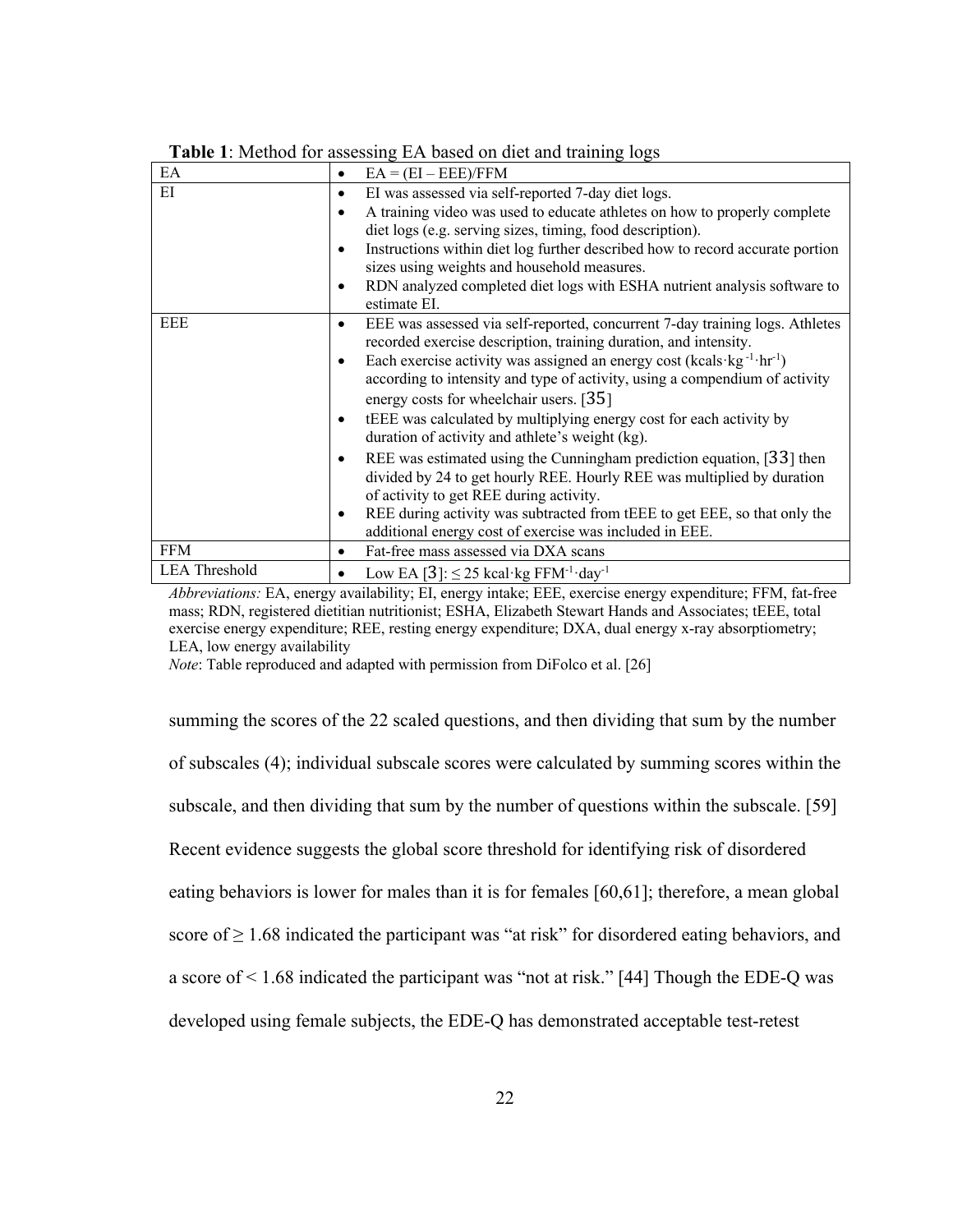reliability in males (subscale reliability ranges from  $r = 0.80$  to  $r = 0.94$ ; global scale  $r =$ 0.92). [62]

#### *Bone Mineral Density and Anthropometrics*

DXA scans (General Electric, Lunar iDXA) were used to assess body composition, including BMD, fat mass (FM), and FFM. Sites scanned include whole body, hip, femur, and lumbar spine. Participants arrived in the morning, and scans were performed while the participants were fasted and rested. The generated *Z*-scores were calculated based on an able-bodied population, as there is currently no reference data for the SCI population. [63] The accuracy of DXA has not yet been defined for wheelchairbound populations; however, DXA has been shown to provide precise, reproducible measures of BMD, FM, and FFM in elite male wheelchair athletes. [64] Height, weight, nature of impairment, and level of lesion were self-reported by participants, and BMI was calculated.

## *Hormone Function*

Hormonal profiles for subjects were obtained using dried blood spot tests supplied by ZRT Laboratories (Beaverton, OR). Blood samples were collected onto blood spot cards via finger stick in the morning. Cards were allowed to dry for a minimum of 30 minutes, and then. samples were sent to be assayed by ZRT Laboratories for TES, IGF-1, free triiodothyronine  $(fT_3)$ , cortisol, and estradiol. Accuracy of the dried blood spot assays as compared to corresponding serum samples are as follows: TES  $(R = 0.99)$ , IGF-1 (R = 0.88), fT<sub>3</sub> (R = 0.82), cortisol (R = 0.93), estradiol (R = 0.86). Reference values for the hormones were defined based on the ZRT Laboratories reference ranges: TES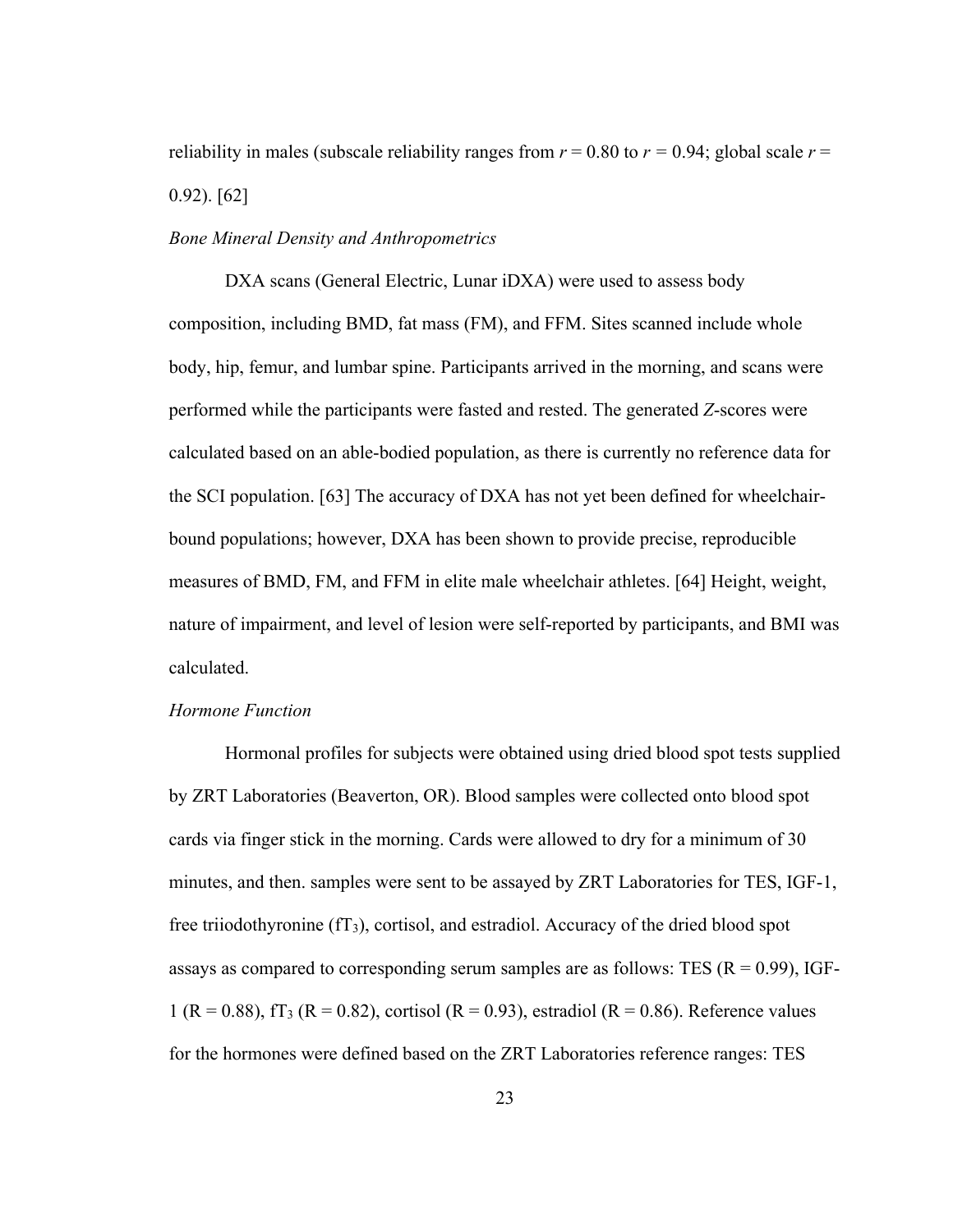(20-29 years: 231-1039 ng/dL; 30-29 years: 332-924 ng/dL; 40-49 years: 216-726 ng/dL; optimal range: 400-1200 ng/dL); IGF-1 (100-300 ng/mL); fT3 (2.4-4.2 pg/mL); cortisol (morning: 8.5-19.8 μg/dL); estradiol (12-56 pg/mL). Low TES was defined as within or below 9-16.5 nmol/L, i.e. the lowest quartile of the normal clinical range (9-38 nmol/L). [3]

## *Statistical Analysis*

Values for subject characteristics, EI, EEE, EA, EDE-Q scores, body composition, and hormone levels were reported descriptively as mean  $\pm$  standard deviation. Additionally, BMD was presented using *Z*-scores, where a *Z*-score < -1 indicated "increased risk for fracture" [21] and a *Z*-score < -2 indicated "clinically low." [63] Participant's risk for disordered eating from the EDE-Q were reported also in frequencies. Statistical significance was set at  $p < 0.05$ .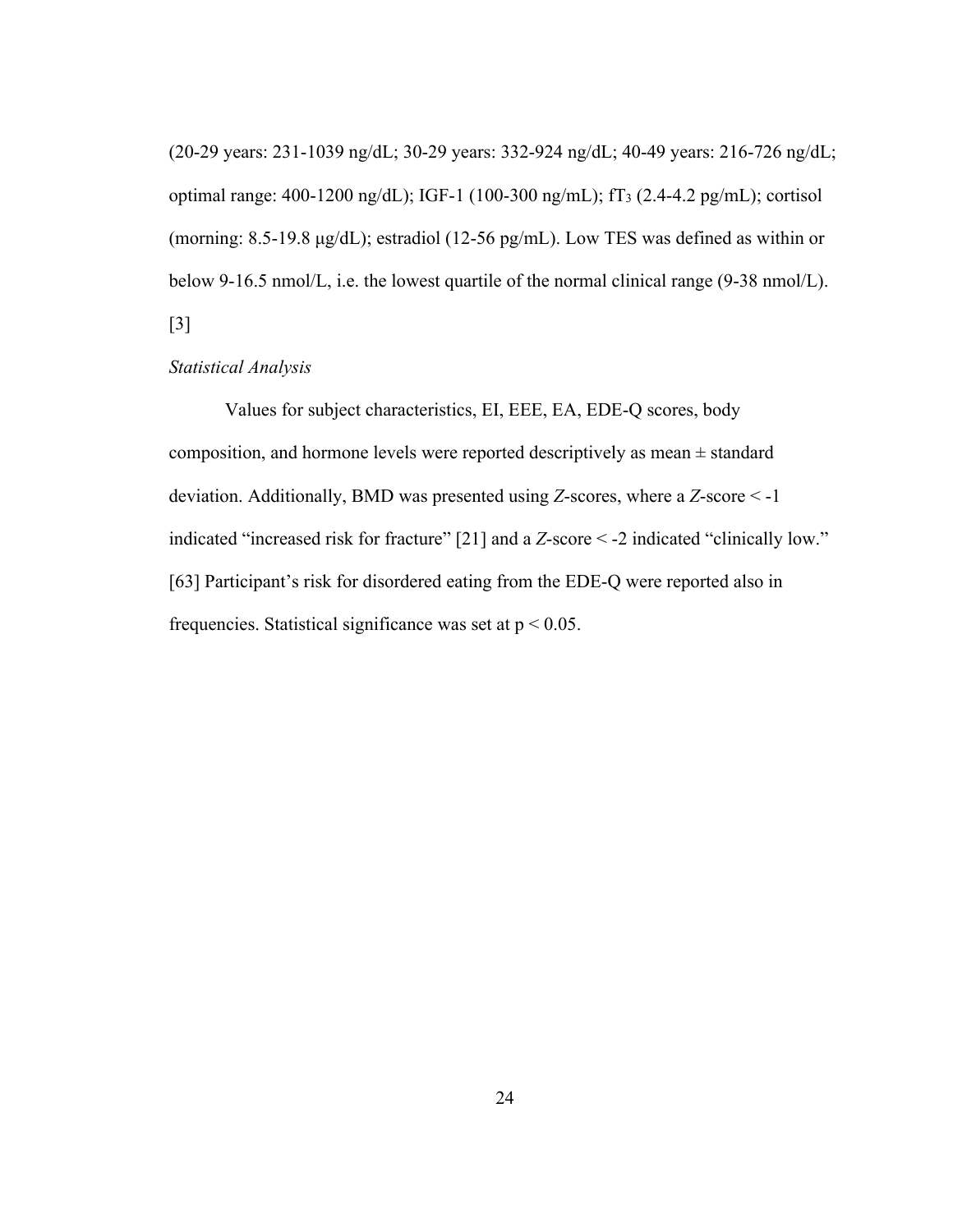# IV.

#### RESULTS

Nine (9) total athletes competing in para athletics (*n* = 5) and wheelchair racing (*n* = 4) participated in this study. Table 2 displays descriptive characteristics of the subjects, including anthropometric data and level of impairment. Table 3 displays risk factors related to RED-S, including EDE-Q scores, BMD *Z*-scores, and hormone levels.

**Table 2.** Descriptive characteristics of participants  $(n = 9)$ 

| <b>Participants</b>         |      |                 |      |                |       |       |      |       |      |                |  |
|-----------------------------|------|-----------------|------|----------------|-------|-------|------|-------|------|----------------|--|
|                             |      | 2               | 3    | $\overline{4}$ |       | 6     | 7    | 8     | 9    | Mean $\pm$ SD  |  |
| Age $(yrs)$                 | 23   | 29              | 35   | 23             | 20    | 25    | 32   | 25    | 45   | $28.6 \pm 7.8$ |  |
| Height $(in)$               | 66   | 66              | 72   | 71             | 69    | 64    | 56   | 69    | 63   | $66.2 \pm 4.9$ |  |
| Weight (kg)                 | 60.3 | 51.9            | 74.2 | 63.2           | 64.8  | 71.3  | 75   | 52    | 68.2 | $64.5 \pm 8.7$ |  |
| BMI (kg/m <sup>2</sup> )    | 21.5 | 18.5            | 22.2 | 19.4           | 21.1  | 27.0  | 37.1 | 16.9  | 26.6 | $23.4 \pm 6.2$ |  |
| Body fat $(\% )$            | 34.5 | 27.3            | 26.3 | 16.5           | 25.1  | 21.5  | 26.6 | 18.9  | 31.6 | $25.4 \pm 5.7$ |  |
| Level of<br>Injury          | n/a  | T <sub>10</sub> | T11  | T4/T6          | L3/L4 | L4/L5 | N/A  | C6/C7 | n/a  | n/a            |  |
| Duration of<br>Injury (yrs) | 23   | 29              | 13   | 4              | 20    | 25    | 32   | 5     | 41   | $21 \pm 12$    |  |

**Table 3**. Risk factors related to RED-S

|                                 |        | <b>Participants</b> |        |          |      |        |        |        |        |                 |
|---------------------------------|--------|---------------------|--------|----------|------|--------|--------|--------|--------|-----------------|
|                                 | 1      | 2                   | 3      | 4        | 5    | 6      | 7      | 8      | 9      | $Mean \pm SD$   |
| <b>Eating Attitude/Behavior</b> |        |                     |        |          |      |        |        |        |        |                 |
| EDE-Q Global Score              | 0.43   | 0.69                | n/a    | $\theta$ | 0    | 0.05   | 0.55   | 1.17   | 0.14   | $0.38 \pm 0.41$ |
| <b>Bone Health</b>              |        |                     |        |          |      |        |        |        |        |                 |
| Whole Body BMD $(g/cm^2)$       | 1.15   | 1.45                | 1.09   | 1.30     | 0.97 | 1.44   | 1.18   | 1.20   | 1.16   | $1.22 \pm 0.16$ |
| Hip Z-Score                     | $-0.9$ | $-2.5$              | $-1.5$ | $-1.3$   | n/a  | $-1.6$ | $-1.3$ | $-1.3$ | $-2.9$ | $-1.7 \pm 0.7$  |
| <b>Hormones</b>                 |        |                     |        |          |      |        |        |        |        |                 |
| TES (nmol/L)                    | 8.5    | 10.0                | 11.0   | 4.3      | 7.6  | 7.8    | 5.7    | 10.2   | 5.9    | $7.9 \pm 2.3$   |
| IGF-1 $(ng/mL)$                 | 321    | n/a                 | 574    | 227      | 389  | 135    | 328    | 225    | 106    | $288 \pm 151$   |
| $fT_3$ (pg/mL)                  | 3.1    | 3.2                 | 3.0    | 3.6      | 3.2  | 3.0    | 2.5    | 3.0    | 3.4    | $3.1 \pm 0.3$   |
| Cortisol $(\mu g/dL)$           | 14.0   | 9.9                 | 2.7    | 5.6      | 13.0 | 8.2    | 4.1    | 12.1   | 12.4   | $9.1 \pm 4.2$   |
| Estradiol (pg/mL)               | 1532   | 43                  | 22     | <10      | 20   | 36     | 45     | 41     | 38     | n/a             |

*Abbreviations:* EI, energy intake; EEE, exercise energy expenditure; EA, energy availability; FFM, fat-free mass; EDE-Q, Eating Disorder Examination-Questionnaire [58]; BMD, bone mineral density; TES, testosterone; IGF-1, insulinlike growth factor-1; fT<sub>3</sub>, free triiodothyronine, and n/a, not available or applicable.

**Bold** indicates risk factors associated with RED-S

Due to incomplete data, EA could only be calculated for 4 athletes. This data is presented in Table 4.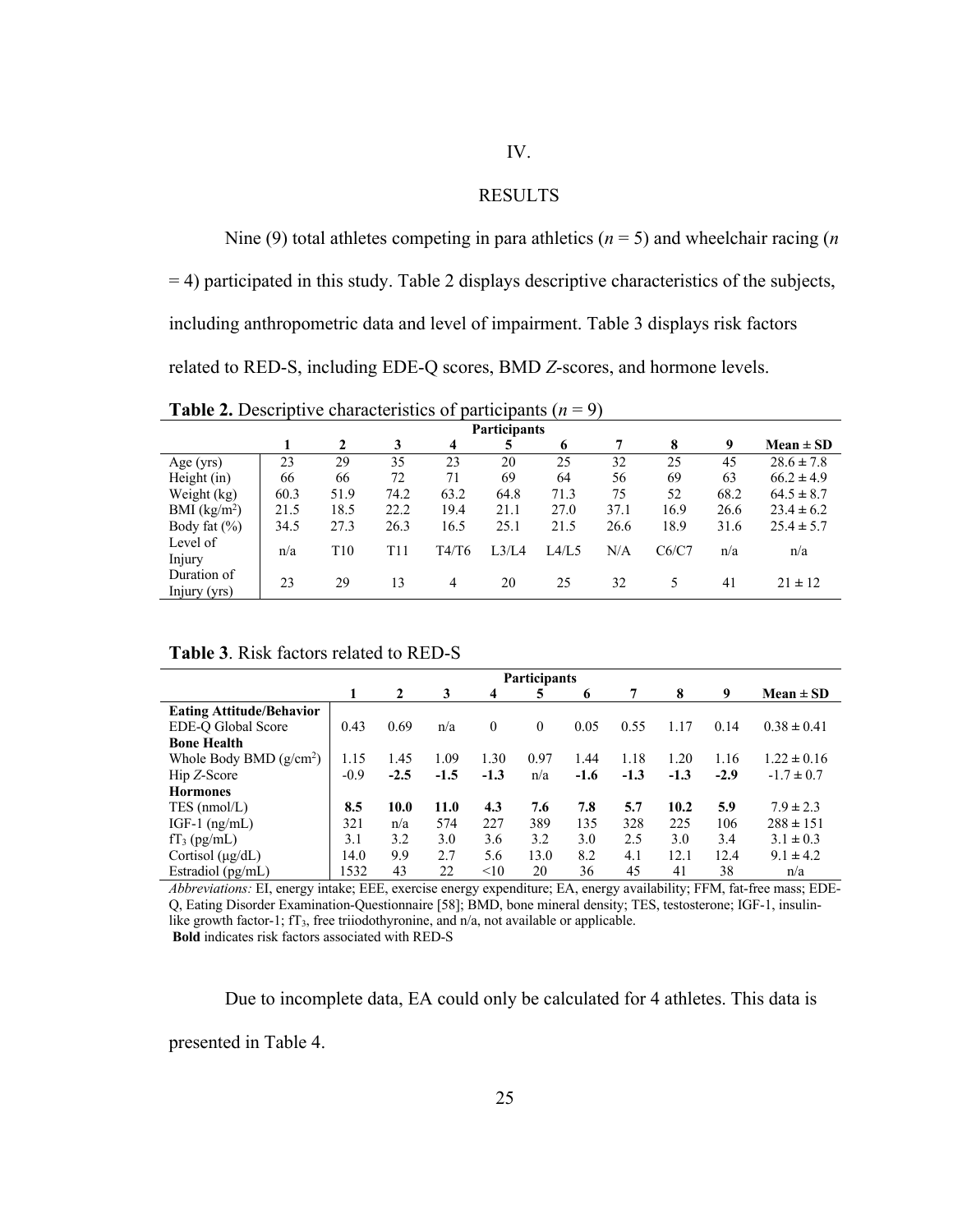|                                                    |      |              |              | <b>Days</b> |          |      |          |                 |
|----------------------------------------------------|------|--------------|--------------|-------------|----------|------|----------|-----------------|
|                                                    | 1    | $\mathbf{2}$ | 3            | 4           | 5        | 6    | 7        | $Mean \pm SD$   |
| Participant 1                                      |      |              |              |             |          |      |          |                 |
| $EI$ (kcal)                                        | 1993 | 2018         | 3905         | 1044        | 2076     | 3945 | 2230     | $2459 \pm 1073$ |
| EEE (kcal)                                         | 432  | $\mathbf{0}$ | 182          | 103         | 154      | 222  | $\theta$ | $156 \pm 149$   |
| EA (kcal·kg $FFM^{-1}$ ·day <sup>-1</sup> )        | 40   | 51           | 94           | 24          | 49       | 94   | 56       | $58 \pm 27$     |
| Participant 4                                      |      |              |              |             |          |      |          |                 |
| $EI$ (kcal)                                        | 1916 | 1846         | 1004         | 1552        | 1782     | 1963 | 1861     | $1703 \pm 336$  |
| EEE (kcal)                                         | n/a  | n/a          | $\mathbf{0}$ | $\theta$    | 377.2    | 142  | 430.1    | $190 \pm 204$   |
| EA (kcal·kg FFM <sup>-1</sup> ·day <sup>-1</sup> ) | n/a  | n/a          | 19           | 29          | 27       | 34   | 27       | $27 \pm 6$      |
| Participant 6                                      |      |              |              |             |          |      |          |                 |
| $EI$ (kcal)                                        | 2141 | 2392         | 1672         | 1759        | 2480     | 2282 | 1503     | $2033 \pm 385$  |
| EEE (kcal)                                         | 19   | $\theta$     | 118          | n/a         | $\theta$ | n/a  | 123      | $52 \pm 63$     |
| EA (kcal·kg $FFM^{-1}$ ·day <sup>-1</sup> )        | 38   | 43           | 28           | n/a         | 44       | n/a  | 25       | $35 \pm 9$      |
| <b>Participant 9</b>                               |      |              |              |             |          |      |          |                 |
| $EI$ (kcal)                                        | 1979 | 1711         | 1724         | 2938        | 2130     | 2874 | 2286     | $2234 \pm 503$  |
| EEE (kcal)                                         | 23   | $\theta$     | 679          | 337         | $\theta$ | 569  | 134      | $249 \pm 284$   |
| EA (kcal·kg $FFM^{-1}$ ·day <sup>-1</sup> )        | 42   | 37           | 22           | 56          | 46       | 49   | 46       | $43 \pm 11$     |

**Table 4.** Calculated EA per day and average EA for the week

*Abbreviations:* EI, energy intake; EEE, exercise energy expenditure; EA, energy availability; FFM, fat free mass; SD, standard deviation

**Bold** indicates EA was below suggested male threshold<sup>3</sup> of  $\leq$  25 kcal·kg FFM<sup>-1</sup>·day<sup>-1</sup>

The mean EI for the sample was  $2408 \pm 580$  kcal·day<sup>-1</sup> (range: 1703 to 3695) kcal·day<sup>-1</sup>). The mean EEE of the 4 athletes with sufficient data was  $183 \pm 58$  kcal·day<sup>-1</sup> (range: 143 to 249 kcal·day-1 ). None of those participants had an average weekly EA below the suggested male LEA threshold<sup>3</sup> of  $\leq$  25 kcal·kg FFM<sup>-1</sup>·day<sup>-1</sup>, however each athlete experienced 1 day of LEA at some point during the week. The number of training sessions reported on the days the athletes experienced LEA ranged from a rest day to 2 training sessions per day ( $n = 1$ , no training;  $n = 1$ , 1 training session;  $n = 2$ , 2 training sessions). The mean EA for those participants was  $41 \pm 12$  kcal·kg FFM<sup>-1</sup>·day<sup>-1</sup> (range: 27 to 58 kcal·kg  $FFM^{-1}$ ·day<sup>-1</sup>).

The mean EDE-Q global score was  $0.38 \pm 0.41$  (range: 0 to 1.17), indicating none of the participants were "at risk" for an eating disorder. The subscale with the highest average score ( $0.61 \pm 0.98$ ) was *Shape Concern*, followed by *Dietary Restraint* ( $0.50 \pm 0.50$ )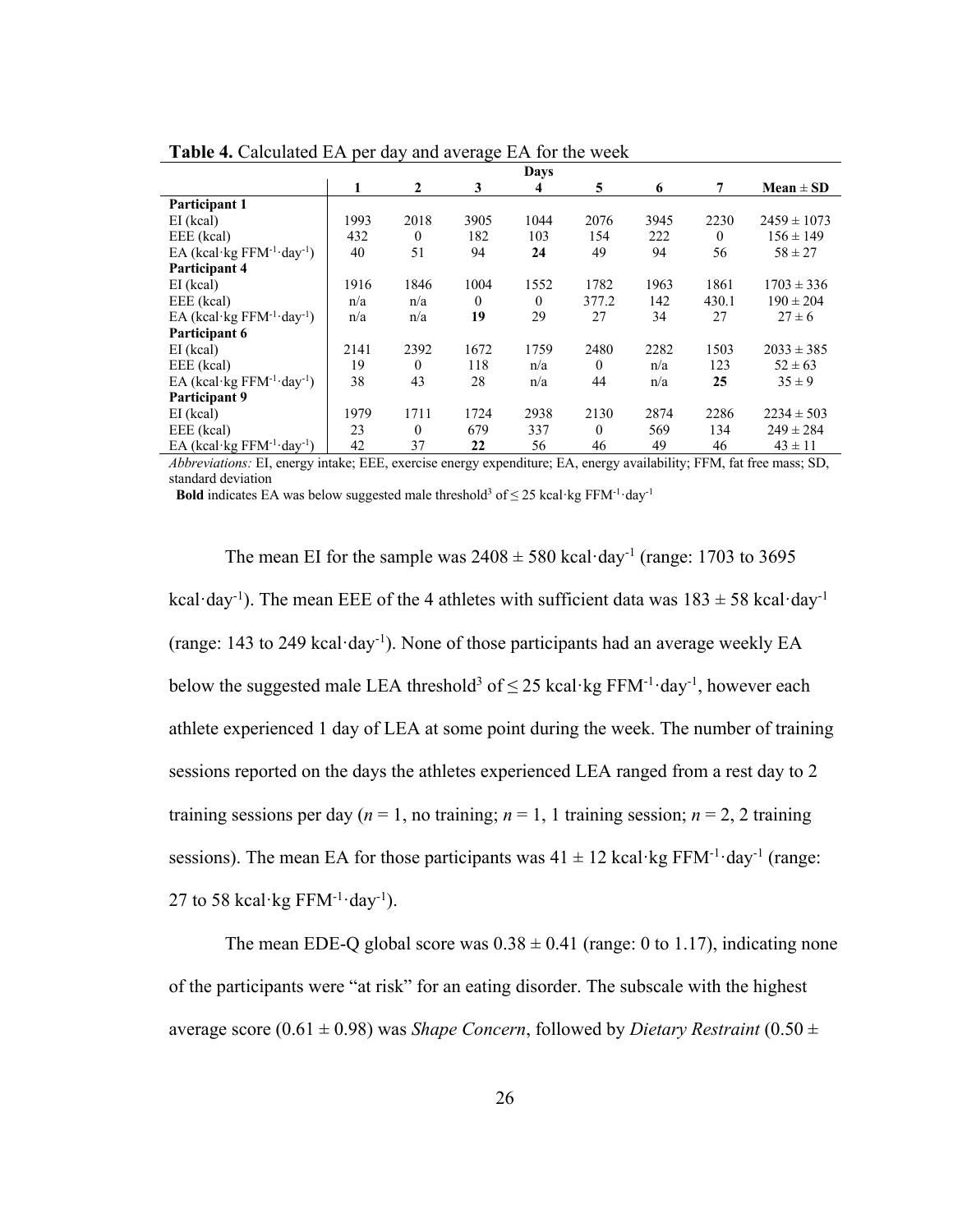0.81), *Weight Concern* (0.35  $\pm$  0.44), and finally *Eating Concern* (0.05  $\pm$  0.09). One (1) participant reported using exercise in a "driven" or "compulsive" way to expend calories and manipulate body composition; they reported engaging in this behavior during 3 days out of the prior 28 days. Four (4) athletes (50%) reported multiple occasions during the prior 28 days where they ate an "unusually large amount of food," and 1 participant reported 4 discrete days where binge eating occurred.

Whole body and lumbar *Z*-scores were unreliable due to the presence of surgical hardware and contractures in these regions, therefore hip *Z*-scores were reported. These scores indicated 5 participants (63%) were at an "increased risk for fracture" (*Z* < -1), and 2 participants (25%) had clinically low scores  $(Z < -2)$ . None of the athletes reported a history of sports-related bone injury, such as a stress fracture, within the last year.

All participants exhibited low TES, defined as 9-16.5 nmol/L, i.e. within or below the lowest quartile of the normal clinical range (9-38 nmol/L). [3] Six (6) participants (67%) presented with clinically low TES (< 9 nmol/dL). IGF-1 was elevated in 4 participants (50%) and within normal range for the rest; there was no observed trend between low TES and IGF-1 levels. All participants were in the reference range for fT3. No athlete presented with elevated cortisol, but it was low in 4 participants (33%). One (1) athlete had an extremely high estradiol level of 1532 pg/mL, while the remainder of the athletes' levels were within the reference range of 12-56 pg/mL (ZRT Labs).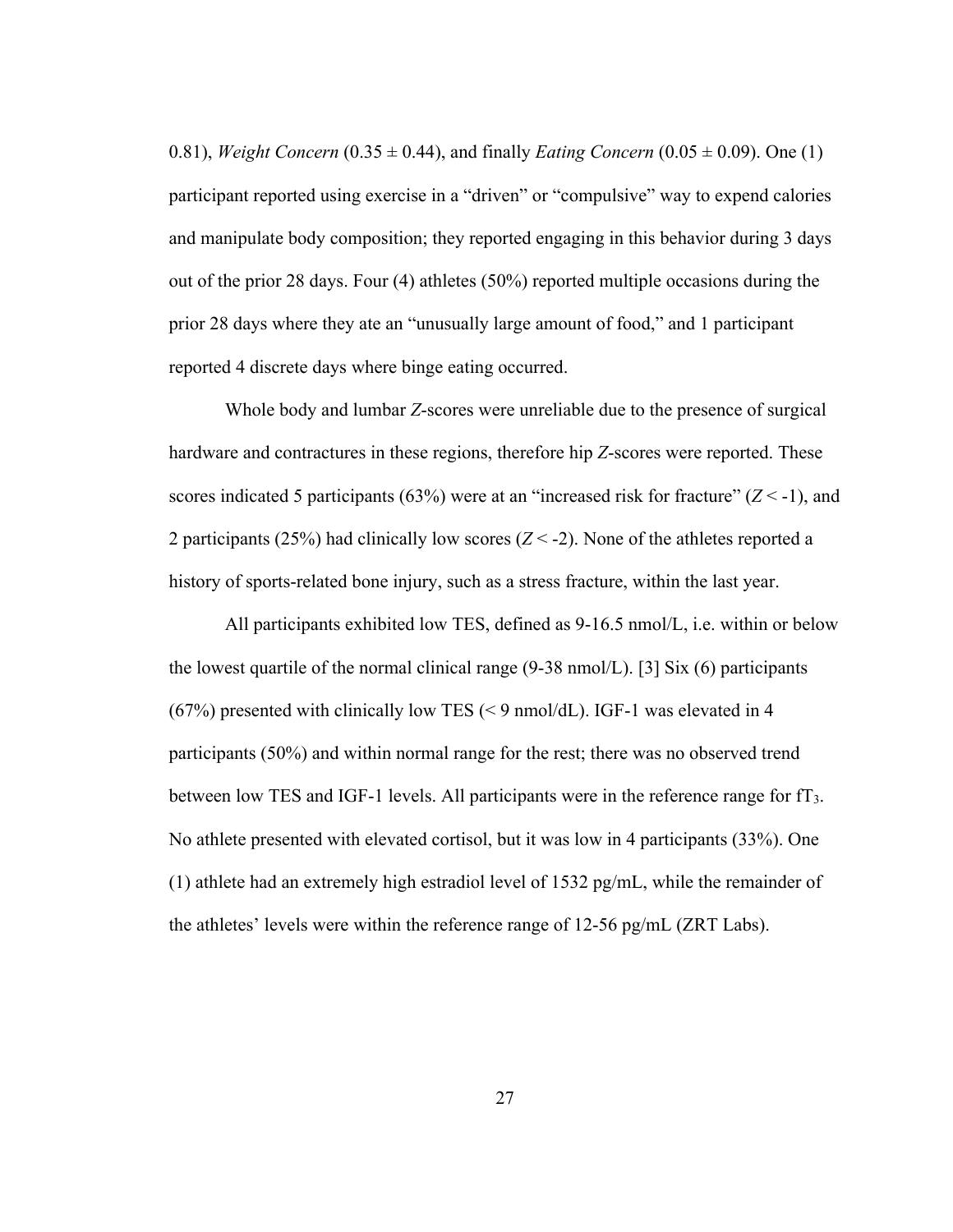#### DISCUSSION

The purpose of this study was to assess the prevalence of symptoms related to RED-S in elite male athletes with SCI. Usable data was available to calculate LEA for 4 athletes. All 4 of those athletes experienced a single-day occurrence of LEA during the week, but they each had 7-day EA averages above the LEA threshold. Two (2) athletes exhibited clinically low hip *Z*-scores. All athletes presented with low TES. None of the athletes appeared to be at risk for disordered eating according to the EDE-Q scores. The primary findings indicate all of the athletes in this sample presented with at least 1 risk factor related to RED-S, independent from calculated LEA, and therefore suggests that these athletes may be at risk for LEA and negative health outcomes associated with RED-S.

Seven-day averages represent chronic EA better than any single day alone, but this data may still misrepresent actual EA of the athletes. [9] There are many difficulties associated with collecting quality data using self-reported diet and training records, including a significant burden to the subject, inaccurate reporting, and the potential for the action of tracking to influence the subject's intake. [3,9,12] As such, EA alone may not be a sufficient diagnostic tool for RED-S. Despite few reported intakes in the present study that resulted in LEA, most of the athletes presented with health concerns related to RED-S, in particular low hip *Z*-scores and low TES.

Out of the 4 athletes that provided sufficient data to calculate EA, each athlete exhibited LEA ( $\leq$  25 kcal·kg FFM<sup>-1</sup>·day<sup>-1</sup>) on 1 day out of the 7 recorded days. These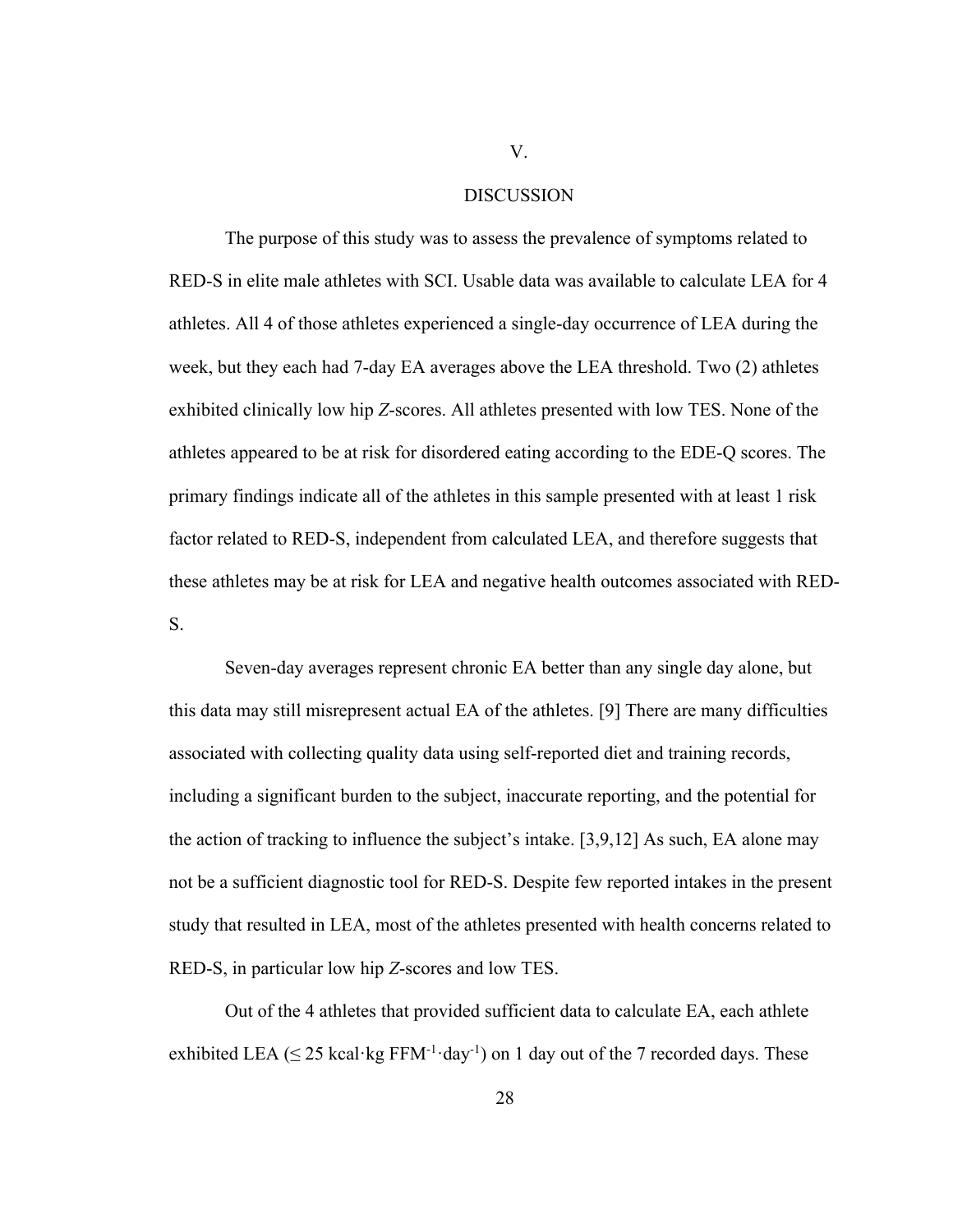athletes displayed wide variability in EI and EEE across the week, so despite these single occurrences of LEA, the average EA across the week was well above the LEA threshold for each subject. Research has suggested that short-term perturbations in EA do not appear to have as severe of an impact on male athletes overall compared to female athletes. [13,39] However, recent research has suggested that extremely low EA can still result in measurable disturbances in hormone levels in male athletes after only 8 days of intermittent LEA. [41] More research needs to be done to understand the point at which LEA becomes detrimental to the para athlete, and it is possible that this duration is different for para athletes compared to able-bodied, as well as males compared to females.

Sixty-three percent (63%) of the athletes presented with a hip *Z*-score < -1, indicating an increased risk for fracture, [21] and 25% presented with a hip *Z*-score < -2, which is clinically low [63] and indicates a high risk for fracture. [21] While hip *Z*-scores alone provide an incomplete assessment of overall bone health, these low *Z*-scores are consistent with the body of literature examining individuals with SCI in general. Decreased BMD is frequently a consequence of being wheelchair-bound, especially in the lower limbs. Bones adapt to the prevailing conditions, i.e. a decrease in skeletal loading leads to a decrease in bone strength and density. [8,11] While it has been suggested that participation in sport appears to help attenuate the expected loss of whole body BMD by increasing the stress imposed on the skeleton at specific sites such as the forearm, [20,29,57] osteoporosis is still present in nearly every individual with SCI. [11] Thus, in the absence of depressed IGF-1 and calculated LEA in the present study, it is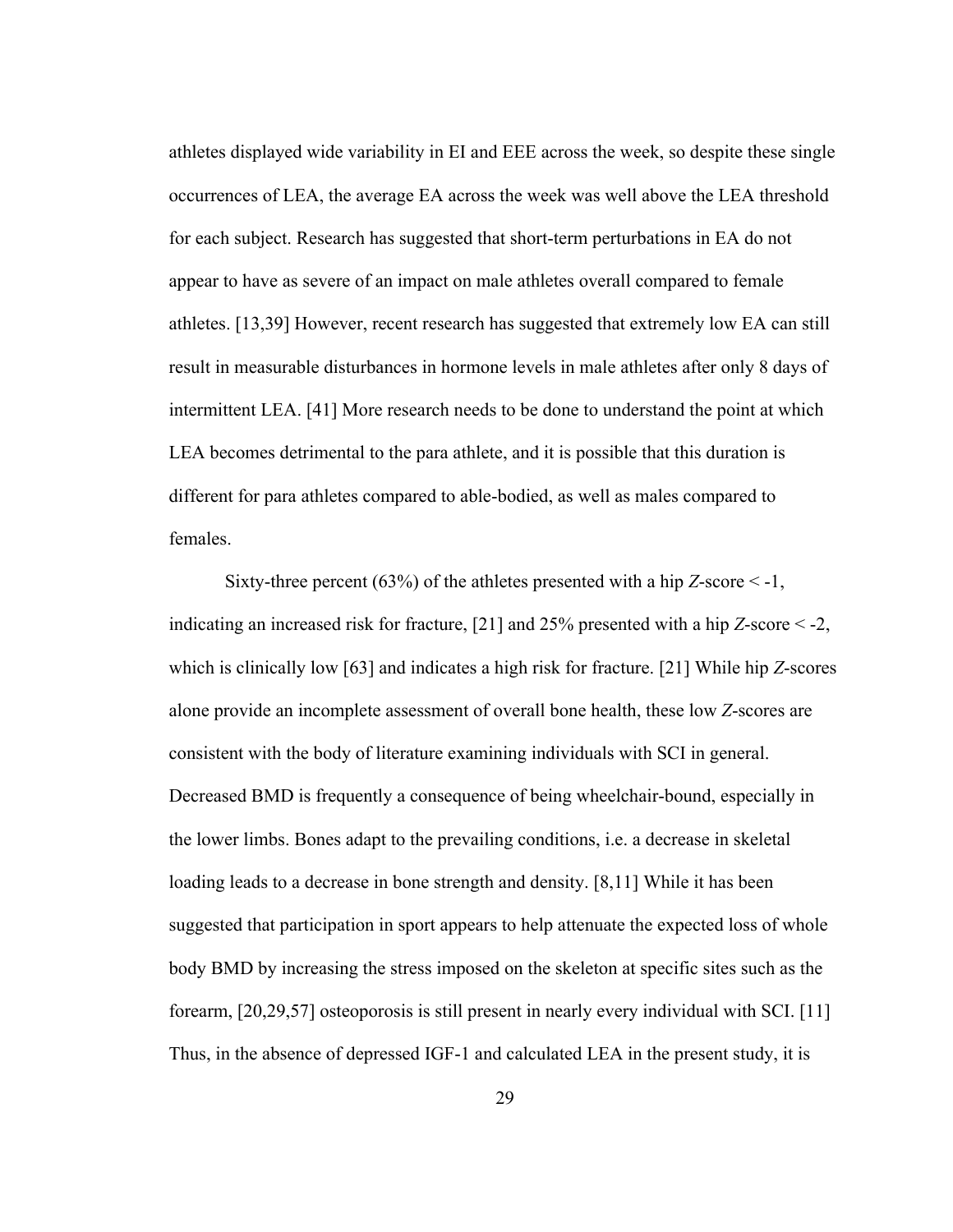plausible the trend for low BMD in this sample was more closely related to the SCI rather than LEA.

It has been suggested that 45-60% of males with chronic SCI present with low TES, and although the exact cause is unclear, it is suspected that disruption of the hypothalamic-pituitary-gonadal axis (HPG axis) related to the spinal cord injury is partly responsible. [46,54] Sullivan et al. [54] compared TES levels in 58 males with complete SCI against TES levels in a cohort of age-matched, able-bodied males; the researchers found that individuals with SCI are four times more likely to experience low TES compared to men without. [54] In the present study, 100% of athletes exhibited low TES. Similar to the reported impaired bone health, it is plausible that the low TES was more closely related to the SCI rather than to LEA. To our knowledge, this is the first study to describe TES levels in male athletes with SCI.

None of the athletes in the present study exhibited low IGF-1. In fact, 50% of the participants had elevated IGF-1. Several studies examining IGF-1 and EA in able-bodied male wrestlers and endurance athletes (primarily running and cycling) have demonstrated a suppression of IGF-1 when the athletes were in an energy deficit [6,14]; however, the picture is less clear when looking at individuals with SCI. It is common to observe depressed levels of IGF-1, independent from EA, in individuals with SCI, [45] but some studies have reported normal IGF-1 levels in this population. [47,48] In one study, researchers found no statistical difference in serum IGF-1 levels of adult twins with SCI when compared to a cohort of matched, able-bodied twins. [47] Gorgey and Gater [48] demonstrated that IGF-1 is positively associated with higher muscle spasticity in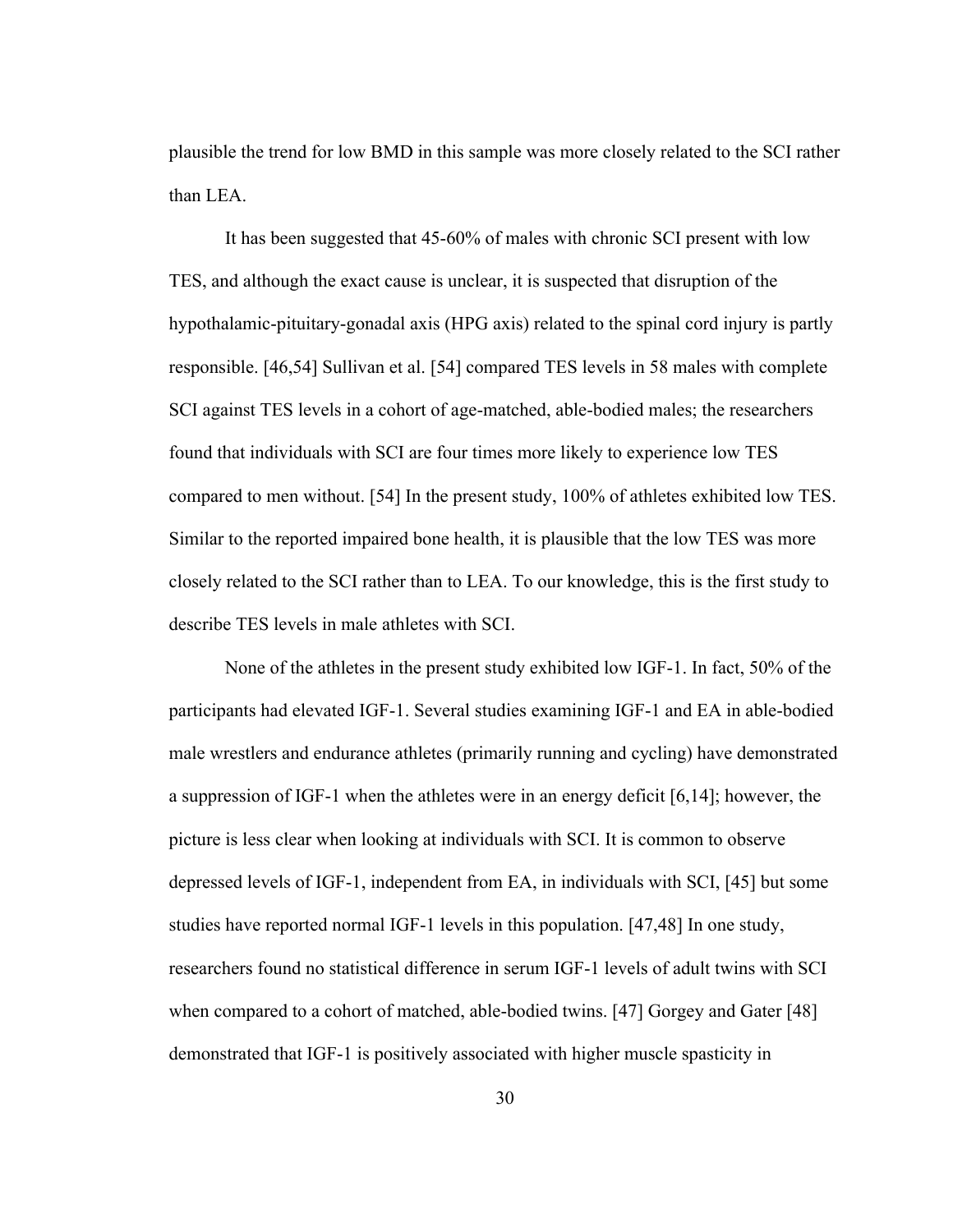individuals with SCI and hypothesized that this increased muscle activity may promote an increase in extrahepatic IGF-1 synthesis. The results of the present study support this hypothesis, as all subjects are highly active and exhibited normal or above normal levels of IGF-1. It is possible that the athletes' high activity levels help to maintain higher levels of IGF-1, however additional research is needed to further support this hypothesis.

Previous research examining fT<sub>3</sub> levels in male able-bodied athletes has reported low levels in athletes that also had LEA-associated low TES, [3] however studies examining  $f_3$  in SCI populations specifically have reported normal levels. [26,47,52] The results of the present study are consistent with the latter findings, despite participants displaying low TES. This finding suggests a possible variability in the presentation of risk factors of RED-S between able-bodied and para athletes. It is important to note that the various clinical ranges discussed above were developed using able-bodied individuals, and therefore it may be inappropriate to apply the ranges to the SCI population.

According to the EDE-Q, no participants were at risk for an eating disorder. The reported low scores are consistent with previous research using the EDE-Q with male athlete populations. [52] Torstveit et al. [52] found only 1 out of 34 elite male endurance athletes to be at risk for disordered eating using the EDE-Q. One possible reason for the low scores could be that the EDE-Q does not take into account body shape desires that are more common in male athletes, such as degree of musculature. [44] Similarly, the EDE-Q does not address concerns unique to the para athlete population, such as fitting comfortably into a racing chair or assessing discomfort of eating prior to training.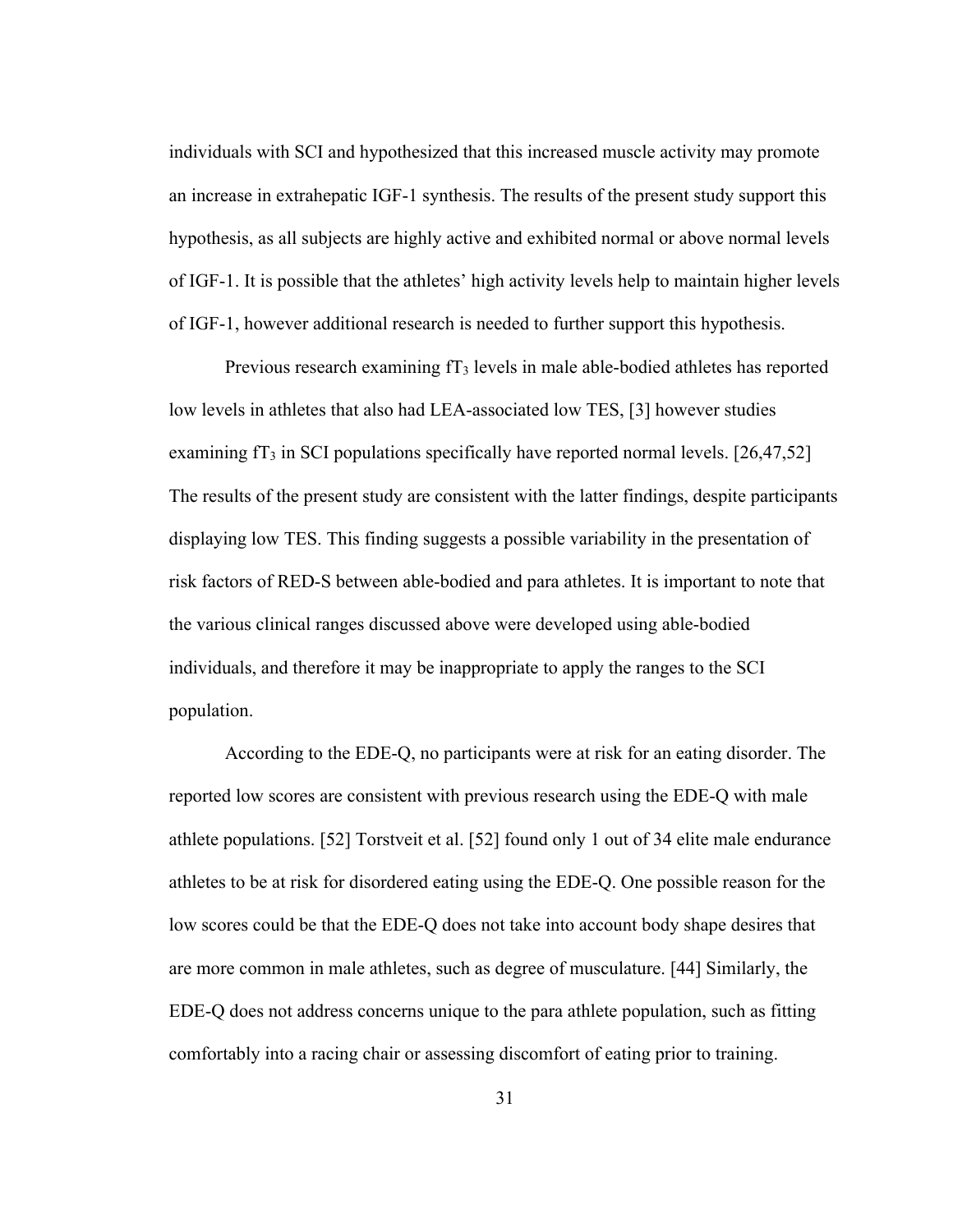Previous research has suggested that male para athletes are more likely to engage in disordered eating behaviors than able-bodied counterparts, [18] so male-specific and para athlete-specific surveys are needed to better assess the risk for disordered eating behaviors in this population.

This study has several limitations. The sample size is small and therefore larger samples are needed to confirm or challenge these results. Some of the data was incomplete, which further reduced the sample size for certain measures. Additionally, some of the data was collected during a training camp, which may have caused the athletes to deviate from their normal routines at times, impacting both their EI and EEE. Finally, all of the measurement tools and references values were developed in ablebodied individuals and have not been validated for use in SCI individuals.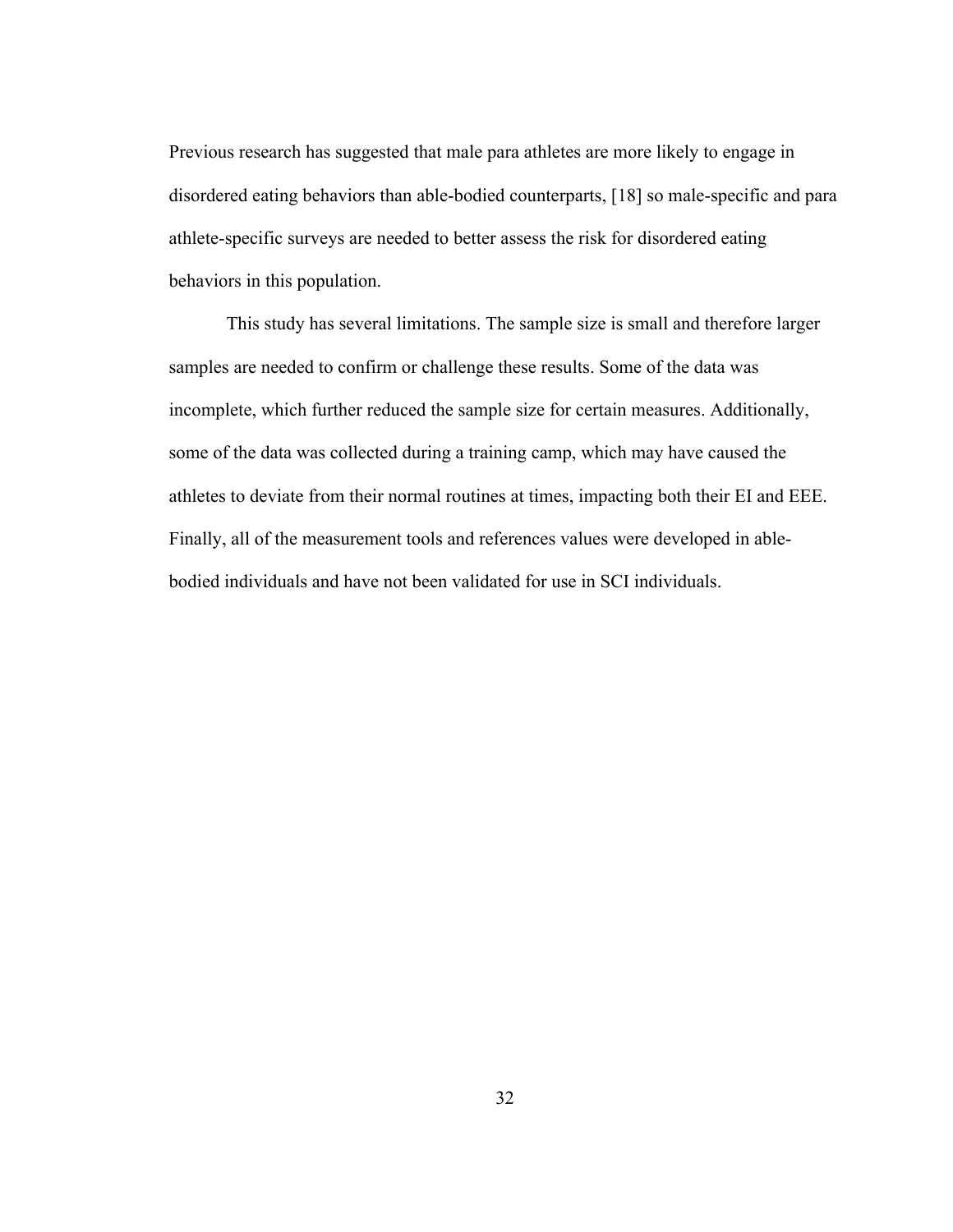#### **CONCLUSION**

In this sample of male para athletes, the screening tools and questionnaire used provided mixed results regarding risk for low energy availability. While the blood spot tests and DXA scans indicated all athletes had low TES and some degree of impaired bone health, respectively, the EDE-Q suggested no athletes were at risk for disordered eating and there was an absence of calculated LEA. As such, the risk for LEA appears to be high based on hormonal profiles and DXA scans, but the risk appears to be low based on EDE-Q scores and calculated EA. These results demonstrate that male para athletes can exhibit chronic indicators of RED-S, independent from the presence of LEA. This discrepancy between calculated EA and the results of other screening tools is consistent with the literature, and suggests that calculated EA alone is a poor field assessment to determine risk of LEA; a collection of screening tools is likely needed to provide a comprehensive evaluation.

The risk factors for LEA present in this sample are also common health outcomes in non-athletic individuals with SCI, therefore it is difficult to discern whether these risk factors are related to the spinal cord injury or if they are related to RED-S (or some combination of both). Additionally, the thresholds for the measures used in this study were established using able-bodied individuals, and therefore it may be inappropriate to apply them to para athletes. Further research is warranted to establish a para athletespecific LEA threshold, normal BMD and clinical hormone ranges, and screening tools for disordered eating behaviors that account for concerns unique to this population.

33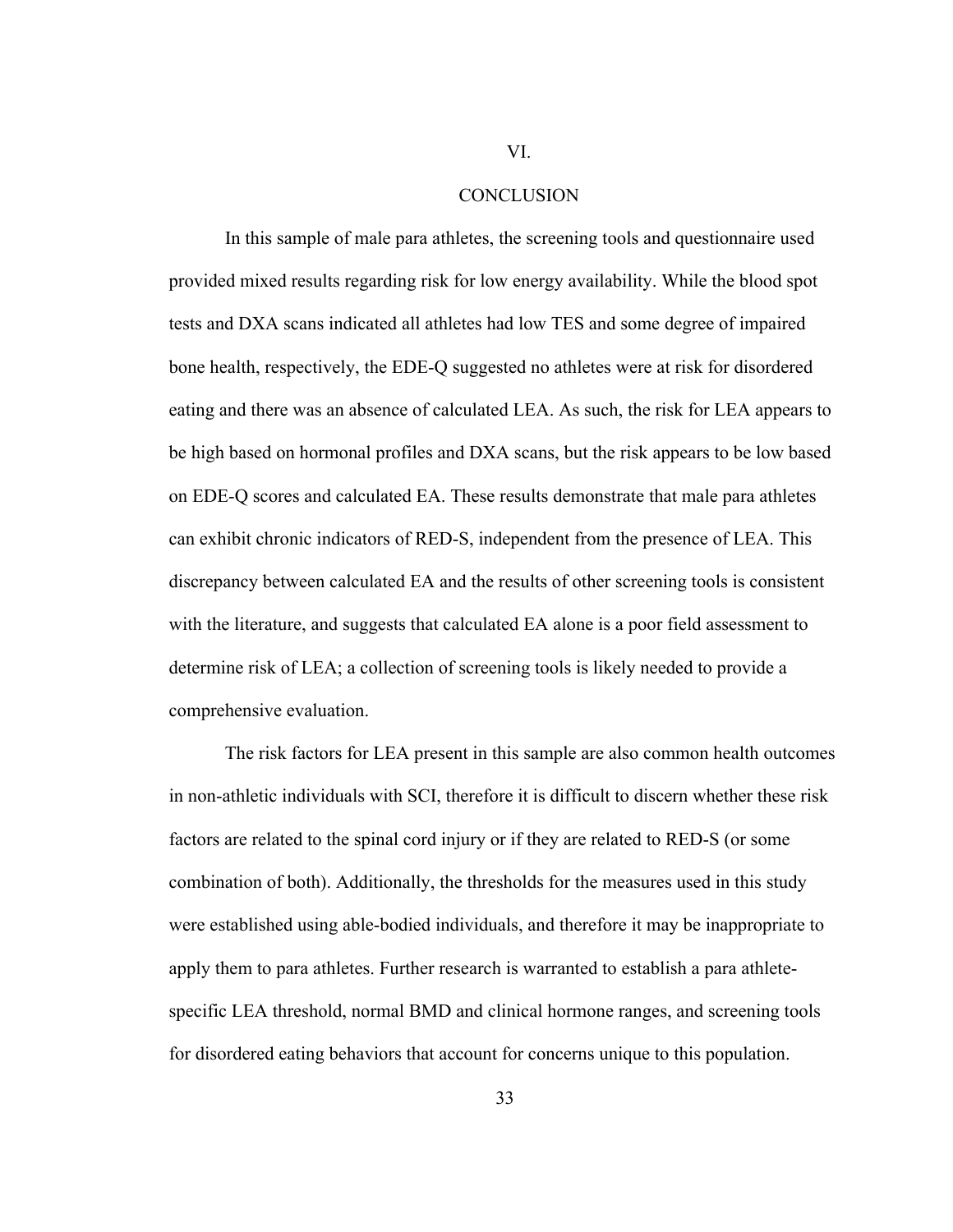#### REFERENCES

- 1. Nattiv A, Loucks A, Manore M, Sanborn C, Sundgot-Borgen J, Warren M, American College of Sports Medicine. American College of Sports Medicine position stand: The female athlete triad. *Med Sci Sports Exerc*. 2007;39(10):1867-1882. doi: 10.1249/mss.0b013e318149f111
- 2. Mountjoy M, Sundgot-Borgen J, Burke L, Carter S, Constantini N, Lebrun C, Meyer N, Sherman R, Steffen K, Budgett R, Ljungqvist A. The IOC consensus statement: Beyond the female athlete triad--relative energy deficiency in sport (RED-S). *Br J Sports Med*. 2014;48(7):491-497. doi: 10.1136/bjsports-2014-093502
- 3. Heikura IA, Uusitalo ALT, Stellingwerff T, Bergland D, Mero AA, Burke LM. Low energy availability is difficult to assess but outcomes have large impact on bone injury rates in elite distance athletes. *Int J Sport Nutr Exerc Metab*. 2018;28(4):403- 411. doi: 10.1123/ijsnem.2017-0313
- 4. Mountjoy M, Sundgot-Borgen J, Burke L, Ackerman K, Blauwet C, Constantini N, Lebrun C, Lundy B, Melin A, Meyer N, Sherman R, Tenforde A, Klungland Torstveit M, Budgett R. IOC consensus statement on relative energy deficiency in sport (RED-S): 2018 update. *Br J Sports Med*. 2018;52(11):687-697. doi: 10.1136/bjsports-2018- 099193
- 5. Loucks AB, Thuma JR. Luteinizing hormone pulsatility is disrupted at a threshold of energy availability in regularly menstruating women. *J Clin Endocrinol Metab*. 2003;88(1):297-311. doi: 10.1210/jc.2002-020369
- 6. Elliot-Sale KJ, Tenforde AS, Parziale AL, Holtzman B, Ackerman KE. Endocrine effects of relative energy deficiency in sport. *Int J Sport Nutr Exerc Metab*. 2018;28(4):335-349. doi: 10.1123/ijsnem.2018-0127
- 7. Broad E, Juzwiak C. Sports nutrition in para athletes: Estimating energy requirements. *Aspetar Sports Medicine Journal*. 2019;7, 170-175. https://www.aspetar.com/journal/viewarticle.aspx?id=426#.XcmIcudKiRt. Accessed November 11, 2019.
- 8. Brook EM, Tenforde AS, Broad EM, Matzkin EG, Yang HY, Collins JE, Blauwet CA. Low energy availability, menstrual dysfunction, and impaired bone health: A survey of elite para athletes. *Scand J Med Sci Sports*. 2019;29(5):678-685. doi: 10.1111/sms.13385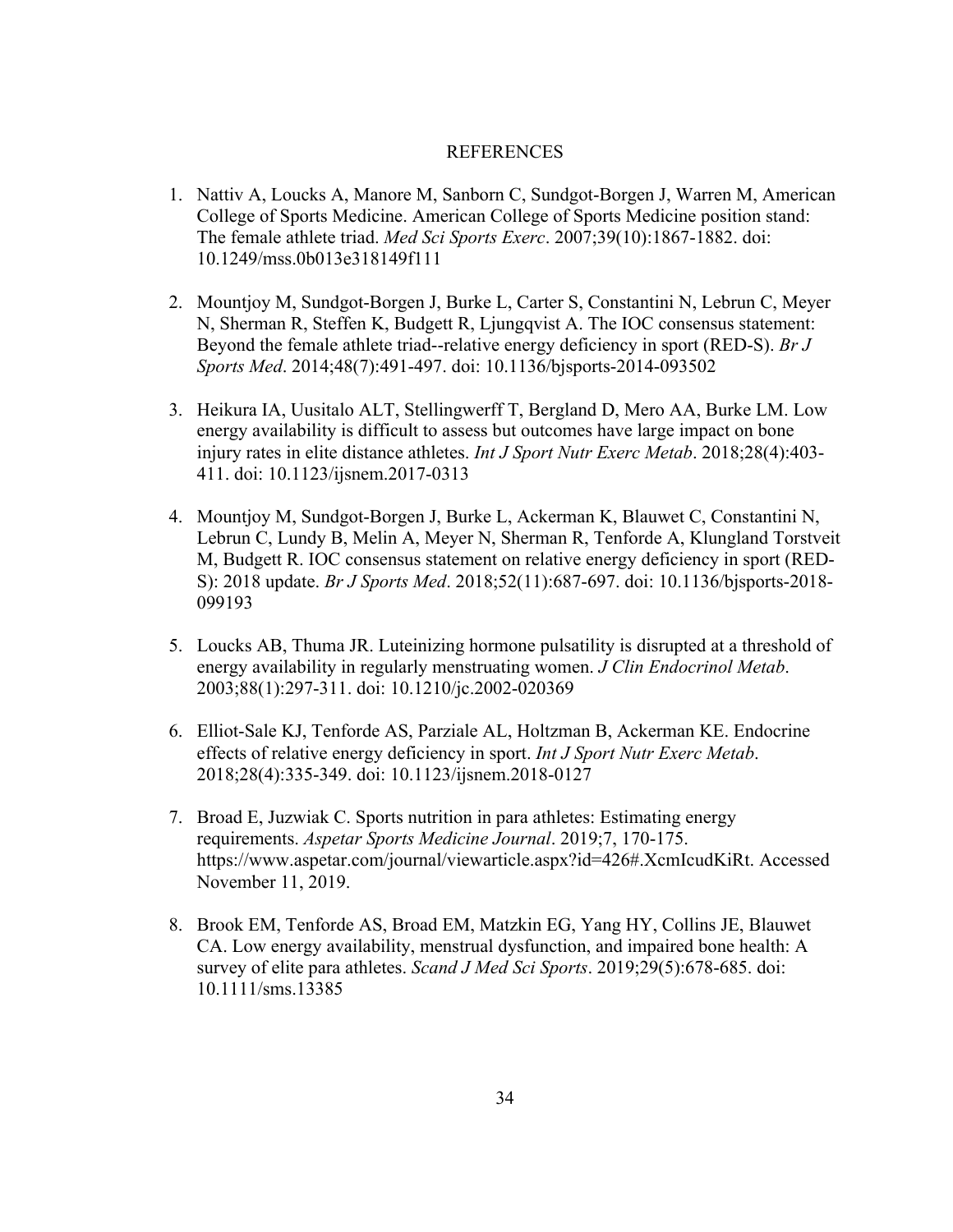- 9. Burke LM, Lundy B, Fahrenholtz IL, Melin AK. Pitfalls of conducting and interpreting estimates of energy availability in free-living athletes. *Int J Sport Nutr Exerc Metab*. 2018;28(4):350-363. doi: 10.1123/ijsnem.2018-0142
- 10. Fagerberg P. Negative consequences of low energy availability in natural male bodybuilding: A review. *Int J Sport Nutr Exerc Metab*. 2018;28(4):385-402. doi: 10.1123/ijsnem.2016-0332
- 11. Blauwet C, Brook E, Tenforde A, Broad E, Hu C, Abdu-Glass E, Matzkin E. Low energy availability, menstrual dysfunction, and low bone mineral density in individuals with a disability: implications for the para athlete population. *Sports Med*. 2017;47(9):1697-1708. doi 10.1007/s40279-017-0696-0
- 12. Figel K, Pritchett K, Pritchett R, Broad E. Energy and nutrient issues in athletes with spinal cord injury: Are they at risk for low energy availability? *Nutrients*. 2018;10(8):1078. doi:10.3390/nu10081078
- 13. Tenforde AS, Barrack MT, Nattiv A, Fredericson M. Parallels with the female athlete triad in male athletes. *Sports Med*. 2016;46(2):171-182. doi 10.1007/s40279-015- 0411-y
- 14. Zanker CL, Swaine IL. Responses of bone turnover markers to repeated endurance running in humans under conditions of energy balance or energy restriction. *Eur J Appl Physiol*. 2000;83(4-5):434-440. doi: 10.1007/s004210000293
- 15. Buchholz A, McGillivray C, Pencharz P. Differences in resting metabolic rate between paraplegic and able-bodied subjects are explained by differences in body composition. *Am J Clin Nutr*. 2003;77(2):371-378. doi: 10.1093/ajcn/77.2.371
- 16. Nevin A, Steenson J, Vivanti A, Hickman I. Investigation of measured and predicted resting energy needs in adults after spinal cord injury: A systematic review. *Spinal Cord*. 2016;54(4):248-253. doi: 10.1038/sc.2015.193
- 17. Scaramella J, Kirihennedige N, Broad E. Nutrition strategies to optimize performance in para athletes. *Phys Med Rehabil Clin N Am*. 2018;29(2):283-298. doi: 10.1016/j.pmr.2018.01.005
- 18. Krempien JL, Barr SI. Eating attitudes and behaviors in elite Canadian athletes with a spinal cord injury. *Eat Behav*. 2012;13(1):36-41. doi: 10.1016/j.eatbeh.2011.11.005
- 19. Broad E, ed. *Sports Nutrition for Paralympic Athletes*. 2nd ed. Boca Raton, FL: CRC Press; 2019.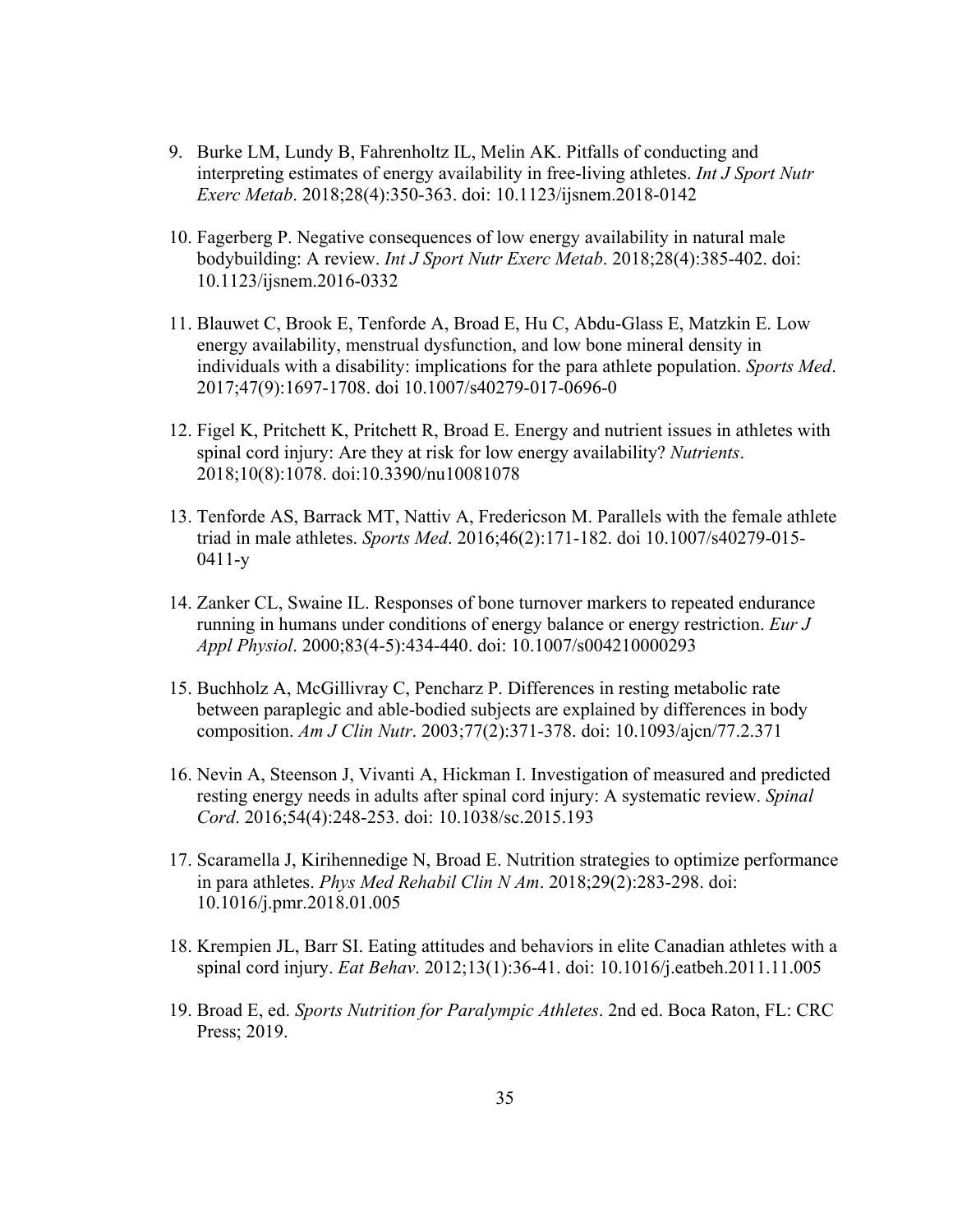- 20. Miyahara K, Wang DH, Mori K, Takahashi K, Miyatake N, Wang BL, Takigawa T, Takaki J, Ogino K. Effect of sports activity on bone mineral density in wheelchair athletes. *J Bone Miner Metab*. 2008;26(1):101-106. doi 10.1007/s00774-007-0789-1
- 21. Wood DE, Dunkerley AL, Tromans AM. Results from bone mineral density scans in twenty-two complete lesion paraplegics. *Spinal Cord*. 2001;39(3):145-148. doi: 10.1038/sj.sc.3101125
- 22. Summer Paralympic Games Overview. paralympic.org. https://www.paralympic.org/paralympic-games/summer-overview. Accessed November 11, 2019.
- 23. Krempien JL, Barr SI. Risk of nutrient inadequacies in elite canadian athletes with spinal cord injury. *Int J Sport Nutr Exerc Metab*. 2011;21(5)417-425. doi: 10.1123/ijsnem.21.5.417
- 24. Grams L, Garrido G, Villacieros J, Ferro A. Marginal micronutrient intake in highperformance male wheelchair basketball players: A dietary evaluation and the effects of nutritional advice. *PLoS One*. 2016; 11(7):e0157931. doi: 10.1371/journal.pone.0157931
- 25. Madden RF, Shearer J, Parnell JA. Evaluation of dietary intakes and supplement use in Paralympic athletes. *Nutrients*. 2017;9(11):1266. doi: 10.3390/nu9111266
- 26. DiFolco A, Pritchett K, Pritchett R, Broad E, Figel K, Scaroni S. *Prevalence of Low-Energy Availability Amongst Female Paralympic Athletes [master's thesis]*. Ellensburg: Central Washington University; 2019.
- 27. Tanhoffer RA, Tanhoffer AIP, Raymond J, Hills AP, Davis GM. Comparison of methods to assess energy expenditure and physical activity in people with spinal cord injury. *J Spinal Cord Med*. 2012;35(1):35-45. doi: 10.1179/2045772311Y.0000000046
- 28. Price M. Energy expenditure and metabolism during exercise in persons with a spinal cord injury. *Sports Med*. 2010;40(8):681-696. doi: 10.2165/11531960-000000000- 00000
- 29. Pelly F, Broad E, Stuart N, Holmes M. Resting energy expenditure in male athletes with a spinal cord injury. *J Spinal Cord Med*. 2018;41(2):208-215. doi 10.1080/10790268.2017.1317060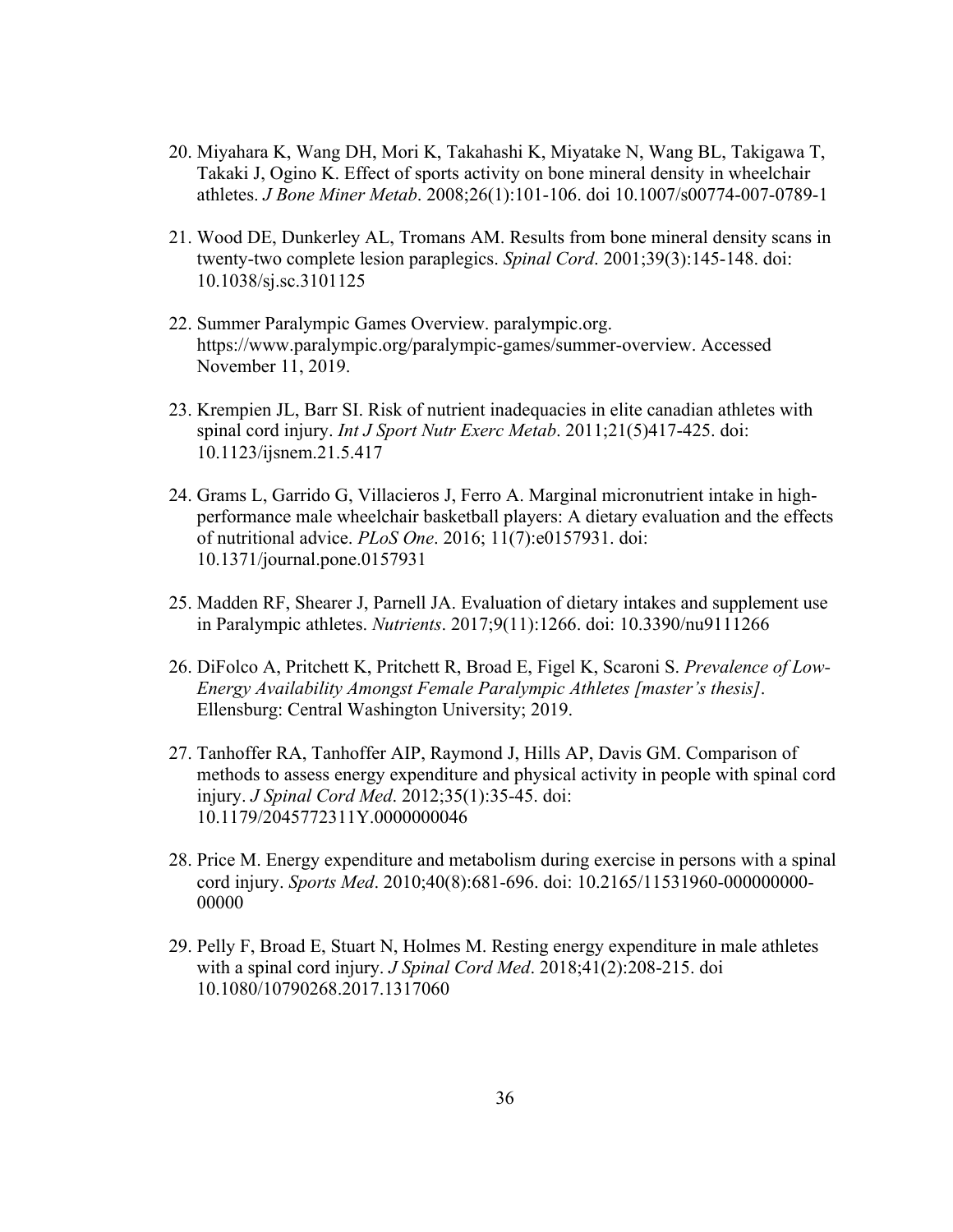- 30. Chun SM, Kim H-R, Shin HI. Estimating the basal metabolic rate from fat free mass in individuals with motor complete spinal cord injury. *Spinal Cord*. 2017;55(9):844- 847. doi: 10.1038/sc.2017.53
- 31. Nightingale TE, Gorgey AS. Predicting basal metabolic rate in men with motor complete spinal cord injury. *Med Sci Sports Exerc*. 2018;50(6):1305-1312. doi: 10.1249/MSS.0000000000001548
- 32. Broad EM, Newsome LJ, Dew DA, Barfield JP. Measured and predicted resting energy expenditure in wheelchair rugby athletes. *J Spinal Cord Med*. 2020;43(3)388- 397. doi: 10.1080/10790268.2019.1608062
- 33. Cunningham JJ. Body composition as a determinant of energy expenditure: a synthetic review and a proposed prediction equation. *Am J Clin Nutr*. 1991;54(6):963-969. doi: 10.1093/ajcn/54.6.963
- 34. Nightingale TE, Rouse PC, Thompson D, Bilzon JLJ. Measurement of physical activity and energy expenditure in wheelchair users: Methods, considerations and future directions. *Sports Med Open*. 2017;3(1):10. doi: 10.1186/s40798-017-0077-0
- 35. Conger SA, Bassett DR. A compendium of energy costs of physical activities for individuals who use manual wheelchairs. *Adapt Phys Activ Q*. 2011;28(4):310-325 doi: 10.1123/apaq.28.4.310
- 36. DeSouza MJ, Koltun KJ, Williams NI. The role of energy availability in reproductive function in the female athlete triad and extension of its effects to men: An initial working model of a similar syndrome in male athletes. *Sports Med*. 2019;49(Suppl 2):125-137. doi: 10.1007/s40279-019-01217-3
- 37. Logue DM, Madigan SM, Melin A, Delahunt E, Heinen M, Donnell SM, Corish CA. Low energy availability in athletes 2020: An updated narrative review of prevalence, risk, within-day energy balance, knowledge, and impact on sports performance. *Nutrients*. 2020;12(3):835. doi: 10.3390/nu12030835
- 38. Burke LM, Close GL, Lundy B, Mooses M, Morton JP, Tenforde AS. Relative energy deficiency in sport in male athletes: a commentary on its presentation among selected groups of male athletes. *Int J Sport Nutr Exerc Metab*. 2018;28(4):364-374. doi: 10.1123/ijsnem.2018-0182
- 39. Papageorgiou M, Elliott-Sale KJ, Parsons A, Tang JCY, Greeves JP, Fraser WD, Sale C. Effects of reduced energy availability on bone metabolism in women and men. *Bone*. 2017;105:191-199. doi: 10.1016/j.bone.2017.08.019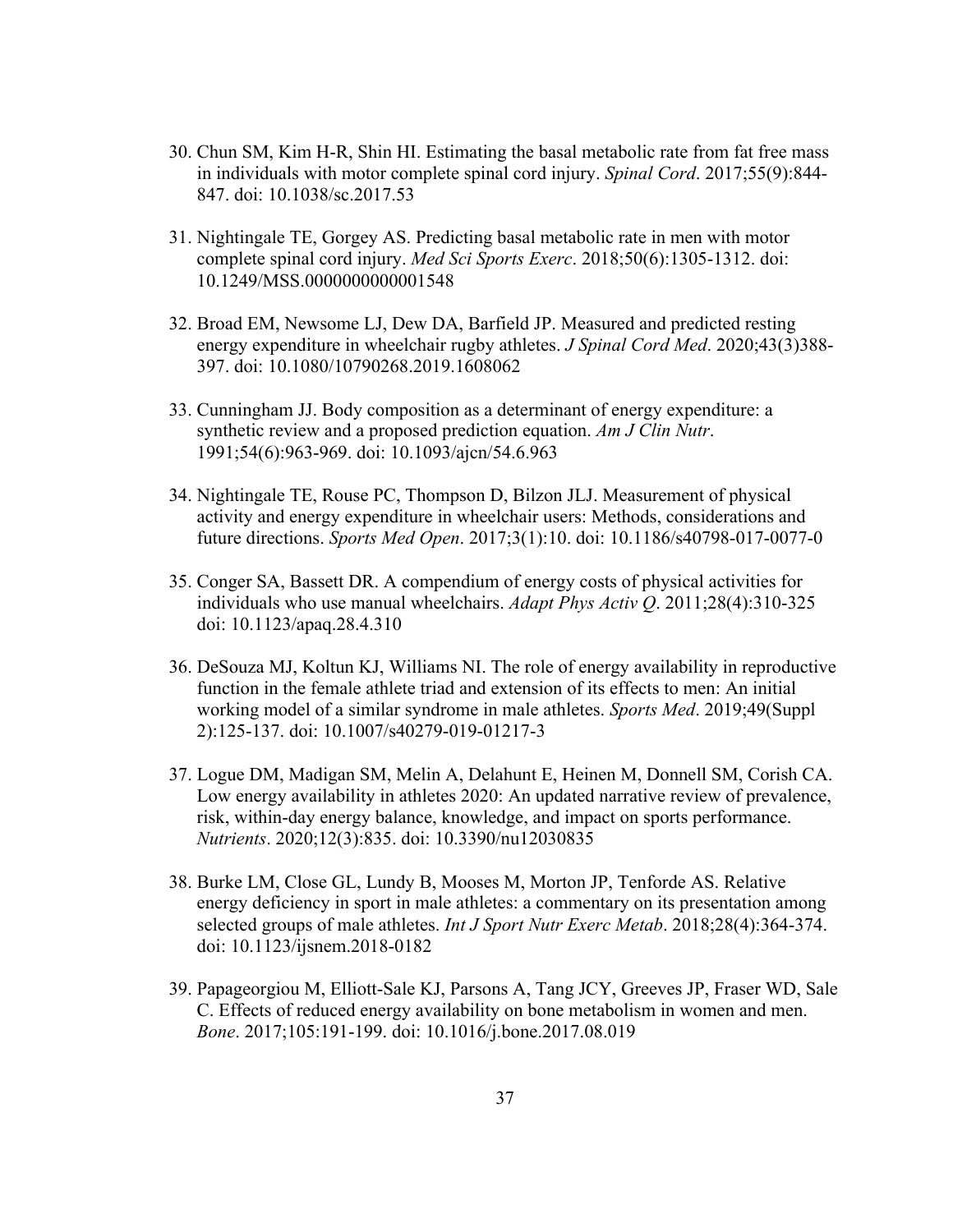- 40. Koehler K, Hoerner NR, Gibbs JC, Zinner C, Braun H, De Souza MJ, Schaenzer W. Low energy availability in exercising men is associated with reduced leptin and insulin but not with changes in other metabolic hormones. *J Sports Sci*. 2016;34(20):1921-1929. doi: 10.1080/02640414.2016.1142109
- 41. Heikura IA, Quod M, Strobel N, Palfreeman R, Civil R, Burke LM. Alternate-day low energy availability during spring classics in professional cyclists. *Int J Sports Physiol Perform*. 2019; 1233-1243. doi: 10.1123/ijspp.2018-0842.
- 42. Keys A. Human starvation and its consequences. *J Am Diet Assoc*. 1946;22:582-587. PMID: 20991087.
- 43. Gerrish HR, Broad E, Lacroix M, Ogan D, Pritchett RC, Pritchett K. Nutrient intake of elite Canadian and American athletes with spinal cord injury. *Int J Exerc Sci*. 2017;10(7):1018-1028. PMID: 29170703.
- 44. Schaefer LM, Smith KE, Leonard R, Wetterneck C, Smith B, Farrell N, Riemann BC, Frederick DA, Schaumberg K, Klump KL, Anderson DA, Thompson JK. Identifying a male clinical cutoff on the eating disorder examination-questionnaire (EDE-Q). *Int J Eat Disord*. 2018;51(12):1357-1360. doi:10.1002/eat.22972
- 45. Bauman WA, Spungen AM. Metabolic changes in persons after spinal cord injury. *Phys Med Rehabil Clin N Am*. 2000;11(1), 109-140. https://pubmed.ncbi.nlm.nih.gov/10680161/. Accessed May 15, 2020.
- 46. Otzel DM, Lee J, Ye F, Borst SE, Yarrow JF. Activity-based physical rehabilitation with adjuvant testosterone to promote neuromuscular recovery after spinal cord injury. *Int J Mol Sci*. 2018;19(6):1701. doi: 10.3390/ijms19061701
- 47. Bauman WA, Zhang RL, Spungen AM. Provocative stimulation of growth hormone: a monozygotic twin study discordant for spinal cord injury. *J Spinal Cord Med*. 2007;30(5):467-472. doi: 10.1080/10790268.2007.11754579
- 48. Gorgey AS, Gater DR. Insulin growth factors may explain relationship between spasticity and skeletal muscle size in men with spinal cord injury. *J Rehabil Res Dev*. 2012;49(3):373-380. doi: 10.1682/jrrd.2011.04.0076
- 49. Rao U, Shetty KR, Mattson DE, Rudman IW, & Rudman D. Prevalence of low plasma IGF-I in poliomyelitis survivors. *J Am Geriatr Soc*. 1993;41(7):697-702. doi: 10.1111/j.1532-5415.1993.tb07456.x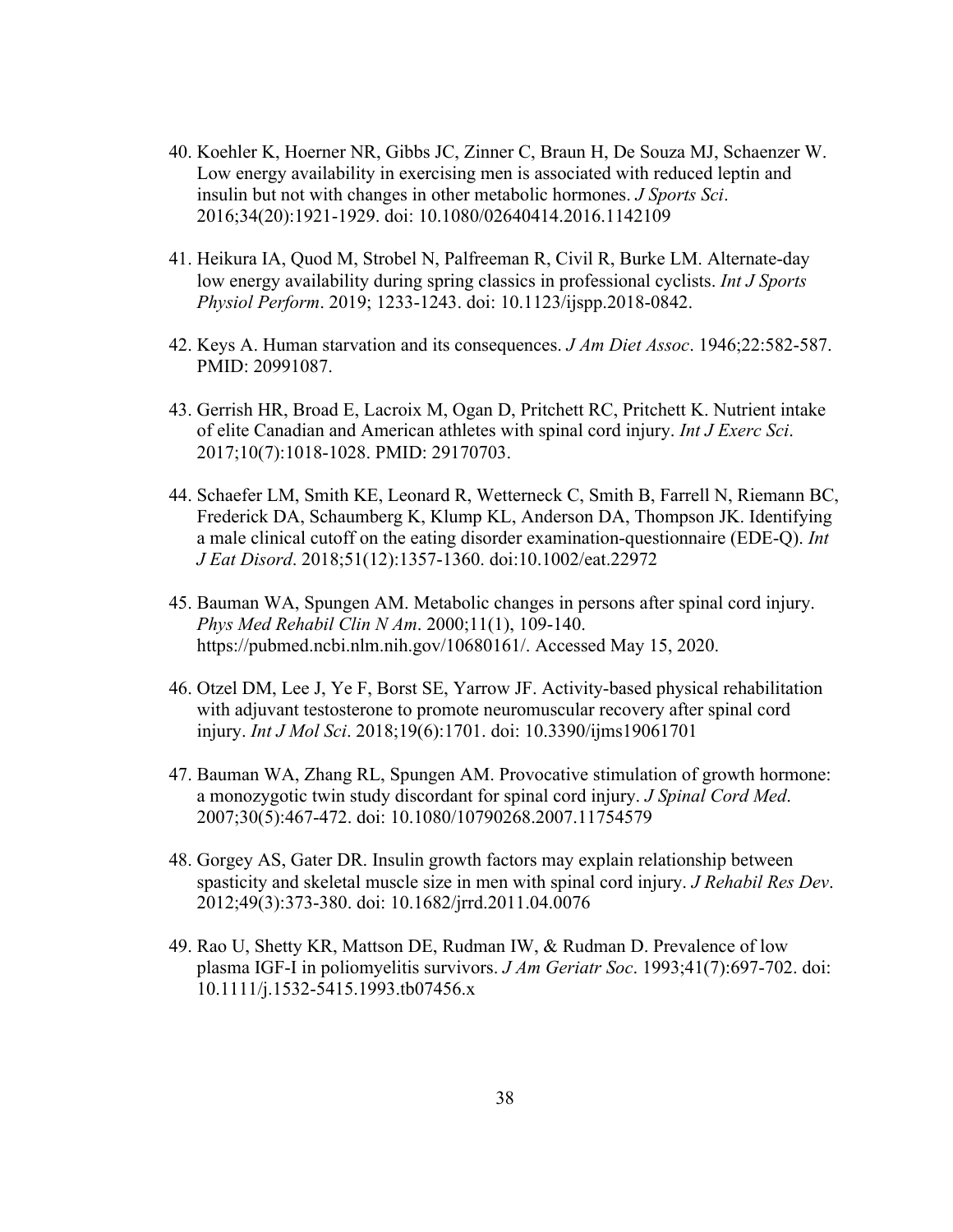- 50. Gomez-Merino D, Chennaoui M, Drogou C, Bonneau D, Guezennec CY. Decrease in serum leptin after prolonged physical activity in men. *Med Sci Sports Exerc*. 2002;34(10):1594-9. doi: 10.1097/00005768-200210000-00010
- 51. Hooper DR, Kraemer WJ, Saenz C, Schill KE, Focht BC, Volek JS, Maresh CM. The presence of symptoms of testosterone deficiency in the exercise-hypogonadal male condition and the role of nutrition. *Eur J Appl Physiol*. 2017;117(7):1349-1357. doi: 10.1007/s00421-017-3623-z
- 52. Torstveit MK, Fahrenholtz IL, Lichtenstein MB, Stenqvist TB, Melin AK. Exercise dependence, eating disorder symptoms and biomarkers of relative energy deficiency in sports (RED-S) among male endurance athletes. *BMJ Open Sport Exerc Med*. 2019;5(1):e000439. doi: 10.1136/bmjsem-2018-000439
- 53. Barbonetti A, Vassallo MRC, Pacca F, Cavallo F, Costanzo M, Felzani G, Francavilla S, Francavilla F. Correlates of low testosterone in men with chronic spinal cord injury. *Andrology*. 2014;2(5):721-8. doi: 10.1111/j.2047-2927.2014.00235.x
- 54. Sullivan SD, Nash MS, Tefera E, Tinsley E, Blackman MR, Groah S. Prevalence and etiology of hypogonadism in young men with chronic spinal cord injury: A crosssectional analysis from two university-based rehabilitation centers. *PM R*. 2017;9(8):751-760. doi: 10.1016/j.pmrj.2016.11.005
- 55. Bauman WA, Kirshblum S, Cirnigliaro C, Forrest GF, Spungen AM. Underestimation of bone loss of the spine with posterior-anterior dual-energy x-ray absorptiometry in patients with spinal cord injury. *J Spinal Cord Med*. 2010;33(3):214-20. doi: 10.1080/10790268.2010.11689698
- 56. Gaspar AP, Lazaretti-Castro M, Brandão CMA. Bone mineral density in spinal cord injury: An evaluation of the distal femur. *J Osteoporos*. Epub 2012. doi: 10.1155/2012/519754
- 57. Goktepe AS, Yilmaz B, Alaca R, Ya K. Bone density loss after spinal cord injury: Elite paraplegic basketball players vs. paraplegic sedentary persons. *Am J Phys Med Rehabil*. 2004;83(4):279-283. doi: 10.1097/01.phm.0000118036.20170.6c
- 58. Fairburn CG, Beglin SJ. Eating Disorder Examination Questionnaire (6.0). *Cognitive Behavior Therapy and Eating Disorders*. New York: Guilford Press, 2008.
- 59. Rø Ø, Reas DL, Stedal K. Eating disorder examination questionnaire (EDE-Q) in Norwegian adults: Discrimination between female controls and eating disorder patients. *Eur Eat Disord Rev*. 2015;23(5):408-412. doi: 10.1002/erv.2372